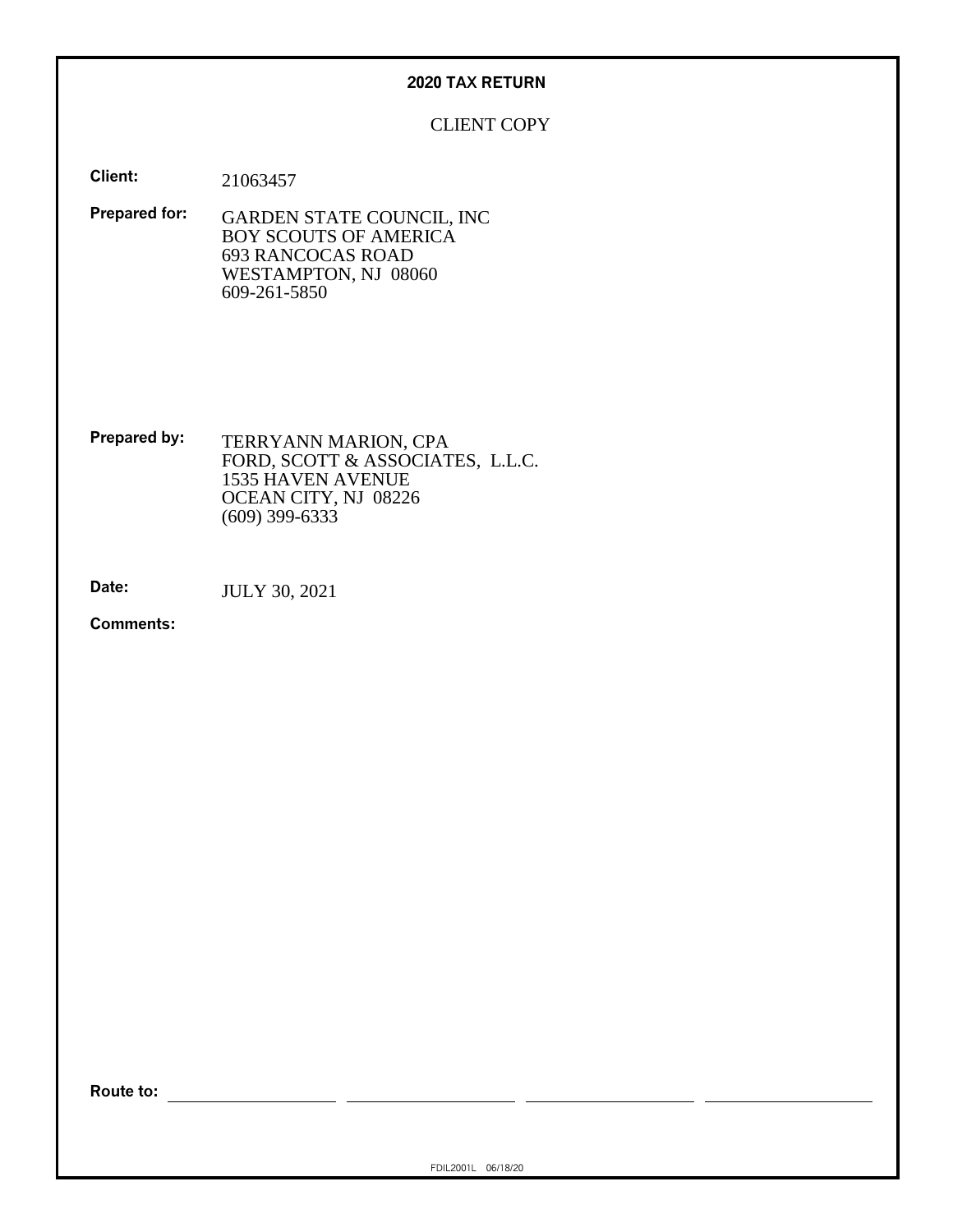# **FORD, SCOTT & ASSOCIATES, L.L.C. 1535 HAVEN AVENUE OCEAN CITY, NJ 08226 (609) 399-6333**

July 30, 2021

GARDEN STATE COUNCIL, INC BOY SCOUTS OF AMERICA 693 RANCOCAS ROAD WESTAMPTON, NJ 08060

Dear Client:

Your 2020 Federal Return of Organization Exempt from Income Tax will be electronically filed with the Internal Revenue Service upon receipt of a signed Form 8879-EO - IRS e-file Signature Authorization. No tax is payable with the filing of this return.

Please be sure to call us if you have any questions.

Sincerely,

FORD, SCOTT & ASSOCIATES, L.L.C.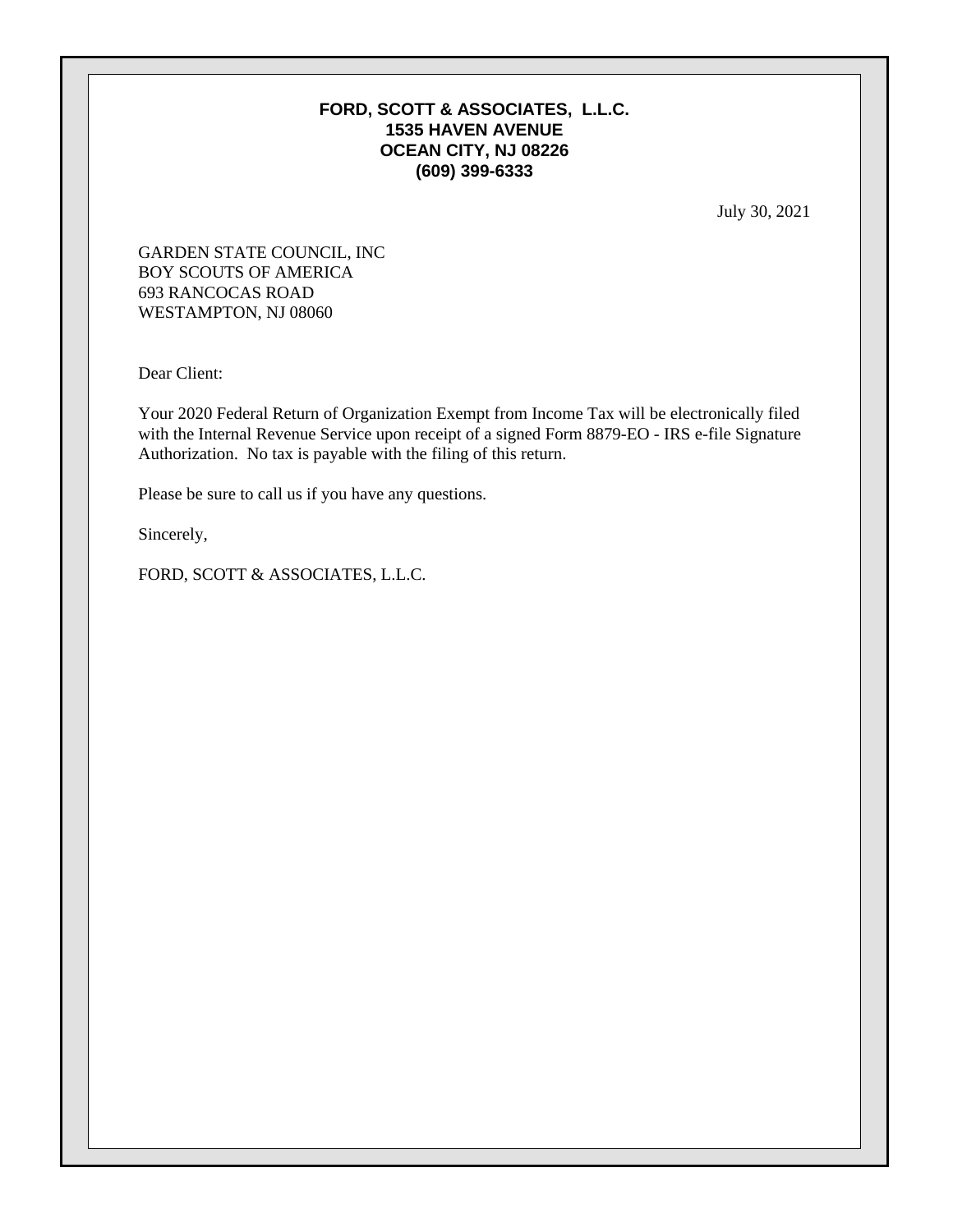| Form 8879-EO                                                                                               | <b>IRS e-file Signature Authorization</b><br>for an Exempt Organization                                                                                                                                                                                                                                                                                                                                                                                                                                                                                                                                                                                                                                                                                                                                                                                                                                                                                                                                                                                                                                                                                                                                                                                                                                                                                                              |                                                   | OMB No. 1545-0047                            |
|------------------------------------------------------------------------------------------------------------|--------------------------------------------------------------------------------------------------------------------------------------------------------------------------------------------------------------------------------------------------------------------------------------------------------------------------------------------------------------------------------------------------------------------------------------------------------------------------------------------------------------------------------------------------------------------------------------------------------------------------------------------------------------------------------------------------------------------------------------------------------------------------------------------------------------------------------------------------------------------------------------------------------------------------------------------------------------------------------------------------------------------------------------------------------------------------------------------------------------------------------------------------------------------------------------------------------------------------------------------------------------------------------------------------------------------------------------------------------------------------------------|---------------------------------------------------|----------------------------------------------|
| Department of the Treasury<br>Internal Revenue Service                                                     | For calendar year 2020, or fiscal year beginning $\frac{1}{2}$ = $\frac{1}{2}$ = $\frac{1}{2}$ , 2020, and ending<br>► Do not send to the IRS. Keep for your records.<br>► Go to www.irs.gov/Form8879EO for the latest information.                                                                                                                                                                                                                                                                                                                                                                                                                                                                                                                                                                                                                                                                                                                                                                                                                                                                                                                                                                                                                                                                                                                                                  | $     ^{20}$ $-$                                  | 2020                                         |
| Name of exempt organization or person subject to tax<br>GARDEN STATE COUNCIL, INC<br>BOY SCOUTS OF AMERICA |                                                                                                                                                                                                                                                                                                                                                                                                                                                                                                                                                                                                                                                                                                                                                                                                                                                                                                                                                                                                                                                                                                                                                                                                                                                                                                                                                                                      |                                                   | Taxpayer identification number<br>21-0634574 |
| Name and title of officer or person subject to tax                                                         |                                                                                                                                                                                                                                                                                                                                                                                                                                                                                                                                                                                                                                                                                                                                                                                                                                                                                                                                                                                                                                                                                                                                                                                                                                                                                                                                                                                      |                                                   |                                              |
| PATRICK LINFORS                                                                                            | EXECUTIVE DIRECTOR                                                                                                                                                                                                                                                                                                                                                                                                                                                                                                                                                                                                                                                                                                                                                                                                                                                                                                                                                                                                                                                                                                                                                                                                                                                                                                                                                                   |                                                   |                                              |
| <b>Part I</b>                                                                                              | Type of Return and Return Information (Whole Dollars Only)<br>Check the box for the return for which you are using this Form 8879-EO and enter the applicable amount, if any, from the return. If you<br>check the box on line 1a, 2a, 3a, 4a, 5a, 6a, or 7a below, and the amount on that line for the return being filed with this form was blank, then<br>leave line 1b, 2b, 3b, 4b, 5b, 6b, or 7b, whichever is applicable, blank (do not enter -0-). But, if you entered -0- on the return, then enter -0- on<br>the applicable line below. Do not complete more than one line in Part I.                                                                                                                                                                                                                                                                                                                                                                                                                                                                                                                                                                                                                                                                                                                                                                                       |                                                   |                                              |
| 1 a Form 990 check here $\dots \rightarrow  X $                                                            | <b>b</b> Total revenue, if any (Form 990, Part VIII, column (A), line $12$ )                                                                                                                                                                                                                                                                                                                                                                                                                                                                                                                                                                                                                                                                                                                                                                                                                                                                                                                                                                                                                                                                                                                                                                                                                                                                                                         |                                                   | 1 b<br><u>4,132,966.</u>                     |
| 2a Form 990-EZ check here                                                                                  |                                                                                                                                                                                                                                                                                                                                                                                                                                                                                                                                                                                                                                                                                                                                                                                                                                                                                                                                                                                                                                                                                                                                                                                                                                                                                                                                                                                      |                                                   | 2 <sub>b</sub>                               |
| 3a Form 1120-POL check here $\dots$ $\blacktriangleright$                                                  |                                                                                                                                                                                                                                                                                                                                                                                                                                                                                                                                                                                                                                                                                                                                                                                                                                                                                                                                                                                                                                                                                                                                                                                                                                                                                                                                                                                      |                                                   | 3b                                           |
| 4 a Form 990-PF check here $\dots$                                                                         | <b>b</b> Tax based on investment income (Form 990-PF, Part VI, line 5)                                                                                                                                                                                                                                                                                                                                                                                                                                                                                                                                                                                                                                                                                                                                                                                                                                                                                                                                                                                                                                                                                                                                                                                                                                                                                                               |                                                   | 4 b                                          |
| 5 a Form 8868 check here $\ldots \blacktriangleright$                                                      |                                                                                                                                                                                                                                                                                                                                                                                                                                                                                                                                                                                                                                                                                                                                                                                                                                                                                                                                                                                                                                                                                                                                                                                                                                                                                                                                                                                      |                                                   | 5 b                                          |
| 6a Form 990-T check here                                                                                   |                                                                                                                                                                                                                                                                                                                                                                                                                                                                                                                                                                                                                                                                                                                                                                                                                                                                                                                                                                                                                                                                                                                                                                                                                                                                                                                                                                                      |                                                   | 6b                                           |
| 7 a Form 4720 check here $\ldots \blacktriangleright$                                                      |                                                                                                                                                                                                                                                                                                                                                                                                                                                                                                                                                                                                                                                                                                                                                                                                                                                                                                                                                                                                                                                                                                                                                                                                                                                                                                                                                                                      |                                                   | 7 b                                          |
| Part II                                                                                                    | Declaration and Signature Authorization of Officer or Person Subject to Tax                                                                                                                                                                                                                                                                                                                                                                                                                                                                                                                                                                                                                                                                                                                                                                                                                                                                                                                                                                                                                                                                                                                                                                                                                                                                                                          |                                                   |                                              |
| Under penalties of perjury, I declare that                                                                 | $ X $ I am an officer of the above organization or $\ $ I am a person subject to tax with respect to                                                                                                                                                                                                                                                                                                                                                                                                                                                                                                                                                                                                                                                                                                                                                                                                                                                                                                                                                                                                                                                                                                                                                                                                                                                                                 |                                                   |                                              |
| PIN: check one box only<br>authorize                                                                       | electronic return. I consent to allow my intermediate service provider, transmitter, or electronic return originator (ERO) to send the return to the<br>IRS and to receive from the IRS (a) an acknowledgement of receipt or reason for rejection of the transmission, (b) the reason for any delay in<br>processing the return or refund, and (c) the date of any refund. If applicable, I authorize the U.S. Treasury and its designated Financial Agent to<br>initiate an electronic funds withdrawal (direct debit) entry to the financial institution account indicated in the tax preparation software for payment<br>of the federal taxes owed on this return, and the financial institution to debit the entry to this account. To revoke a payment, I must contact the<br>U.S. Treasury Financial Agent at 1-888-353-4537 no later than 2 business days prior to the payment (settlement) date. I also authorize the<br>financial institutions involved in the processing of the electronic payment of taxes to receive confidential information necessary to answer<br>inquiries and resolve issues related to the payment. I have selected a personal identification number (PIN) as my signature for the electronic<br>return and, if applicable, the consent to electronic funds withdrawal.<br>FORD, SCOTT & ASSOCIATES,<br>L.L.C.<br>to enter my PIN<br>ERO firm name | 21063                                             | as my signature                              |
| disclosure consent screen.                                                                                 | on the tax year 2020 electronically filed return. If I have indicated within this return that a copy of the return is being filed with a state agency<br>(ies) regulating charities as part of the IRS Fed/State program, I also authorize the aforementioned ERO to enter my PIN on the return's                                                                                                                                                                                                                                                                                                                                                                                                                                                                                                                                                                                                                                                                                                                                                                                                                                                                                                                                                                                                                                                                                    | Enter five numbers, but<br>do not enter all zero: |                                              |
|                                                                                                            | As an officer or person subject to tax with respect to the organization, I will enter my PIN as my signature on the tax year 2020<br>electronically filed return. If I have indicated within this return that a copy of the return is being filed with a state agency(ies) regulating<br>charities as part of the IRS Fed/State program, I will enter my PIN on the return's disclosure consent screen.                                                                                                                                                                                                                                                                                                                                                                                                                                                                                                                                                                                                                                                                                                                                                                                                                                                                                                                                                                              |                                                   |                                              |
| Signature of officer or person subject to tax $\blacktriangleright$                                        |                                                                                                                                                                                                                                                                                                                                                                                                                                                                                                                                                                                                                                                                                                                                                                                                                                                                                                                                                                                                                                                                                                                                                                                                                                                                                                                                                                                      | Date $\blacktriangleright$                        |                                              |
| <b>Part III Certification and Authentication</b>                                                           |                                                                                                                                                                                                                                                                                                                                                                                                                                                                                                                                                                                                                                                                                                                                                                                                                                                                                                                                                                                                                                                                                                                                                                                                                                                                                                                                                                                      |                                                   |                                              |
|                                                                                                            | <b>ERO's EFIN/PIN.</b> Enter your six-digit electronic filing identification                                                                                                                                                                                                                                                                                                                                                                                                                                                                                                                                                                                                                                                                                                                                                                                                                                                                                                                                                                                                                                                                                                                                                                                                                                                                                                         |                                                   |                                              |
|                                                                                                            |                                                                                                                                                                                                                                                                                                                                                                                                                                                                                                                                                                                                                                                                                                                                                                                                                                                                                                                                                                                                                                                                                                                                                                                                                                                                                                                                                                                      |                                                   | 22873664299<br>Do not enter all zeros        |
|                                                                                                            |                                                                                                                                                                                                                                                                                                                                                                                                                                                                                                                                                                                                                                                                                                                                                                                                                                                                                                                                                                                                                                                                                                                                                                                                                                                                                                                                                                                      |                                                   |                                              |
| Providers for Business Returns.                                                                            | I certify that the above numeric entry is my PIN, which is my signature on the 2020 electronically filed return indicated above. I confirm that<br>I am submitting this return in accordance with the requirements of Pub. 4163, Modernized e-File (MeF) Information for Authorized IRS e-file                                                                                                                                                                                                                                                                                                                                                                                                                                                                                                                                                                                                                                                                                                                                                                                                                                                                                                                                                                                                                                                                                       |                                                   |                                              |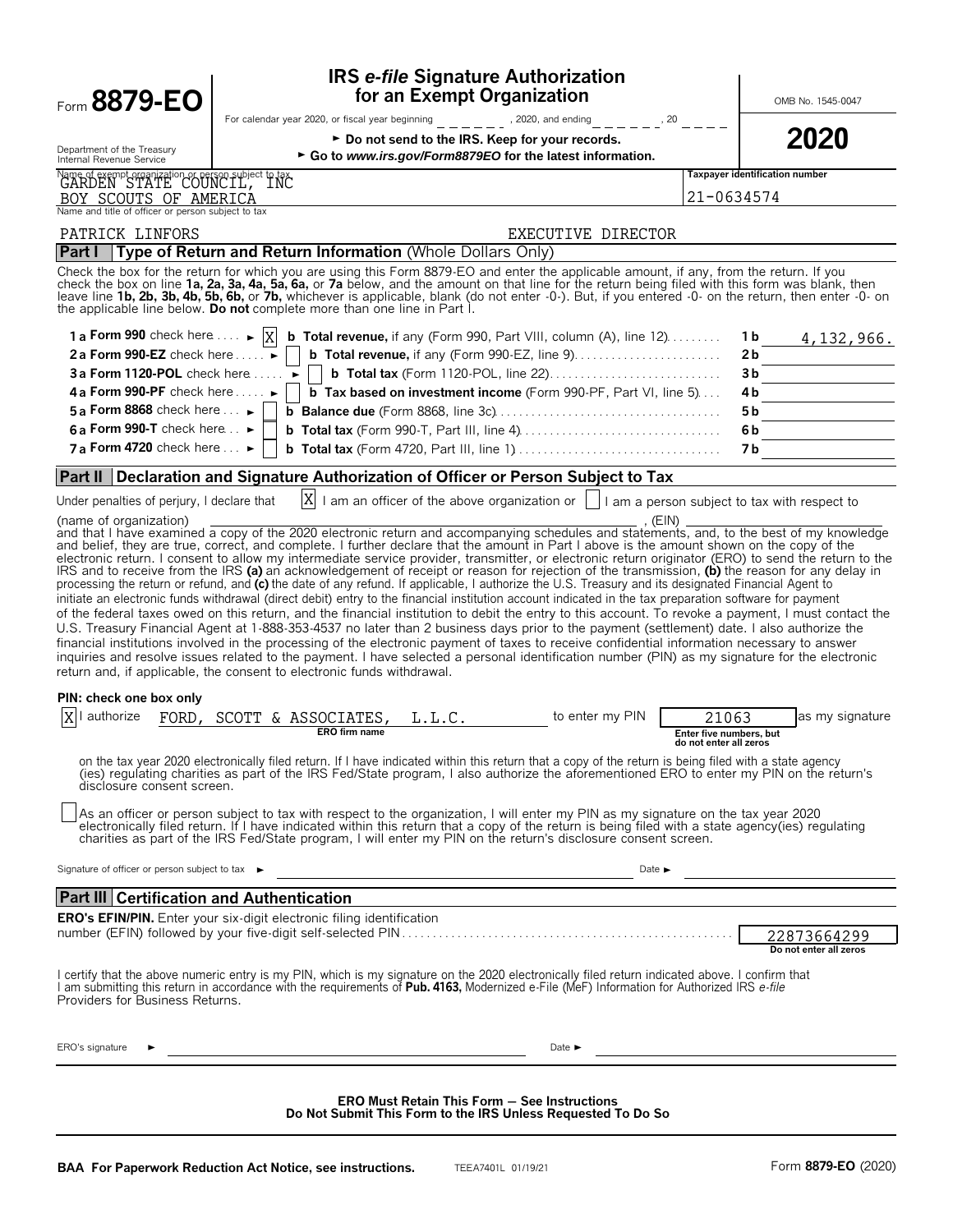| Form 8868 |  |
|-----------|--|
|           |  |

Department of the Treasury<br>Internal Revenue Service

# **Application for Automatic Extension of Time To File an Form B8668 Exempt Organization Return** CRET **EXEMPT ON B No. 1545-0047**

01

File a separate application for each return.

#### ► Go to *www.irs.gov/Form8868* for the latest information.

**Electronic filing** *(e-file).* You can electronically file Form 8868 to request a 6-month automatic extension of time to file any of the forms listed below with the exception of Form 8870, Information Return for Transfers Associated With Certain Personal Benefit Contracts, for which an extension request must be sent to the IRS in paper format (see instructions). For more details on the electronic filing of this form, visit *www.irs.gov/e*-*file*-*providers/e-file-for-charities-and-non-profits*.

#### **Automatic 6-Month Extension of Time.** Only submit original (no copies needed).

All corporations required to file an income tax return other than Form 990-T (including 1120-C filers), partnerships, REMICs, and trusts must use Form 7004 to request an extension of time to file income tax returns. Name of exempt organization or other filer, see instructions. Taxpayer identification number (TIN)

| Type or<br>print                           | GARDEN STATE COUNCIL, INC<br>BOY SCOUTS OF AMERICA                                                               | $121 - 0634574$ |
|--------------------------------------------|------------------------------------------------------------------------------------------------------------------|-----------------|
| File by the<br>due date for<br>filing your | Number, street, and room or suite number. If a P.O. box, see instructions.<br>1693 RANCOCAS ROAD                 |                 |
| return. See<br>instructions.               | City, town or post office, state, and ZIP code. For a foreign address, see instructions.<br>WESTAMPTON, NJ 08060 |                 |

Enter the Return Code for the return that this application is for (file a separate application for each return). . . . . . . . . . . . . . . . . . . . . . . . . . .

| Application<br>Is For                               | Return<br>Code | <b>Application</b><br><b>I</b> Is For | Return<br>Code  |
|-----------------------------------------------------|----------------|---------------------------------------|-----------------|
| Form 990 or Form 990-EZ                             | 01             | Form 990-T (corporation)              | 07              |
| Form 990-BL                                         | 02             | Form 1041-A                           | 08              |
| Form 4720 (individual)                              | 03             | Form 4720 (other than individual)     | 09              |
| Form 990-PF                                         | 04             | Form 5227                             | 10 <sup>1</sup> |
| Form $990 - T$ (section $401(a)$ or $408(a)$ trust) | 05             | Form 6069                             |                 |
| Form 990-T (trust other than above)                 | 06             | Form 8870                             | 12              |

 $\bullet$  The books are in the care of  $\blacktriangleright$ GARDEN STATE COUNCIL, BSA

Telephone No. ►  $\underline{609-261-5850}$  \_ \_ \_ \_ \_ \_ \_ \_ \_ Fax No. ►

the extension is for.

| • If this is for a Group Return, enter the organization's four digit Group Exemption Number (GEN)                                                                              | . If this is for the whole group, |
|--------------------------------------------------------------------------------------------------------------------------------------------------------------------------------|-----------------------------------|
| check this box $\blacktriangleright \Box$ . If it is for part of the group, check this box $\blacktriangleright \Box$ and attach a list with the names and TINs of all members |                                   |

1 I request an automatic 6-month extension of time until  $11/15$ , 20 21, to file the exempt organization return for the organization named above. The extension is for the organization's return for:  $11/15$ 

 $\blacktriangleright$   $\mathbf{X}$  calendar year 20 20 or

| tax year beginning<br>. 20<br>, and ending<br>20                                                                                |              |  |
|---------------------------------------------------------------------------------------------------------------------------------|--------------|--|
| 2 If the tax year entered in line 1 is for less than 12 months, check reason:     Initial return<br>Change in accounting period | Final return |  |
|                                                                                                                                 | 3alS         |  |
|                                                                                                                                 | $3b$ $s$     |  |
|                                                                                                                                 | 3clS         |  |

**Caution:** If you are going to make an electronic funds withdrawal (direct debit) with this Form 8868, see Form 8453-EO and Form 8879-EO for payment instructions.

**BAA For Privacy Act and Paperwork Reduction Act Notice, see instructions. Form 8868 (Rev. 1-2020)**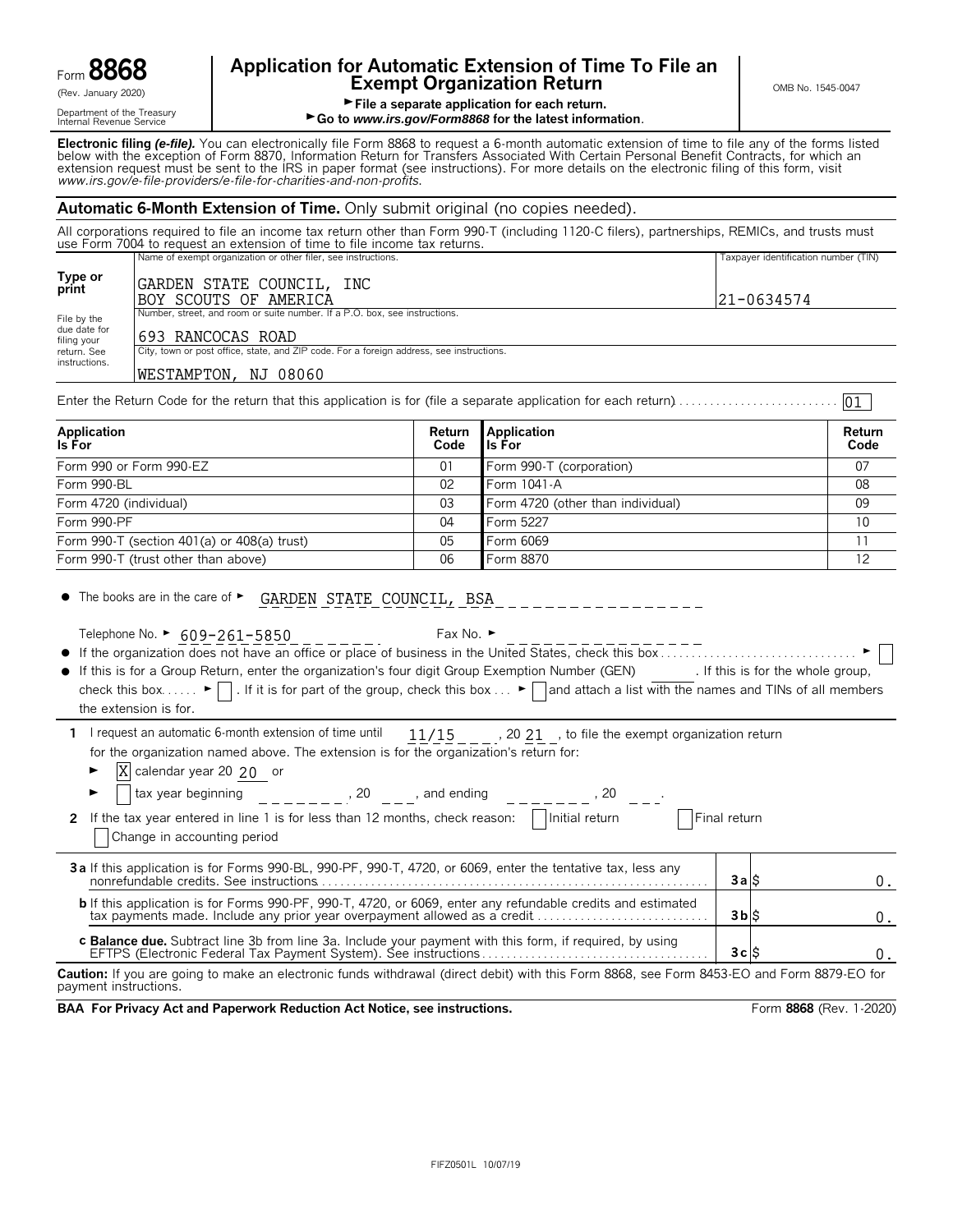| Form $\boldsymbol{J}$ | 990 |
|-----------------------|-----|
|-----------------------|-----|

# **Return of Organization Exempt From Income Tax** 2020<br>
Under section 501(c), 527, or 4947(a)(1) of the Internal Revenue Code (except private foundations)

Department of the Treasury **and County of the Treasury and County of the County of Science County of County of County of the Donot enter social security numbers on this form as it may be made public. County the Treasury C** 

OMB No. 1545-0047

| А                                |                                |                                      | For the 2020 calendar year, or tax year beginning                                                                                                                                                                                 |                                                                                                 |               | , 2020, and ending        |                    |                                                                                 | . 20            |                                  |                   |  |
|----------------------------------|--------------------------------|--------------------------------------|-----------------------------------------------------------------------------------------------------------------------------------------------------------------------------------------------------------------------------------|-------------------------------------------------------------------------------------------------|---------------|---------------------------|--------------------|---------------------------------------------------------------------------------|-----------------|----------------------------------|-------------------|--|
| в                                | Check if applicable:           |                                      | C.                                                                                                                                                                                                                                |                                                                                                 |               |                           |                    |                                                                                 |                 | D Employer identification number |                   |  |
|                                  |                                | Address change                       | GARDEN STATE COUNCIL,                                                                                                                                                                                                             | INC                                                                                             |               |                           |                    |                                                                                 | 21-0634574      |                                  |                   |  |
|                                  |                                | Name change                          | BOY SCOUTS OF AMERICA                                                                                                                                                                                                             |                                                                                                 |               |                           |                    | E Telephone number                                                              |                 |                                  |                   |  |
|                                  | Initial return                 |                                      | 693 RANCOCAS ROAD                                                                                                                                                                                                                 |                                                                                                 |               |                           |                    |                                                                                 | 609-261-5850    |                                  |                   |  |
|                                  |                                | Final return/terminated              | WESTAMPTON, NJ 08060                                                                                                                                                                                                              |                                                                                                 |               |                           |                    |                                                                                 |                 |                                  |                   |  |
|                                  |                                | Amended return                       |                                                                                                                                                                                                                                   |                                                                                                 |               |                           |                    | G Gross receipts \$                                                             |                 | 4,206,866.                       |                   |  |
|                                  |                                | Application pending                  | F Name and address of principal officer:                                                                                                                                                                                          |                                                                                                 |               |                           |                    | H(a) Is this a group return for subordinates?                                   |                 | Yes                              | $X_{\mathsf{No}}$ |  |
|                                  |                                |                                      | SAME AS C ABOVE                                                                                                                                                                                                                   |                                                                                                 |               |                           |                    |                                                                                 |                 | Yes                              | No                |  |
|                                  |                                |                                      | $\overline{X}$ 501(c)(3)                                                                                                                                                                                                          |                                                                                                 |               | 527                       |                    | H(b) Are all subordinates included?<br>If "No," attach a list. See instructions |                 |                                  |                   |  |
|                                  |                                | Tax-exempt status:                   | $501(c)$ (                                                                                                                                                                                                                        | $\sqrt{ }$ (insert no.)                                                                         | 4947(a)(1) or |                           |                    |                                                                                 |                 |                                  |                   |  |
| J                                | Website: $\blacktriangleright$ |                                      | HTTP://WWW.GARDENSTATESCOUTING.ORG/                                                                                                                                                                                               |                                                                                                 |               |                           |                    | $H(c)$ Group exemption number $\blacktriangleright$                             |                 | 1761                             |                   |  |
| Κ                                |                                | Form of organization:                | $\overline{X}$ Corporation<br>Trust                                                                                                                                                                                               | Other $\blacktriangleright$<br>Association                                                      |               | L Year of formation: 1925 |                    |                                                                                 |                 | M State of legal domicile: N.T   |                   |  |
| Part I                           |                                | <b>Summary</b>                       |                                                                                                                                                                                                                                   |                                                                                                 |               |                           |                    |                                                                                 |                 |                                  |                   |  |
|                                  | 1                              |                                      | Briefly describe the organization's mission or most significant activities: DEVELOPMENT OF YOUTH                                                                                                                                  |                                                                                                 |               |                           |                    |                                                                                 |                 |                                  |                   |  |
|                                  |                                |                                      |                                                                                                                                                                                                                                   |                                                                                                 |               |                           |                    |                                                                                 |                 |                                  |                   |  |
| Governance                       |                                |                                      |                                                                                                                                                                                                                                   |                                                                                                 |               |                           |                    |                                                                                 |                 |                                  |                   |  |
|                                  | 2                              | Check this box $\blacktriangleright$ |                                                                                                                                                                                                                                   | if the organization discontinued its operations or disposed of more than 25% of its net assets. |               |                           |                    |                                                                                 |                 |                                  |                   |  |
|                                  | 3                              |                                      | Number of voting members of the governing body (Part VI, line 1a)                                                                                                                                                                 |                                                                                                 |               |                           |                    |                                                                                 | 3               |                                  | 92                |  |
|                                  | 4                              |                                      | Number of independent voting members of the governing body (Part VI, line 1b)                                                                                                                                                     |                                                                                                 |               |                           |                    |                                                                                 | 4               |                                  | 92                |  |
|                                  | 5                              |                                      | Total number of individuals employed in calendar year 2020 (Part V, line 2a)                                                                                                                                                      |                                                                                                 |               |                           |                    |                                                                                 | 5               |                                  | $\overline{33}$   |  |
| <b>Activities &amp;</b>          | 6                              |                                      |                                                                                                                                                                                                                                   |                                                                                                 |               |                           |                    |                                                                                 | $\overline{6}$  |                                  | 4,000             |  |
|                                  |                                |                                      |                                                                                                                                                                                                                                   |                                                                                                 |               |                           |                    |                                                                                 | $\overline{7a}$ |                                  | 0.                |  |
|                                  |                                |                                      |                                                                                                                                                                                                                                   |                                                                                                 |               |                           |                    |                                                                                 | 7b              |                                  | 0.                |  |
|                                  |                                |                                      |                                                                                                                                                                                                                                   |                                                                                                 |               |                           |                    | <b>Prior Year</b>                                                               |                 | <b>Current Year</b>              |                   |  |
|                                  | 8                              |                                      |                                                                                                                                                                                                                                   |                                                                                                 |               |                           |                    | 1,089,000.                                                                      |                 |                                  | 958,612.          |  |
| Revenue                          | 9                              |                                      |                                                                                                                                                                                                                                   |                                                                                                 |               |                           |                    | 516,863.                                                                        |                 |                                  | 101,550.          |  |
|                                  | 10                             |                                      | Investment income (Part VIII, column (A), lines 3, 4, and 7d)                                                                                                                                                                     |                                                                                                 |               |                           |                    | $\overline{251}$ , 828.                                                         |                 | 2,638,796.                       |                   |  |
|                                  | 11                             |                                      | Other revenue (Part VIII, column (A), lines 5, 6d, 8c, 9c, 10c, and 11e)                                                                                                                                                          |                                                                                                 |               |                           |                    | 858,110.                                                                        |                 |                                  | 434,008.          |  |
|                                  | 12                             |                                      | Total revenue - add lines 8 through 11 (must equal Part VIII, column (A), line 12)                                                                                                                                                |                                                                                                 |               |                           |                    | 2,715,801                                                                       |                 | 4, 132, 966.                     |                   |  |
|                                  | 13                             |                                      | Grants and similar amounts paid (Part IX, column (A), lines 1-3)                                                                                                                                                                  |                                                                                                 |               |                           |                    |                                                                                 |                 |                                  |                   |  |
|                                  | 14                             |                                      | Benefits paid to or for members (Part IX, column (A), line 4)                                                                                                                                                                     |                                                                                                 |               |                           |                    |                                                                                 |                 |                                  |                   |  |
|                                  | 15                             |                                      | Salaries, other compensation, employee benefits (Part IX, column (A), lines 5-10)                                                                                                                                                 |                                                                                                 |               |                           |                    | 1,307,360.                                                                      |                 | 1,205,616.                       |                   |  |
|                                  |                                |                                      | 16a Professional fundraising fees (Part IX, column (A), line 11e)                                                                                                                                                                 |                                                                                                 |               |                           |                    |                                                                                 |                 |                                  |                   |  |
| Expenses                         |                                |                                      | <b>b</b> Total fundraising expenses (Part IX, column (D), line 25) $\blacktriangleright$                                                                                                                                          |                                                                                                 |               | 345,520.                  |                    |                                                                                 |                 |                                  |                   |  |
|                                  | 17                             |                                      |                                                                                                                                                                                                                                   |                                                                                                 |               |                           |                    | 1, 471, 122.                                                                    |                 |                                  | 993,081.          |  |
|                                  | 18                             |                                      | Total expenses. Add lines 13-17 (must equal Part IX, column (A), line 25)                                                                                                                                                         |                                                                                                 |               |                           |                    | 2,778,482.                                                                      |                 | 2,198,697.                       |                   |  |
|                                  | 19                             |                                      | Revenue less expenses. Subtract line 18 from line 12                                                                                                                                                                              |                                                                                                 |               |                           | $-62,681.$         |                                                                                 |                 | 1,934,269.                       |                   |  |
| 58                               |                                |                                      |                                                                                                                                                                                                                                   |                                                                                                 |               |                           |                    | <b>Beginning of Current Year</b>                                                |                 | <b>End of Year</b>               |                   |  |
|                                  | 20                             |                                      |                                                                                                                                                                                                                                   |                                                                                                 |               |                           |                    | 13,685,144.                                                                     |                 | 13,679,793.                      |                   |  |
|                                  | 21                             |                                      |                                                                                                                                                                                                                                   |                                                                                                 |               |                           |                    | 500,109.                                                                        |                 |                                  | 612,343.          |  |
| <b>Net Assets</b><br>Fund Balanc | 22                             |                                      | Net assets or fund balances. Subtract line 21 from line 20                                                                                                                                                                        |                                                                                                 |               |                           |                    | 13, 185, 035.                                                                   |                 | 13,067,450.                      |                   |  |
|                                  | Part II                        | <b>Signature Block</b>               |                                                                                                                                                                                                                                   |                                                                                                 |               |                           |                    |                                                                                 |                 |                                  |                   |  |
|                                  |                                |                                      |                                                                                                                                                                                                                                   |                                                                                                 |               |                           |                    |                                                                                 |                 |                                  |                   |  |
|                                  |                                |                                      | Under penalties of perjury, I declare that I have examined this return, including accompanying schedules and statements, and to the best of my knowledge and belief, it is true, correct, and<br>complete. Declaration of prepare |                                                                                                 |               |                           |                    |                                                                                 |                 |                                  |                   |  |
|                                  |                                |                                      |                                                                                                                                                                                                                                   |                                                                                                 |               |                           |                    |                                                                                 |                 |                                  |                   |  |
| Sign                             |                                |                                      | Signature of officer                                                                                                                                                                                                              |                                                                                                 |               |                           |                    | Date                                                                            |                 |                                  |                   |  |
| Here                             |                                |                                      | PATRICK LINFORS                                                                                                                                                                                                                   |                                                                                                 |               |                           |                    | EXECUTIVE DIRECTOR                                                              |                 |                                  |                   |  |
|                                  |                                |                                      | Type or print name and title                                                                                                                                                                                                      |                                                                                                 |               |                           |                    |                                                                                 |                 |                                  |                   |  |
|                                  |                                |                                      | Print/Type preparer's name                                                                                                                                                                                                        | Preparer's signature                                                                            |               | Date                      |                    | Check                                                                           | if              | PTIN                             |                   |  |
| Paid                             |                                |                                      | TERRYANN MARION,<br>CPA                                                                                                                                                                                                           |                                                                                                 |               |                           |                    | self-employed                                                                   |                 | P00187788                        |                   |  |
|                                  | Preparer                       | Firm's name                          | $\blacktriangleright$ FORD,                                                                                                                                                                                                       | SCOTT & ASSOCIATES,                                                                             | L.L.C.        |                           |                    |                                                                                 |                 |                                  |                   |  |
|                                  | <b>Use Only</b>                | Firm's address                       | 1535 HAVEN AVENUE                                                                                                                                                                                                                 |                                                                                                 |               |                           |                    | Firm's $EIN$ $\blacktriangleright$                                              |                 | 22-2087086                       |                   |  |
|                                  |                                |                                      | OCEAN CITY, NJ 08226                                                                                                                                                                                                              |                                                                                                 |               |                           |                    | Phone no.                                                                       | (609)           | 399-6333                         |                   |  |
|                                  |                                |                                      | May the IRS discuss this return with the preparer shown above? See instructions                                                                                                                                                   |                                                                                                 |               |                           | .                  |                                                                                 |                 | X<br>Yes                         | No                |  |
|                                  |                                |                                      | BAA For Paperwork Reduction Act Notice, see the separate instructions.                                                                                                                                                            |                                                                                                 |               |                           | TEEA0101L 01/19/21 |                                                                                 |                 | Form 990 (2020)                  |                   |  |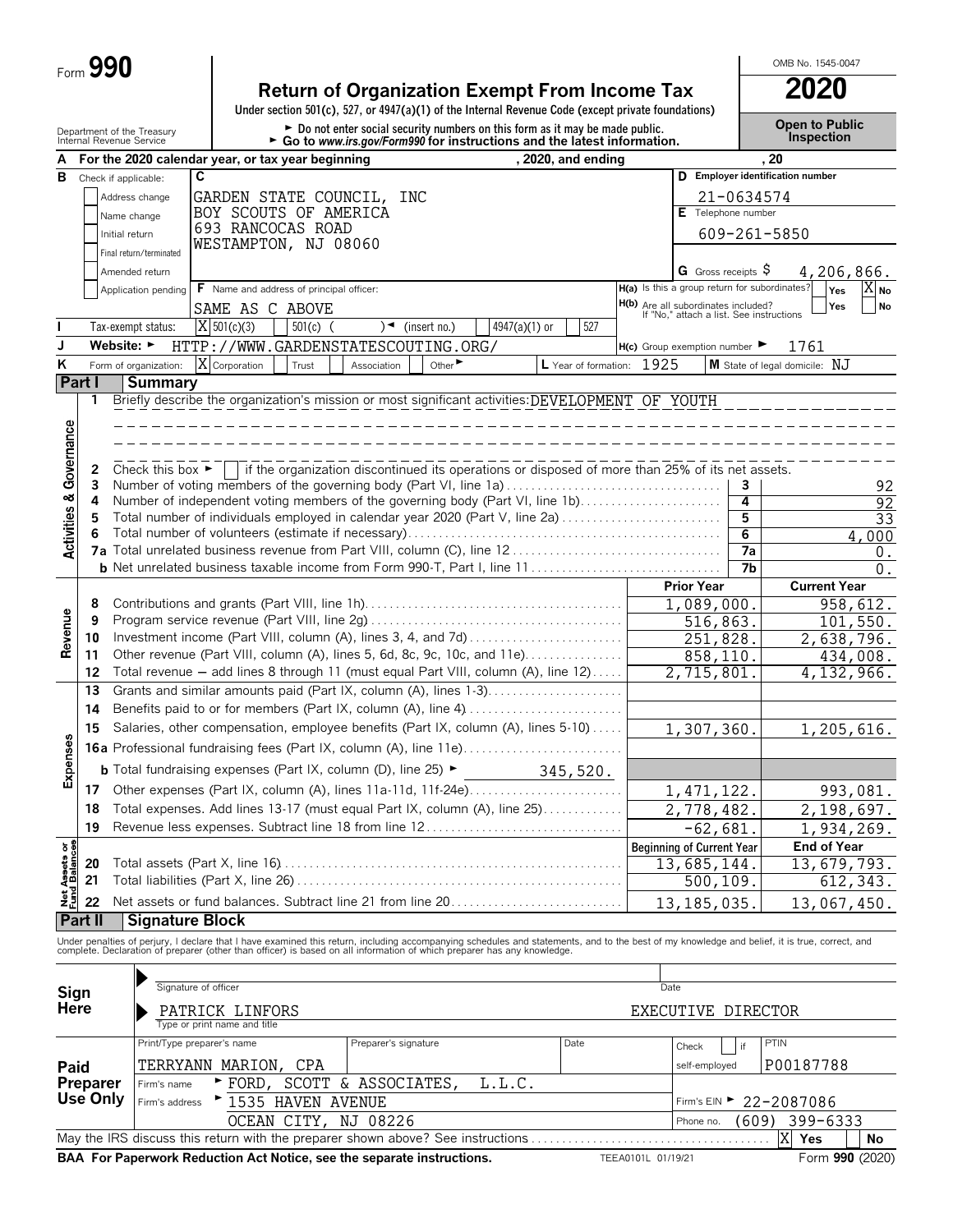|                 | Form 990 (2020)                                                      |                        | GARDEN STATE COUNCIL, INC |                                   |                                                     |                                                                                                                                          |                          | 21-0634574  |                 | Page 2 |
|-----------------|----------------------------------------------------------------------|------------------------|---------------------------|-----------------------------------|-----------------------------------------------------|------------------------------------------------------------------------------------------------------------------------------------------|--------------------------|-------------|-----------------|--------|
| <b>Part III</b> |                                                                      |                        |                           |                                   | <b>Statement of Program Service Accomplishments</b> |                                                                                                                                          |                          |             |                 |        |
|                 |                                                                      |                        |                           |                                   |                                                     |                                                                                                                                          |                          |             |                 |        |
| $\mathbf{1}$    | Briefly describe the organization's mission:<br>DEVELOPMENT OF YOUTH |                        |                           |                                   |                                                     |                                                                                                                                          |                          |             |                 |        |
|                 |                                                                      |                        |                           |                                   |                                                     |                                                                                                                                          |                          |             |                 |        |
|                 |                                                                      |                        |                           |                                   |                                                     |                                                                                                                                          |                          |             |                 |        |
|                 |                                                                      |                        |                           |                                   |                                                     |                                                                                                                                          |                          |             |                 |        |
|                 |                                                                      |                        |                           |                                   |                                                     | 2 Did the organization undertake any significant program services during the year which were not listed on the prior                     |                          |             |                 |        |
|                 |                                                                      |                        |                           |                                   |                                                     |                                                                                                                                          |                          | Yes         |                 | No     |
|                 | If "Yes," describe these new services on Schedule O.                 |                        |                           |                                   |                                                     |                                                                                                                                          |                          |             |                 |        |
| 3               | If "Yes," describe these changes on Schedule O.                      |                        |                           |                                   |                                                     | Did the organization cease conducting, or make significant changes in how it conducts, any program services?                             |                          | Yes         |                 | No     |
| 4               |                                                                      |                        |                           |                                   |                                                     | Describe the organization's program service accomplishments for each of its three largest program services, as measured by expenses.     |                          |             |                 |        |
|                 |                                                                      |                        |                           |                                   |                                                     | Section 501(c)(3) and 501(c)(4) organizations are required to report the amount of grants and allocations to others, the total expenses, |                          |             |                 |        |
|                 | and revenue, if any, for each program service reported.              |                        |                           |                                   |                                                     |                                                                                                                                          |                          |             |                 |        |
|                 | $4a$ (Code:                                                          | ) (Expenses \$         |                           |                                   | 1,442,870. including grants of \$                   |                                                                                                                                          | ) (Revenue               | \$          |                 |        |
|                 |                                                                      |                        |                           |                                   |                                                     | CAMPING ACTIVITIES - PROMOTES THE OUTDOORS AND TEACHES BASIC OUTDOOR SKILLS INCLUDING                                                    |                          |             |                 |        |
|                 |                                                                      |                        |                           |                                   |                                                     | ARCHERY AND RIFLE RANGE ACTIVITIES. ALL SCOUTS ARE ENCOURAGED TO SPEND A MINIMUM OF                                                      |                          |             |                 |        |
|                 |                                                                      |                        |                           |                                   |                                                     | 10 DAYS AND NIGHTS EACH YEAR, INCLUDING A WEEK OF SUMMER CAMP.                                                                           |                          |             |                 |        |
|                 |                                                                      |                        |                           |                                   |                                                     |                                                                                                                                          |                          |             |                 |        |
|                 |                                                                      |                        |                           |                                   |                                                     |                                                                                                                                          |                          |             |                 |        |
|                 |                                                                      |                        |                           |                                   |                                                     |                                                                                                                                          |                          |             |                 |        |
|                 |                                                                      |                        |                           |                                   |                                                     |                                                                                                                                          |                          |             |                 |        |
|                 |                                                                      |                        |                           |                                   |                                                     |                                                                                                                                          |                          |             |                 |        |
|                 |                                                                      |                        |                           |                                   |                                                     |                                                                                                                                          |                          |             |                 |        |
|                 |                                                                      |                        |                           |                                   |                                                     |                                                                                                                                          |                          |             |                 |        |
|                 |                                                                      |                        |                           |                                   |                                                     |                                                                                                                                          |                          |             |                 |        |
|                 | $4b$ (Code:                                                          | ) (Expenses $\sqrt{5}$ |                           |                                   | including grants of $\beta$                         |                                                                                                                                          | ) (Revenue               | -\$         |                 |        |
|                 |                                                                      |                        |                           |                                   |                                                     | OTHER ACTIVITIES - PROGRAMS INCLUDE CUB SCOUT AND CITIZENSHIP TRAINING.                                                                  |                          | <b>EACH</b> |                 |        |
|                 |                                                                      |                        |                           |                                   |                                                     | PROGRAMS INSTILLS IN THE YOUTH THE ABILITY TO DO THINGS FOR THEMSELVES AND FOR                                                           |                          |             |                 |        |
|                 | OTHERS.                                                              |                        |                           |                                   |                                                     | PROGRAMS ALSO TEACH PATRIOTISM, SELF RELIANCE, COURAGE AND KINDRED VIRTUES;                                                              |                          |             |                 |        |
|                 | AND TRAINS BOYS IN SCOUT CRAFTS                                      |                        |                           |                                   |                                                     |                                                                                                                                          |                          |             |                 |        |
|                 |                                                                      |                        |                           |                                   |                                                     |                                                                                                                                          |                          |             |                 |        |
|                 |                                                                      |                        |                           |                                   |                                                     |                                                                                                                                          |                          |             |                 |        |
|                 |                                                                      |                        |                           |                                   |                                                     |                                                                                                                                          |                          |             |                 |        |
|                 |                                                                      |                        |                           |                                   |                                                     |                                                                                                                                          |                          |             |                 |        |
|                 |                                                                      |                        |                           |                                   |                                                     |                                                                                                                                          |                          |             |                 |        |
|                 |                                                                      |                        |                           |                                   |                                                     |                                                                                                                                          |                          |             |                 |        |
|                 |                                                                      |                        |                           |                                   |                                                     |                                                                                                                                          |                          |             |                 |        |
|                 | $4c$ (Code:                                                          | ) (Expenses \$         |                           |                                   | including grants of $\sqrt{5}$                      |                                                                                                                                          | ) (Revenue $\frac{1}{2}$ |             |                 |        |
|                 |                                                                      |                        |                           |                                   |                                                     |                                                                                                                                          |                          |             |                 |        |
|                 |                                                                      |                        |                           |                                   |                                                     |                                                                                                                                          |                          |             |                 |        |
|                 |                                                                      |                        |                           |                                   |                                                     |                                                                                                                                          |                          |             |                 |        |
|                 |                                                                      |                        |                           |                                   |                                                     |                                                                                                                                          |                          |             |                 |        |
|                 |                                                                      |                        |                           |                                   |                                                     |                                                                                                                                          |                          |             |                 |        |
|                 |                                                                      |                        |                           |                                   |                                                     |                                                                                                                                          |                          |             |                 |        |
|                 |                                                                      |                        |                           |                                   |                                                     |                                                                                                                                          |                          |             |                 |        |
|                 |                                                                      |                        |                           |                                   |                                                     |                                                                                                                                          |                          |             |                 |        |
|                 |                                                                      |                        |                           |                                   |                                                     |                                                                                                                                          |                          |             |                 |        |
|                 |                                                                      |                        |                           |                                   |                                                     |                                                                                                                                          |                          |             |                 |        |
|                 |                                                                      |                        |                           |                                   |                                                     |                                                                                                                                          |                          |             |                 |        |
|                 | 4d Other program services (Describe on Schedule O.)                  |                        |                           |                                   |                                                     |                                                                                                                                          |                          |             |                 |        |
|                 | (Expenses<br><b>4e</b> Total program service expenses                | \$                     |                           | including grants of<br>1,442,870. | \$                                                  | ) (Revenue \$                                                                                                                            |                          |             |                 |        |
| BAA             |                                                                      |                        |                           |                                   | TEEA0102L 10/07/20                                  |                                                                                                                                          |                          |             | Form 990 (2020) |        |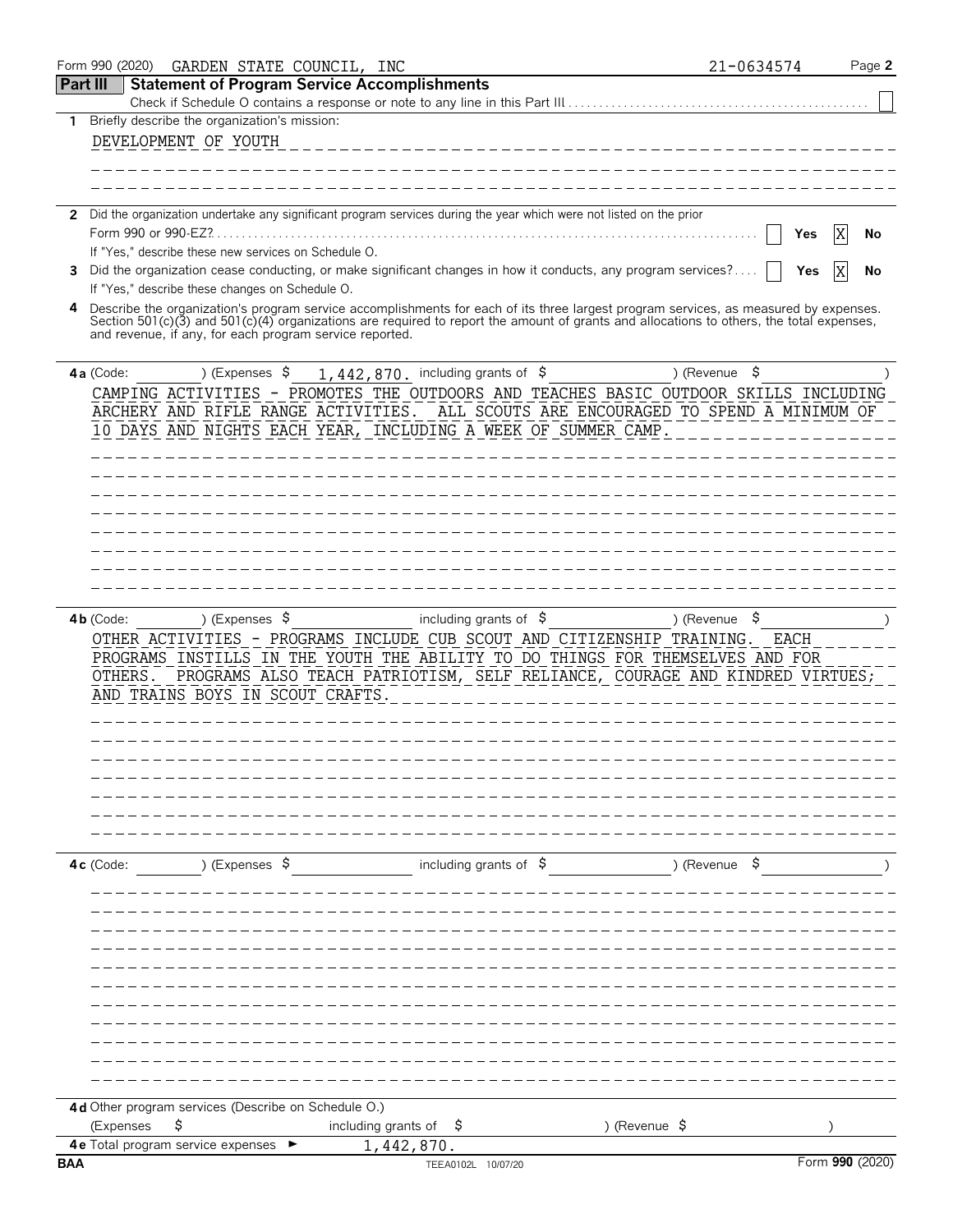Form 990 (2020) Page **3** GARDEN STATE COUNCIL, INC 21-0634574

|            | <b>Checklist of Required Schedules</b><br><b>Part IV</b>                                                                                                                                                                                            |                 |     |                 |
|------------|-----------------------------------------------------------------------------------------------------------------------------------------------------------------------------------------------------------------------------------------------------|-----------------|-----|-----------------|
| 1.         | Is the organization described in section 501(c)(3) or 4947(a)(1) (other than a private foundation)? If 'Yes,' complete                                                                                                                              |                 | Yes | No              |
|            |                                                                                                                                                                                                                                                     | 1               | X   |                 |
| 2          | Is the organization required to complete Schedule B, Schedule of Contributors See instructions?                                                                                                                                                     | $\overline{2}$  | X   |                 |
| 3          | Did the organization engage in direct or indirect political campaign activities on behalf of or in opposition to candidates                                                                                                                         | 3               |     | Χ               |
|            | Section 501(c)(3) organizations. Did the organization engage in lobbying activities, or have a section 501(h) election in effect during the tax year? If 'Yes,' complete Schedule C, Part II.                                                       | 4               |     | Χ               |
| 5          | Is the organization a section 501(c)(4), 501(c)(5), or 501(c)(6) organization that receives membership dues, assessments, or similar amounts as defined in Revenue Procedure 98-19? If 'Yes,' complete Schedule C, Part III                         | 5               |     | Χ               |
| 6          | Did the organization maintain any donor advised funds or any similar funds or accounts for which donors have the right<br>to provide advice on the distribution or investment of amounts in such funds or accounts? If 'Yes,' complete Schedule D,  | 6               |     | Χ               |
| 7          | Did the organization receive or hold a conservation easement, including easements to preserve open space, the                                                                                                                                       | $\overline{7}$  |     | Χ               |
| 8          | Did the organization maintain collections of works of art, historical treasures, or other similar assets? If 'Yes,'                                                                                                                                 | 8               |     | X               |
| 9          | Did the organization report an amount in Part X, line 21, for escrow or custodial account liability, serve as a custodian<br>for amounts not listed in Part X; or provide credit counseling, debt management, credit repair, or debt negotiation    | 9               |     | X               |
| 10         | Did the organization, directly or through a related organization, hold assets in donor-restricted endowments                                                                                                                                        | 10              |     | X               |
| 11         | If the organization's answer to any of the following questions is 'Yes', then complete Schedule D, Parts VI, VII, VIII, IX,<br>or X as applicable.                                                                                                  |                 |     |                 |
|            | a Did the organization report an amount for land, buildings, and equipment in Part X, line 10? If 'Yes,' complete Schedule                                                                                                                          | 11a             | X   |                 |
|            | <b>b</b> Did the organization report an amount for investments – other securities in Part X, line 12, that is 5% or more of its total                                                                                                               | 11 <sub>b</sub> |     | X               |
|            | c Did the organization report an amount for investments - program related in Part X, line 13, that is 5% or more of its total                                                                                                                       | 11c             |     | Χ               |
|            | d Did the organization report an amount for other assets in Part X, line 15, that is 5% or more of its total assets reported                                                                                                                        | 11d             |     | X               |
|            | e Did the organization report an amount for other liabilities in Part X, line 25? If 'Yes,' complete Schedule D, Part X                                                                                                                             | 11 e            | X   |                 |
|            | f Did the organization's separate or consolidated financial statements for the tax year include a footnote that addresses<br>the organization's liability for uncertain tax positions under FIN 48 (ASC 740)? If 'Yes,' complete Schedule D, Part X | 11 f            | X   |                 |
|            | 12a Did the organization obtain separate, independent audited financial statements for the tax year? If 'Yes,' complete                                                                                                                             | 12a             | X   |                 |
|            | <b>b</b> Was the organization included in consolidated, independent audited financial statements for the tax year? If 'Yes,' and<br>if the organization answered 'No' to line 12a, then completing Schedule D, Parts XI and XII is optional         | 12 <sub>b</sub> |     | Χ               |
|            |                                                                                                                                                                                                                                                     | 13              |     | X               |
|            | 14a Did the organization maintain an office, employees, or agents outside of the United States?                                                                                                                                                     | 14a             |     | X               |
|            | <b>b</b> Did the organization have aggregate revenues or expenses of more than \$10,000 from grantmaking, fundraising,<br>business, investment, and program service activities outside the United States, or aggregate foreign investments valued   | 14b             |     | X               |
|            | 15 Did the organization report on Part IX, column (A), line 3, more than \$5,000 of grants or other assistance to or for any foreign organization? If 'Yes,' complete Schedule F, Parts II and IV                                                   | 15              |     | X               |
|            | 16 Did the organization report on Part IX, column (A), line 3, more than \$5,000 of aggregate grants or other assistance to<br>or for foreign individuals? If 'Yes,' complete Schedule F, Parts III and IV                                          | 16              |     | Χ               |
|            | 17 Did the organization report a total of more than \$15,000 of expenses for professional fundraising services on Part IX,<br>column (A), lines 6 and 11e? If 'Yes,' complete Schedule G, Part I See instructions                                   | 17              |     | Χ               |
|            | 18 Did the organization report more than \$15,000 total of fundraising event gross income and contributions on Part VIII,                                                                                                                           | 18              | Χ   |                 |
|            | 19 Did the organization report more than \$15,000 of gross income from gaming activities on Part VIII, line 9a? If 'Yes,'                                                                                                                           | 19              |     | X               |
|            |                                                                                                                                                                                                                                                     | 20a             |     | Χ               |
|            | <b>b</b> If 'Yes' to line 20a, did the organization attach a copy of its audited financial statements to this return?                                                                                                                               | 20 <sub>b</sub> |     |                 |
|            | 21 Did the organization report more than \$5,000 of grants or other assistance to any domestic organization or                                                                                                                                      | 21              |     | X               |
| <b>BAA</b> | TEEA0103L 10/07/20                                                                                                                                                                                                                                  |                 |     | Form 990 (2020) |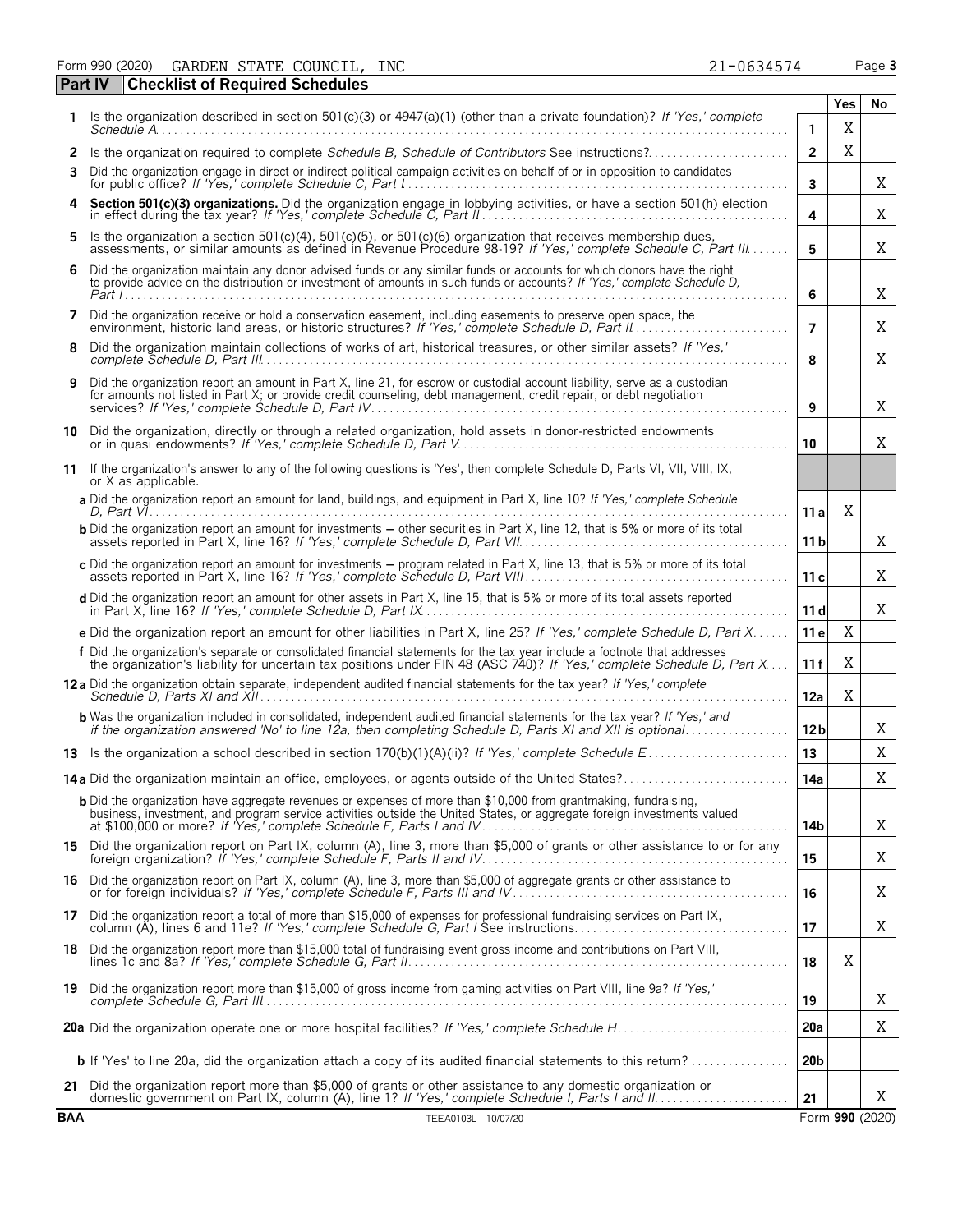Form 990 (2020) Page **4** GARDEN STATE COUNCIL, INC 21-0634574

|            | Part IV | <b>Checklist of Required Schedules</b> (continued)                                                                                                                                                                                                                                                                                    |                 |                |                         |
|------------|---------|---------------------------------------------------------------------------------------------------------------------------------------------------------------------------------------------------------------------------------------------------------------------------------------------------------------------------------------|-----------------|----------------|-------------------------|
|            |         |                                                                                                                                                                                                                                                                                                                                       |                 | Yes            | No                      |
|            |         | 22 Did the organization report more than \$5,000 of grants or other assistance to or for domestic individuals on Part IX,                                                                                                                                                                                                             | 22              |                | X                       |
|            |         | 23 Did the organization answer 'Yes' to Part VII, Section A, line 3, 4, or 5 about compensation of the organization's current<br>and former officers, directors, trustees, key employees, and highest compensated employees? If 'Yes,' complete                                                                                       | 23              |                | X                       |
|            |         | 24 a Did the organization have a tax-exempt bond issue with an outstanding principal amount of more than \$100,000 as of the last day of the year, that was issued after December 31, 2002? If 'Yes,' answer lines 24b through                                                                                                        | 24a             |                | X                       |
|            |         | <b>b</b> Did the organization invest any proceeds of tax-exempt bonds beyond a temporary period exception?                                                                                                                                                                                                                            | 24 <sub>b</sub> |                |                         |
|            |         | c Did the organization maintain an escrow account other than a refunding escrow at any time during the year to defease                                                                                                                                                                                                                | 24с             |                |                         |
|            |         | d Did the organization act as an 'on behalf of' issuer for bonds outstanding at any time during the year?                                                                                                                                                                                                                             | 24d             |                |                         |
|            |         | 25 a Section 501(c)(3), 501(c)(4), and 501(c)(29) organizations. Did the organization engage in an excess benefit                                                                                                                                                                                                                     | 25a             |                | X                       |
|            |         | <b>b</b> Is the organization aware that it engaged in an excess benefit transaction with a disqualified person in a prior year, and<br>that the transaction has not been reported on any of the organization's prior Forms 990 or 990-EZ? If 'Yes,' complete                                                                          | 25b             |                | X                       |
|            |         | 26 Did the organization report any amount on Part X, line 5 or 22, for receivables from or payables to any current or former officer, director, trustee, key employee, creator or founder, substantial contributor, or 35% con                                                                                                        | 26              |                | Χ                       |
| 27         |         | Did the organization provide a grant or other assistance to any current or former officer, director, trustee, key<br>employee, creator or founder, substantial contributor or employee thereof, a grant selection committee<br>member, or to a 35% controlled entity (including an employee thereof) or family member of any of these | 27              |                | Χ                       |
| 28         |         | Was the organization a party to a business transaction with one of the following parties (see Schedule L, Part IV<br>instructions, for applicable filing thresholds, conditions, and exceptions):                                                                                                                                     |                 |                |                         |
|            |         | a A current or former officer, director, trustee, key employee, creator or founder, or substantial contributor? If                                                                                                                                                                                                                    | 28a             |                | Χ                       |
|            |         | <b>b</b> A family member of any individual described in line 28a? If 'Yes,' complete Schedule L, Part IV                                                                                                                                                                                                                              | 28 <sub>b</sub> |                | X                       |
|            |         | c A 35% controlled entity of one or more individuals and/or organizations described in lines 28a or 28b? If                                                                                                                                                                                                                           | 28c             |                | Χ                       |
| 29         |         | Did the organization receive more than \$25,000 in non-cash contributions? If 'Yes,' complete Schedule M                                                                                                                                                                                                                              | 29              |                | $\overline{\text{X}}$   |
| 30         |         | Did the organization receive contributions of art, historical treasures, or other similar assets, or qualified conservation                                                                                                                                                                                                           | 30              |                | Χ                       |
| 31         |         | Did the organization liquidate, terminate, or dissolve and cease operations? If 'Yes,' complete Schedule N, Part I                                                                                                                                                                                                                    | 31              |                | $\overline{\mathrm{X}}$ |
| 32         |         | Did the organization sell, exchange, dispose of, or transfer more than 25% of its net assets? If 'Yes,' complete                                                                                                                                                                                                                      | 32 <sub>2</sub> |                | Χ                       |
| 33         |         | Did the organization own 100% of an entity disregarded as separate from the organization under Regulations sections                                                                                                                                                                                                                   | 33              |                | Χ                       |
| 34         |         | Was the organization related to any tax-exempt or taxable entity? If 'Yes,' complete Schedule R, Part II, III, or IV,                                                                                                                                                                                                                 | 34              |                | Χ                       |
|            |         |                                                                                                                                                                                                                                                                                                                                       | 35a             |                | $\overline{X}$          |
|            |         | b If 'Yes' to line 35a, did the organization receive any payment from or engage in any transaction with a controlled<br>entity within the meaning of section 512(b)(13)? If 'Yes,' complete Schedule R, Part V, line 2                                                                                                                | 35 <sub>b</sub> |                |                         |
|            |         |                                                                                                                                                                                                                                                                                                                                       | 36              |                | Χ                       |
| 37         |         | Did the organization conduct more than 5% of its activities through an entity that is not a related organization and that is treated as a partnership for federal income tax purposes? If 'Yes,' complete Schedule R, Part VI.                                                                                                        | 37              |                | Χ                       |
| 38         |         | Did the organization complete Schedule O and provide explanations in Schedule O for Part VI, lines 11b and 19?                                                                                                                                                                                                                        | 38              | X              |                         |
|            |         | Part V Statements Regarding Other IRS Filings and Tax Compliance                                                                                                                                                                                                                                                                      |                 |                |                         |
|            |         |                                                                                                                                                                                                                                                                                                                                       |                 | <b>Yes</b>     | No                      |
|            |         | 12                                                                                                                                                                                                                                                                                                                                    |                 |                |                         |
|            |         | <b>b</b> Enter the number of Forms W-2G included in line 1a. Enter -0- if not applicable<br>1 <sub>b</sub><br>0                                                                                                                                                                                                                       |                 |                |                         |
|            |         |                                                                                                                                                                                                                                                                                                                                       |                 | $\overline{X}$ |                         |
| <b>BAA</b> |         | C Did the organization comply with backup withholding rules for reportable payments to vendors and reportable gaming<br>(gambling) winnings to prize winners?<br>TEEA0104L 10/07/20                                                                                                                                                   | 1 <sub>c</sub>  |                | Form 990 (2020)         |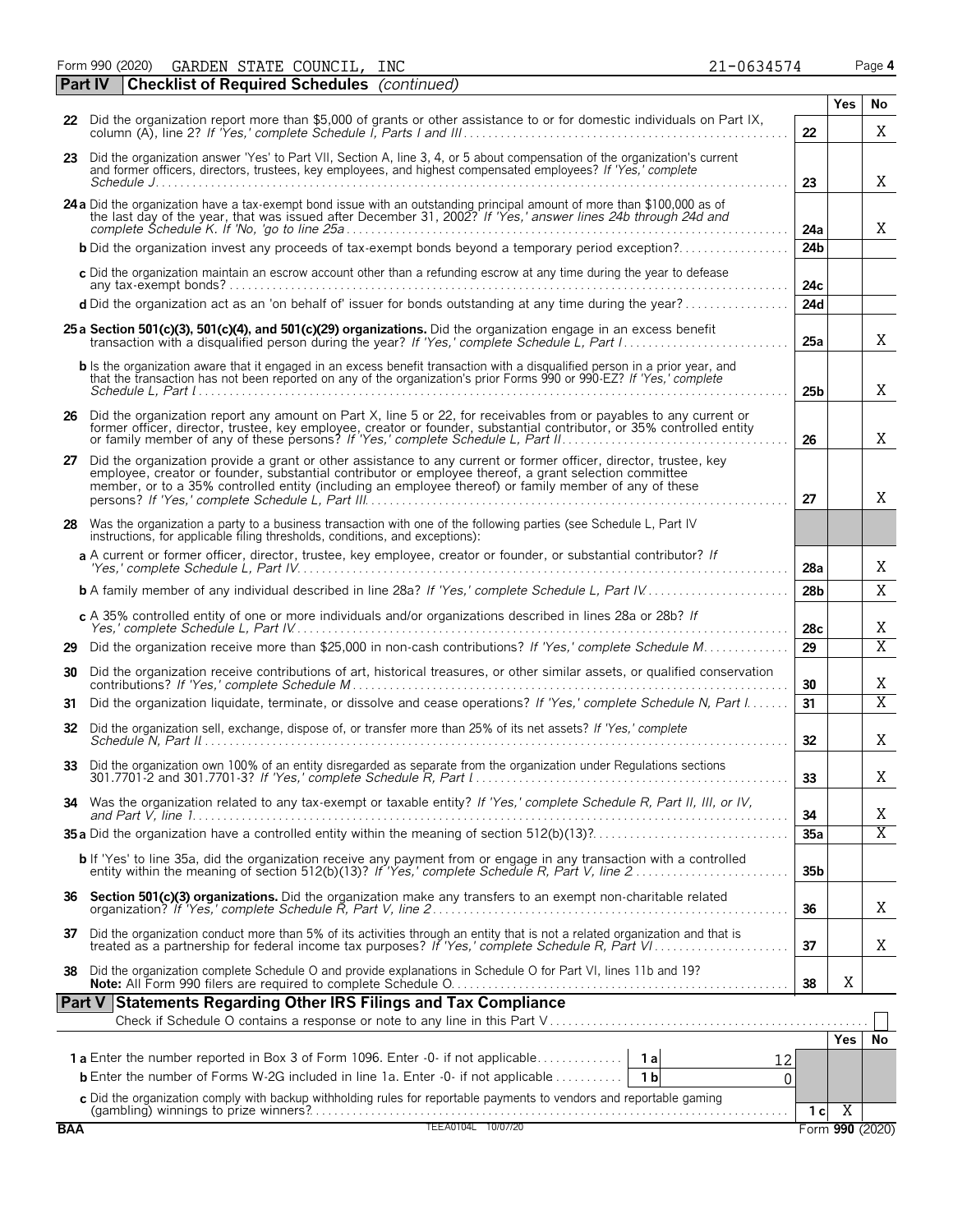|               | Form 990 (2020)<br>GARDEN STATE COUNCIL, INC<br>21-0634574                                                                                                                                                                     |                |     | Page 5          |
|---------------|--------------------------------------------------------------------------------------------------------------------------------------------------------------------------------------------------------------------------------|----------------|-----|-----------------|
| <b>Part V</b> | Statements Regarding Other IRS Filings and Tax Compliance (continued)                                                                                                                                                          |                |     |                 |
|               |                                                                                                                                                                                                                                |                | Yes | No.             |
|               | 2a Enter the number of employees reported on Form W-3, Transmittal of Wage and Tax State-<br>ments, filed for the calendar year ending with or within the year covered by this return<br>2a<br>33                              |                |     |                 |
|               | <b>b</b> If at least one is reported on line 2a, did the organization file all required federal employment tax returns?                                                                                                        | 2 <sub>b</sub> | Χ   |                 |
|               | Note: If the sum of lines 1a and 2a is greater than 250, you may be required to e-file (see instructions)                                                                                                                      |                |     |                 |
|               | 3a Did the organization have unrelated business gross income of \$1,000 or more during the year?                                                                                                                               | 3a             |     | X               |
|               |                                                                                                                                                                                                                                | 3 <sub>b</sub> |     |                 |
|               | 4 a At any time during the calendar year, did the organization have an interest in, or a signature or other authority over, a financial account in a foreign country (such as a bank account, securities account, or other fin | 4a             |     | X               |
|               | <b>b</b> If 'Yes,' enter the name of the foreign country                                                                                                                                                                       |                |     |                 |
|               | See instructions for filing requirements for FinCEN Form 114, Report of Foreign Bank and Financial Accounts (FBAR).                                                                                                            |                |     |                 |
|               | <b>5a</b> Was the organization a party to a prohibited tax shelter transaction at any time during the tax year?                                                                                                                | 5a             |     | Χ               |
|               | <b>b</b> Did any taxable party notify the organization that it was or is a party to a prohibited tax shelter transaction?                                                                                                      | 5 b            |     | X               |
|               |                                                                                                                                                                                                                                | 5c             |     |                 |
|               | 6 a Does the organization have annual gross receipts that are normally greater than \$100,000, and did the organization solicit any contributions that were not tax deductible as charitable contributions?                    | 6a             |     | X               |
|               | b If 'Yes,' did the organization include with every solicitation an express statement that such contributions or gifts were                                                                                                    | 6b             |     |                 |
|               | 7 Organizations that may receive deductible contributions under section 170(c).                                                                                                                                                |                |     |                 |
|               | a Did the organization receive a payment in excess of \$75 made partly as a contribution and partly for goods and                                                                                                              | <b>7a</b>      |     | X               |
|               |                                                                                                                                                                                                                                | 7 <sub>b</sub> |     |                 |
|               | c Did the organization sell, exchange, or otherwise dispose of tangible personal property for which it was required to file                                                                                                    | 7 с            |     | X               |
|               |                                                                                                                                                                                                                                |                |     |                 |
|               | e Did the organization receive any funds, directly or indirectly, to pay premiums on a personal benefit contract?                                                                                                              | 7e             |     | Χ               |
|               | f Did the organization, during the year, pay premiums, directly or indirectly, on a personal benefit contract?                                                                                                                 | 7f             |     | Χ               |
|               | g If the organization received a contribution of qualified intellectual property, did the organization file Form 8899                                                                                                          | 7g             |     |                 |
|               | h If the organization received a contribution of cars, boats, airplanes, or other vehicles, did the organization file a                                                                                                        | 7 h            |     |                 |
|               | Sponsoring organizations maintaining donor advised funds. Did a donor advised fund maintained by the sponsoring                                                                                                                |                |     |                 |
|               |                                                                                                                                                                                                                                | 8              |     |                 |
| 9             | Sponsoring organizations maintaining donor advised funds.                                                                                                                                                                      |                |     |                 |
|               |                                                                                                                                                                                                                                | 9a             |     |                 |
|               |                                                                                                                                                                                                                                | 9 b            |     |                 |
|               | 10 Section 501(c)(7) organizations. Enter:                                                                                                                                                                                     |                |     |                 |
|               | 10 a                                                                                                                                                                                                                           |                |     |                 |
|               | <b>b</b> Gross receipts, included on Form 990, Part VIII, line 12, for public use of club facilities<br>10 <sub>b</sub>                                                                                                        |                |     |                 |
|               | 11 Section 501(c)(12) organizations. Enter:                                                                                                                                                                                    |                |     |                 |
|               | 11a                                                                                                                                                                                                                            |                |     |                 |
|               | <b>b</b> Gross income from other sources (Do not net amounts due or paid to other sources<br>11 b                                                                                                                              |                |     |                 |
|               | 12a Section 4947(a)(1) non-exempt charitable trusts. Is the organization filing Form 990 in lieu of Form 1041?                                                                                                                 | 12a            |     |                 |
|               | <b>b</b> If 'Yes,' enter the amount of tax-exempt interest received or accrued during the year   12b                                                                                                                           |                |     |                 |
|               | 13 Section 501(c)(29) qualified nonprofit health insurance issuers.                                                                                                                                                            |                |     |                 |
|               |                                                                                                                                                                                                                                | 13a            |     |                 |
|               | <b>Note:</b> See the instructions for additional information the organization must report on Schedule O.                                                                                                                       |                |     |                 |
|               | <b>b</b> Enter the amount of reserves the organization is required to maintain by the states in<br>which the organization is licensed to issue qualified health plans<br>13 <sub>b</sub>                                       |                |     |                 |
|               | 13c                                                                                                                                                                                                                            |                |     | Χ               |
|               |                                                                                                                                                                                                                                | 14 a           |     |                 |
|               | b If 'Yes,' has it filed a Form 720 to report these payments? If 'No,' provide an explanation on Schedule O                                                                                                                    | 14 b           |     |                 |
|               | 15 Is the organization subject to the section 4960 tax on payment(s) of more than \$1,000,000 in remuneration or                                                                                                               | 15             |     | Χ               |
|               | If 'Yes,' see instructions and file Form 4720, Schedule N.                                                                                                                                                                     |                |     |                 |
|               | 16 Is the organization an educational institution subject to the section 4968 excise tax on net investment income?<br>If 'Yes,' complete Form 4720, Schedule O.                                                                | 16             |     | Χ               |
| <b>BAA</b>    | TEEA0105L 10/07/20                                                                                                                                                                                                             |                |     | Form 990 (2020) |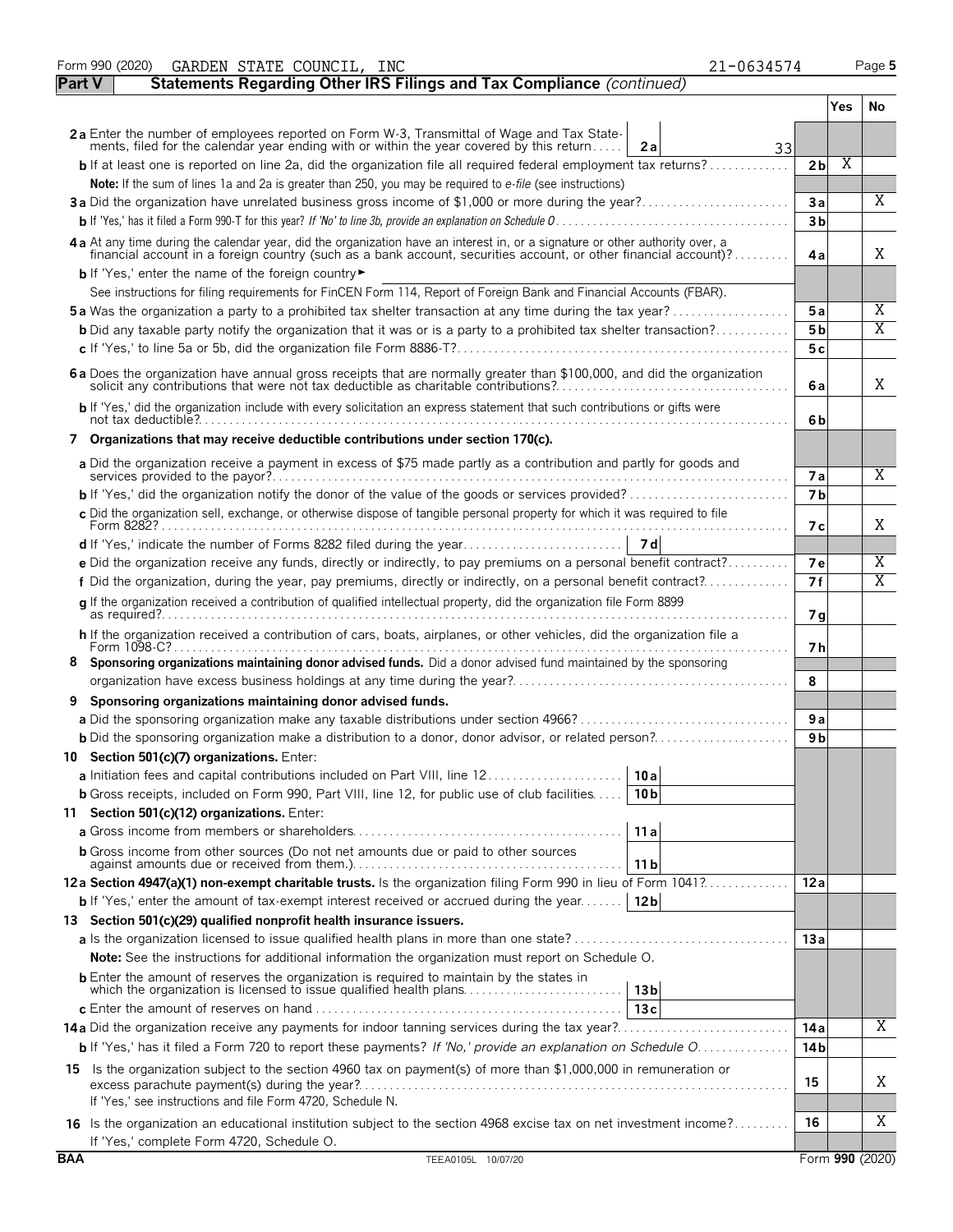|                                                                                                                            | <b>Section A. Governing Body and Management</b>                                                                                                                                                                                                                                                                                         |                 |                     |                |  |  |  |  |
|----------------------------------------------------------------------------------------------------------------------------|-----------------------------------------------------------------------------------------------------------------------------------------------------------------------------------------------------------------------------------------------------------------------------------------------------------------------------------------|-----------------|---------------------|----------------|--|--|--|--|
|                                                                                                                            |                                                                                                                                                                                                                                                                                                                                         |                 | <b>Yes</b>          | No             |  |  |  |  |
|                                                                                                                            | <b>1a</b> Enter the number of voting members of the governing body at the end of the tax year<br>่ 1 a<br>92<br>If there are material differences in voting rights among members<br>of the governing body, or if the governing body delegated broad<br>authority to an executive committee or similar committee, explain on Schedule O. |                 |                     |                |  |  |  |  |
|                                                                                                                            | <b>b</b> Enter the number of voting members included on line 1a, above, who are independent   1b<br>92                                                                                                                                                                                                                                  |                 |                     |                |  |  |  |  |
|                                                                                                                            | 2 Did any officer, director, trustee, or key employee have a family relationship or a business relationship with any other                                                                                                                                                                                                              |                 |                     |                |  |  |  |  |
|                                                                                                                            |                                                                                                                                                                                                                                                                                                                                         | $\mathbf{2}$    |                     | Χ              |  |  |  |  |
| 3.                                                                                                                         | Did the organization delegate control over management duties customarily performed by or under the direct supervision<br>of officers, directors, trustees, or key employees to a management company or other person?                                                                                                                    | 3               |                     | Χ              |  |  |  |  |
|                                                                                                                            | Did the organization make any significant changes to its governing documents<br>4                                                                                                                                                                                                                                                       |                 |                     | Χ              |  |  |  |  |
|                                                                                                                            |                                                                                                                                                                                                                                                                                                                                         |                 |                     |                |  |  |  |  |
| 5.                                                                                                                         | Did the organization become aware during the year of a significant diversion of the organization's assets?                                                                                                                                                                                                                              | 5               |                     | $\overline{X}$ |  |  |  |  |
| 6.                                                                                                                         |                                                                                                                                                                                                                                                                                                                                         | 6               |                     | $\overline{X}$ |  |  |  |  |
|                                                                                                                            | 7 a Did the organization have members, stockholders, or other persons who had the power to elect or appoint one or more                                                                                                                                                                                                                 | 7 a             |                     | X              |  |  |  |  |
|                                                                                                                            | <b>b</b> Are any governance decisions of the organization reserved to (or subject to approval by) members,                                                                                                                                                                                                                              | 7 b             |                     | X              |  |  |  |  |
|                                                                                                                            | 8 Did the organization contemporaneously document the meetings held or written actions undertaken during the year by<br>the following:                                                                                                                                                                                                  |                 |                     |                |  |  |  |  |
|                                                                                                                            |                                                                                                                                                                                                                                                                                                                                         | 8 a             | X<br>$\overline{X}$ |                |  |  |  |  |
|                                                                                                                            |                                                                                                                                                                                                                                                                                                                                         |                 |                     |                |  |  |  |  |
|                                                                                                                            | 9 Is there any officer, director, trustee, or key employee listed in Part VII, Section A, who cannot be reached at the<br>organization's mailing address? If 'Yes,' provide the names and addresses on Schedule Q                                                                                                                       | 9               |                     | Χ              |  |  |  |  |
| <b>Section B. Policies</b> (This Section B requests information about policies not required by the Internal Revenue Code.) |                                                                                                                                                                                                                                                                                                                                         |                 |                     |                |  |  |  |  |
|                                                                                                                            |                                                                                                                                                                                                                                                                                                                                         |                 | <b>Yes</b>          | No             |  |  |  |  |
|                                                                                                                            |                                                                                                                                                                                                                                                                                                                                         |                 |                     |                |  |  |  |  |
|                                                                                                                            |                                                                                                                                                                                                                                                                                                                                         | 10a             |                     | Χ              |  |  |  |  |
|                                                                                                                            | b If 'Yes,' did the organization have written policies and procedures governing the activities of such chapters, affiliates, and branches to ensure their                                                                                                                                                                               | 10 <sub>b</sub> |                     |                |  |  |  |  |
|                                                                                                                            |                                                                                                                                                                                                                                                                                                                                         | 11a             | $\overline{X}$      |                |  |  |  |  |
|                                                                                                                            | <b>b</b> Describe in Schedule O the process, if any, used by the organization to review this Form 990. SEE SCHEDULE O                                                                                                                                                                                                                   |                 |                     |                |  |  |  |  |
|                                                                                                                            |                                                                                                                                                                                                                                                                                                                                         | 12a             | X                   |                |  |  |  |  |
|                                                                                                                            | <b>b</b> Were officers, directors, or trustees, and key employees required to disclose annually interests that could give rise                                                                                                                                                                                                          | 12 <sub>b</sub> | Χ                   |                |  |  |  |  |
|                                                                                                                            | c Did the organization regularly and consistently monitor and enforce compliance with the policy? If 'Yes,' describe in                                                                                                                                                                                                                 | 12c             | X                   |                |  |  |  |  |
|                                                                                                                            |                                                                                                                                                                                                                                                                                                                                         | 13              | $\overline{X}$      |                |  |  |  |  |
| 14.                                                                                                                        | Did the organization have a written document retention and destruction policy?                                                                                                                                                                                                                                                          | 14              | $\overline{X}$      |                |  |  |  |  |
| 15                                                                                                                         | Did the process for determining compensation of the following persons include a review and approval by independent<br>persons, comparability data, and contemporaneous substantiation of the deliberation and decision?                                                                                                                 |                 |                     |                |  |  |  |  |
|                                                                                                                            | a The organization's CEO, Executive Director, or top management official. SEE SCHEDULE 0                                                                                                                                                                                                                                                | 15 a            | Χ                   |                |  |  |  |  |
|                                                                                                                            |                                                                                                                                                                                                                                                                                                                                         | 15 <sub>b</sub> | Χ                   |                |  |  |  |  |
|                                                                                                                            | If 'Yes' to line 15a or 15b, describe the process in Schedule O (see instructions).                                                                                                                                                                                                                                                     |                 |                     |                |  |  |  |  |
|                                                                                                                            | 16 a Did the organization invest in, contribute assets to, or participate in a joint venture or similar arrangement with a                                                                                                                                                                                                              | 16 a            |                     |                |  |  |  |  |
|                                                                                                                            |                                                                                                                                                                                                                                                                                                                                         |                 |                     | Χ              |  |  |  |  |
|                                                                                                                            | b If 'Yes,' did the organization follow a written policy or procedure requiring the organization to evaluate its<br>participation in joint venture arrangements under applicable federal tax law, and take steps to safeguard the                                                                                                       | 16 <sub>b</sub> |                     |                |  |  |  |  |
|                                                                                                                            | <b>Section C. Disclosure</b>                                                                                                                                                                                                                                                                                                            |                 |                     |                |  |  |  |  |
| 17                                                                                                                         | List the states with which a copy of this Form 990 is required to be filed ►<br>NJ                                                                                                                                                                                                                                                      |                 |                     |                |  |  |  |  |

|                                 |                | 19 Describe on Schedule O whether (and if so, how) the organization made its governing documents, conflict of interest policy, and financial statements available to |
|---------------------------------|----------------|----------------------------------------------------------------------------------------------------------------------------------------------------------------------|
| the public during the tax year. | SEE SCHEDULE O |                                                                                                                                                                      |
|                                 |                |                                                                                                                                                                      |

X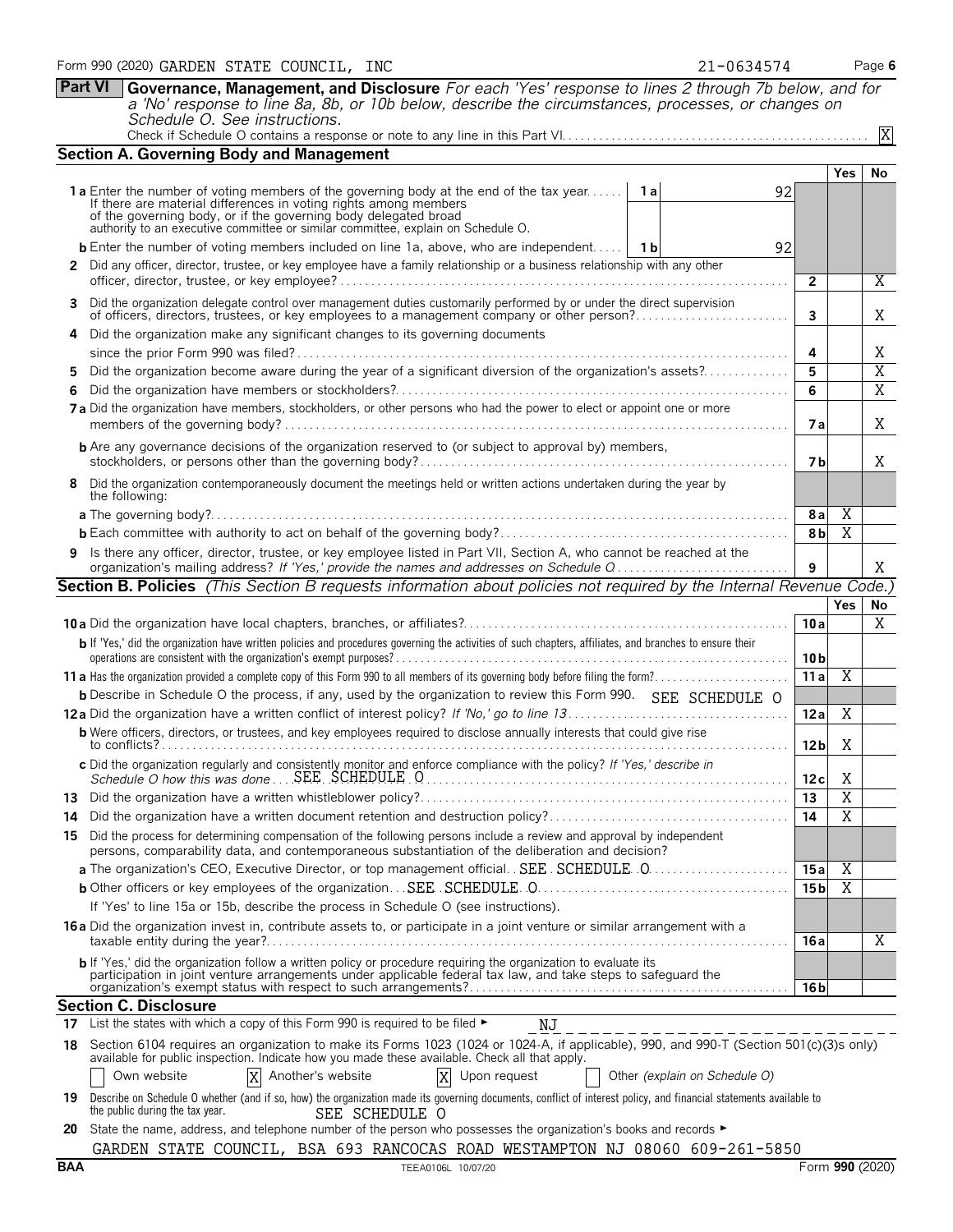| Form 990 (2020)<br>GARDEN STATE COUNCIL, INC                                                                                                                                                                                | 21-0634574 | Page 7 |  |  |  |  |  |
|-----------------------------------------------------------------------------------------------------------------------------------------------------------------------------------------------------------------------------|------------|--------|--|--|--|--|--|
| Part VII   Compensation of Officers, Directors, Trustees, Key Employees, Highest Compensated Employees, and<br><b>Independent Contractors</b>                                                                               |            |        |  |  |  |  |  |
|                                                                                                                                                                                                                             |            |        |  |  |  |  |  |
| Section A. Officers, Directors, Trustees, Key Employees, and Highest Compensated Employees                                                                                                                                  |            |        |  |  |  |  |  |
| 1 a Complete this table for all persons required to be listed. Report compensation for the calendar year ending with or within the<br>organization's tax year.                                                              |            |        |  |  |  |  |  |
| • List all of the organization's current officers, directors, trustees (whether individuals or organizations), regardless of amount of<br>compensation. Enter -0- in columns (D), (E), and (F) if no compensation was paid. |            |        |  |  |  |  |  |

? List all of the organization's **current** key employees, if any. See instructions for definition of 'key employee.'

? List the organization's five **current** highest compensated employees (other than an officer, director, trustee, or key employee) who received reportable compensation (Box 5 of Form W-2 and/or Box 7 of Form 1099-MISC) of more than \$100,000 from the organization and any related organizations.

? List all of the organization's **former** officers, key employees, and highest compensated employees who received more than \$100,000 of reportable compensation from the organization and any related organizations.

? List all of the organization's **former directors or trustees** that received, in the capacity as a former director or trustee of the

organization, more than \$10,000 of reportable compensation from the organization and any related organizations.

See instructions for the order in which to list the persons above.

Check this box if neither the organization nor any related organization compensated any current officer, director, or trustee. X

|                                         |                                                                                                                                     | (C)                                                                                                                    |                       |         |              |                                 |        |                                        |                                          |                                                                       |  |
|-----------------------------------------|-------------------------------------------------------------------------------------------------------------------------------------|------------------------------------------------------------------------------------------------------------------------|-----------------------|---------|--------------|---------------------------------|--------|----------------------------------------|------------------------------------------|-----------------------------------------------------------------------|--|
| (A)<br>Name and title                   |                                                                                                                                     | Position (do not check more<br>than one box, unless person<br>is both an officer and a<br>Average<br>director/trustee) |                       |         |              |                                 |        | (D)<br>Reportable<br>compensation from | (E)<br>Reportable<br>compensation from   | (F)<br>Estimated amount<br>of other                                   |  |
|                                         | per<br>per<br>week<br>(list any <b>Q</b><br>hours for <b>related</b><br>organiza-<br>organiza-<br>tions<br>below<br>dotted<br>line) | Individual trustee                                                                                                     | Institutional trustee | Officer | Key employee | Highest compensated<br>employee | Former | the organization<br>(W-2/1099-MISC)    | related organizations<br>(W-2/1099-MISC) | compensation from<br>the organization<br>and related<br>organizations |  |
| (1) SEE ATTACHED LIST<br><b>TRUSTEE</b> | 40<br>0                                                                                                                             | X                                                                                                                      |                       |         |              |                                 |        | $\mathbf 0$                            | $\mathbf 0$                              | 0.                                                                    |  |
| (2)                                     |                                                                                                                                     |                                                                                                                        |                       |         |              |                                 |        |                                        |                                          |                                                                       |  |
| (3)                                     |                                                                                                                                     |                                                                                                                        |                       |         |              |                                 |        |                                        |                                          |                                                                       |  |
| (4)                                     |                                                                                                                                     |                                                                                                                        |                       |         |              |                                 |        |                                        |                                          |                                                                       |  |
| (5)                                     |                                                                                                                                     |                                                                                                                        |                       |         |              |                                 |        |                                        |                                          |                                                                       |  |
| (6)                                     |                                                                                                                                     |                                                                                                                        |                       |         |              |                                 |        |                                        |                                          |                                                                       |  |
| (7)                                     |                                                                                                                                     |                                                                                                                        |                       |         |              |                                 |        |                                        |                                          |                                                                       |  |
| (8)                                     |                                                                                                                                     |                                                                                                                        |                       |         |              |                                 |        |                                        |                                          |                                                                       |  |
| (9)                                     |                                                                                                                                     |                                                                                                                        |                       |         |              |                                 |        |                                        |                                          |                                                                       |  |
| (10)                                    |                                                                                                                                     |                                                                                                                        |                       |         |              |                                 |        |                                        |                                          |                                                                       |  |
| (11)                                    |                                                                                                                                     |                                                                                                                        |                       |         |              |                                 |        |                                        |                                          |                                                                       |  |
| (12)                                    |                                                                                                                                     |                                                                                                                        |                       |         |              |                                 |        |                                        |                                          |                                                                       |  |
| (13)                                    |                                                                                                                                     |                                                                                                                        |                       |         |              |                                 |        |                                        |                                          |                                                                       |  |
| (14)                                    |                                                                                                                                     |                                                                                                                        |                       |         |              |                                 |        |                                        |                                          |                                                                       |  |
| <b>BAA</b>                              | TEEA0107L 10/07/20                                                                                                                  |                                                                                                                        |                       |         |              |                                 |        |                                        |                                          | Form 990 (2020)                                                       |  |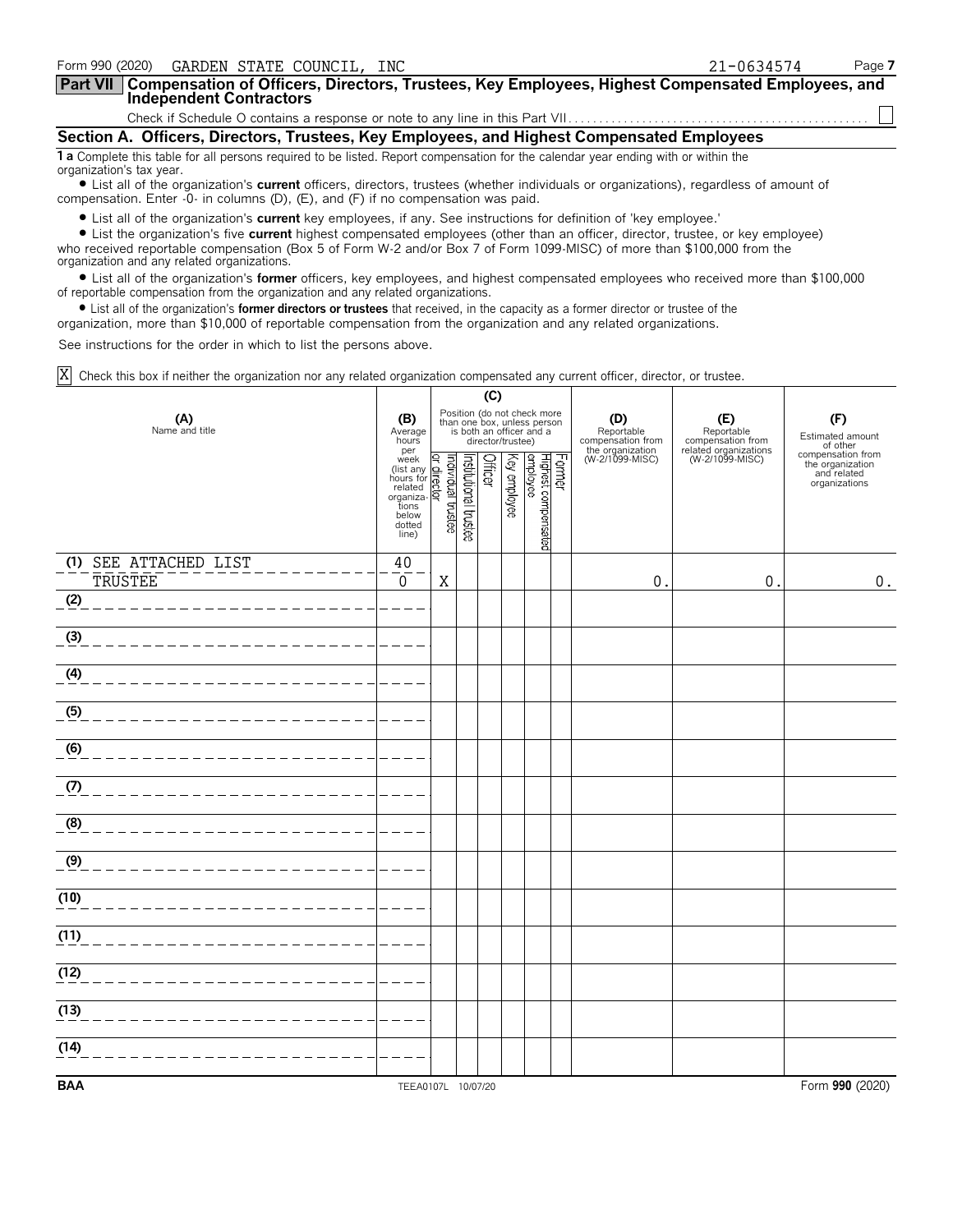#### Form 990 (2020) Page **8** GARDEN STATE COUNCIL, INC 21-0634574

|                   | Part VII Section A. Officers, Directors, Trustees, Key Employees, and Highest Compensated Employees (continued)                                                                                                                                        |                                                                                                 |                               |                       |                |              |                                                                                                             |        |                                        |                                          |                     |                                                                       |                          |
|-------------------|--------------------------------------------------------------------------------------------------------------------------------------------------------------------------------------------------------------------------------------------------------|-------------------------------------------------------------------------------------------------|-------------------------------|-----------------------|----------------|--------------|-------------------------------------------------------------------------------------------------------------|--------|----------------------------------------|------------------------------------------|---------------------|-----------------------------------------------------------------------|--------------------------|
|                   |                                                                                                                                                                                                                                                        | (B)                                                                                             |                               |                       | (C)            |              |                                                                                                             |        |                                        |                                          |                     |                                                                       |                          |
|                   | (A)<br>Name and title                                                                                                                                                                                                                                  | Average<br>hours<br>per                                                                         |                               |                       |                |              | Position<br>(do not check more than one<br>box, unless person is both an<br>officer and a director/trustee) |        | (D)<br>Reportable<br>compensation from | (E)<br>Reportable<br>compensation from   |                     | (F)<br>Estimated amount<br>of other                                   |                          |
|                   |                                                                                                                                                                                                                                                        | week<br>(list any<br>hours<br>for<br>related<br>organiza<br>- tions<br>below<br>dotted<br>line) | ndividual trustee<br>director | Institutional trustee | <b>Officer</b> | Key employee | Highest compensated<br>employee                                                                             | Former | the organization<br>(W-2/1099-MISC)    | related organizations<br>(W-2/1099-MISC) |                     | compensation from<br>the organization<br>and related<br>organizations |                          |
| (15)              |                                                                                                                                                                                                                                                        |                                                                                                 |                               |                       |                |              |                                                                                                             |        |                                        |                                          |                     |                                                                       |                          |
| (16)              |                                                                                                                                                                                                                                                        |                                                                                                 |                               |                       |                |              |                                                                                                             |        |                                        |                                          |                     |                                                                       |                          |
| (17)              |                                                                                                                                                                                                                                                        |                                                                                                 |                               |                       |                |              |                                                                                                             |        |                                        |                                          |                     |                                                                       |                          |
| $\overline{(18)}$ |                                                                                                                                                                                                                                                        |                                                                                                 |                               |                       |                |              |                                                                                                             |        |                                        |                                          |                     |                                                                       |                          |
| (19)              |                                                                                                                                                                                                                                                        |                                                                                                 |                               |                       |                |              |                                                                                                             |        |                                        |                                          |                     |                                                                       |                          |
| (20)              |                                                                                                                                                                                                                                                        |                                                                                                 |                               |                       |                |              |                                                                                                             |        |                                        |                                          |                     |                                                                       |                          |
| (21)              |                                                                                                                                                                                                                                                        |                                                                                                 |                               |                       |                |              |                                                                                                             |        |                                        |                                          |                     |                                                                       |                          |
| (22)              |                                                                                                                                                                                                                                                        |                                                                                                 |                               |                       |                |              |                                                                                                             |        |                                        |                                          |                     |                                                                       |                          |
| (23)              |                                                                                                                                                                                                                                                        |                                                                                                 |                               |                       |                |              |                                                                                                             |        |                                        |                                          |                     |                                                                       |                          |
| (24)              |                                                                                                                                                                                                                                                        |                                                                                                 |                               |                       |                |              |                                                                                                             |        |                                        |                                          |                     |                                                                       |                          |
| (25)              |                                                                                                                                                                                                                                                        |                                                                                                 |                               |                       |                |              |                                                                                                             |        |                                        |                                          |                     |                                                                       |                          |
|                   |                                                                                                                                                                                                                                                        |                                                                                                 |                               |                       |                |              |                                                                                                             |        | 0.                                     | $0$ .                                    |                     |                                                                       | $0$ .                    |
|                   |                                                                                                                                                                                                                                                        |                                                                                                 |                               |                       |                |              |                                                                                                             |        | 0.<br>0.                               | $0$ .<br>0.                              |                     |                                                                       | $\boldsymbol{0}$ .<br>0. |
|                   | 2 Total number of individuals (including but not limited to those listed above) who received more than \$100,000 of reportable compensation                                                                                                            |                                                                                                 |                               |                       |                |              |                                                                                                             |        |                                        |                                          |                     |                                                                       |                          |
|                   | from the organization $\blacktriangleright$<br>0                                                                                                                                                                                                       |                                                                                                 |                               |                       |                |              |                                                                                                             |        |                                        |                                          |                     | Yes                                                                   | No                       |
| 3                 | Did the organization list any <b>former</b> officer, director, trustee, key employee, or highest compensated employee                                                                                                                                  |                                                                                                 |                               |                       |                |              |                                                                                                             |        |                                        |                                          | 3                   |                                                                       | Χ                        |
| 4                 | For any individual listed on line 1a, is the sum of reportable compensation and other compensation from<br>the organization and related organizations greater than \$150,000? If 'Yes,' complete Schedule J for                                        |                                                                                                 |                               |                       |                |              |                                                                                                             |        |                                        |                                          | 4                   |                                                                       |                          |
| 5                 | Did any person listed on line 1a receive or accrue compensation from any unrelated organization or individual                                                                                                                                          |                                                                                                 |                               |                       |                |              |                                                                                                             |        |                                        |                                          | 5                   |                                                                       | Χ<br>Χ                   |
|                   | <b>Section B. Independent Contractors</b>                                                                                                                                                                                                              |                                                                                                 |                               |                       |                |              |                                                                                                             |        |                                        |                                          |                     |                                                                       |                          |
|                   | Complete this table for your five highest compensated independent contractors that received more than \$100,000 of<br>compensation from the organization. Report compensation for the calendar year ending with or within the organization's tax year. |                                                                                                 |                               |                       |                |              |                                                                                                             |        |                                        |                                          |                     |                                                                       |                          |
|                   | (A)<br>Name and business address                                                                                                                                                                                                                       |                                                                                                 |                               |                       |                |              |                                                                                                             |        | (B)<br>Description of services         |                                          | (C)<br>Compensation |                                                                       |                          |
|                   |                                                                                                                                                                                                                                                        |                                                                                                 |                               |                       |                |              |                                                                                                             |        |                                        |                                          |                     |                                                                       |                          |
|                   |                                                                                                                                                                                                                                                        |                                                                                                 |                               |                       |                |              |                                                                                                             |        |                                        |                                          |                     |                                                                       |                          |
|                   |                                                                                                                                                                                                                                                        |                                                                                                 |                               |                       |                |              |                                                                                                             |        |                                        |                                          |                     |                                                                       |                          |
|                   |                                                                                                                                                                                                                                                        |                                                                                                 |                               |                       |                |              |                                                                                                             |        |                                        |                                          |                     |                                                                       |                          |
|                   | 2 Total number of independent contractors (including but not limited to those listed above) who received more than<br>\$100,000 of compensation from the organization $\blacktriangleright$ 0                                                          |                                                                                                 |                               |                       |                |              |                                                                                                             |        |                                        |                                          |                     |                                                                       |                          |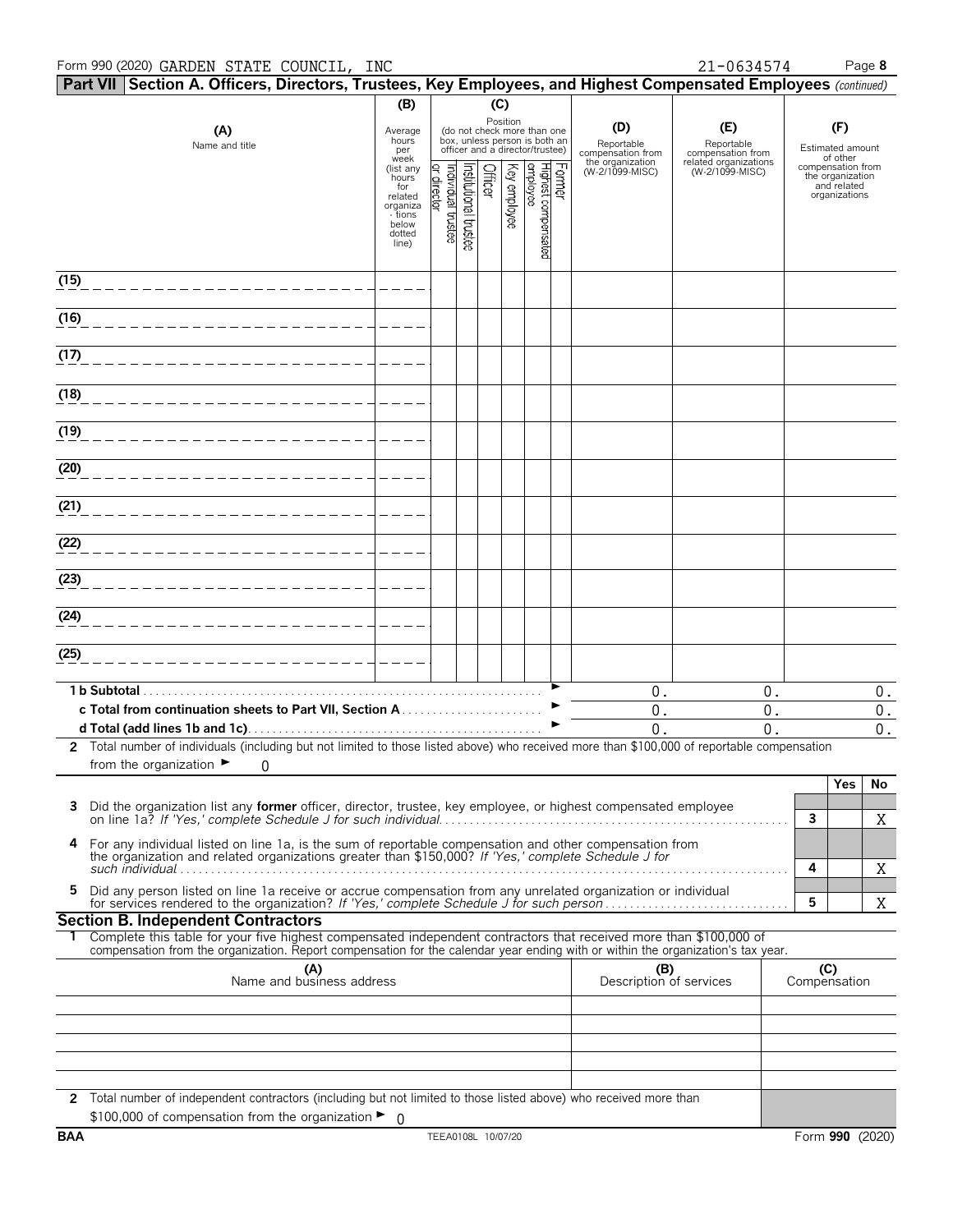### **Part VIII Statement of Revenue**

Check if Schedule O contains a response or note to any line in this Part VIII. . . . . . . . . . . . . . . . . . . . . . . . . . . . . . . . . . . . . . . . . . . . . . . . .

**(A) (B) (C) (D)**

|                                                           |                                                                                                    | Total revenue | Related or<br>exempt<br>function<br>revenue | Unrelated<br>business<br>revenue | Revenue<br>excluded from tax<br>under sections<br>512-514 |
|-----------------------------------------------------------|----------------------------------------------------------------------------------------------------|---------------|---------------------------------------------|----------------------------------|-----------------------------------------------------------|
|                                                           | 1a Federated campaigns<br>1a                                                                       |               |                                             |                                  |                                                           |
| Contributions, Gifts, Grants<br>and Other Similar Amounts | 1 <sub>b</sub><br><b>b</b> Membership dues                                                         |               |                                             |                                  |                                                           |
|                                                           | 1 <sub>c</sub><br>c Fundraising events                                                             |               |                                             |                                  |                                                           |
|                                                           | 1 <sub>d</sub><br><b>d</b> Related organizations $\ldots$                                          |               |                                             |                                  |                                                           |
|                                                           | e Government grants (contributions)<br>1e                                                          |               |                                             |                                  |                                                           |
|                                                           | f All other contributions, gifts, grants, and                                                      |               |                                             |                                  |                                                           |
|                                                           | similar amounts not included above<br>1f<br>958,612.<br><b>g</b> Noncash contributions included in |               |                                             |                                  |                                                           |
|                                                           | 1 <sub>q</sub>                                                                                     |               |                                             |                                  |                                                           |
|                                                           | ►                                                                                                  | 958,612.      |                                             |                                  |                                                           |
|                                                           | <b>Business Code</b>                                                                               |               |                                             |                                  |                                                           |
|                                                           | 2a $ACTIVITIES$<br>611710                                                                          | 60, 162.      | 60, 162.                                    |                                  |                                                           |
|                                                           | <b>b</b> CAMPING<br>611710<br>- - - - - - - - -                                                    | 41,388.       | 41,388.                                     |                                  |                                                           |
|                                                           |                                                                                                    |               |                                             |                                  |                                                           |
|                                                           |                                                                                                    |               |                                             |                                  |                                                           |
|                                                           |                                                                                                    |               |                                             |                                  |                                                           |
| Program Service Revenue                                   | f All other program service revenue                                                                |               |                                             |                                  |                                                           |
|                                                           |                                                                                                    | 101,550.      |                                             |                                  |                                                           |
|                                                           | Investment income (including dividends, interest, and<br>3<br>other similar amounts)               |               |                                             |                                  |                                                           |
|                                                           | Income from investment of tax-exempt bond proceeds ▶<br>4                                          | 2,638,796.    | 2,638,796.                                  |                                  |                                                           |
|                                                           | 5                                                                                                  |               |                                             |                                  |                                                           |
|                                                           | (i) Real<br>(ii) Personal                                                                          |               |                                             |                                  |                                                           |
|                                                           | 6a<br><b>6a</b> Gross rents $\ldots$                                                               |               |                                             |                                  |                                                           |
|                                                           | 6b<br><b>b</b> Less: rental expenses                                                               |               |                                             |                                  |                                                           |
|                                                           | 6c<br>c Rental income or (loss)                                                                    |               |                                             |                                  |                                                           |
|                                                           | d Net rental income or (loss)                                                                      |               |                                             |                                  |                                                           |
|                                                           | (i) Securities<br>(ii) Other                                                                       |               |                                             |                                  |                                                           |
|                                                           | 7 a Gross amount from<br>sales of assets                                                           |               |                                             |                                  |                                                           |
|                                                           | 7a<br>other than inventory                                                                         |               |                                             |                                  |                                                           |
|                                                           | <b>b</b> Less: cost or other basis<br>7b<br>and sales expenses                                     |               |                                             |                                  |                                                           |
|                                                           | 7c<br>$c$ Gain or (loss)                                                                           |               |                                             |                                  |                                                           |
|                                                           | ►                                                                                                  |               |                                             |                                  |                                                           |
|                                                           | 8 a Gross income from fundraising events                                                           |               |                                             |                                  |                                                           |
| evenue                                                    | (not including $\sharp$                                                                            |               |                                             |                                  |                                                           |
|                                                           | of contributions reported on line 1c).                                                             |               |                                             |                                  |                                                           |
| Œ                                                         | See Part IV, line 18<br>225, 338.<br>8а                                                            |               |                                             |                                  |                                                           |
| <b>Other</b>                                              | 8b<br><b>b</b> Less: direct expenses $\ldots$<br>35,093.                                           |               |                                             |                                  |                                                           |
|                                                           | c Net income or (loss) from fundraising events                                                     | 190,245.      |                                             |                                  |                                                           |
|                                                           | 9 a Gross income from gaming activities.                                                           |               |                                             |                                  |                                                           |
|                                                           | See Part IV, line 19.<br>9a                                                                        |               |                                             |                                  |                                                           |
|                                                           | <b>b</b> Less: direct expenses<br>9 <sub>b</sub>                                                   |               |                                             |                                  |                                                           |
|                                                           | <b>c</b> Net income or (loss) from gaming activities                                               |               |                                             |                                  |                                                           |
|                                                           | 10a Gross sales of inventory, less<br>returns and allowances                                       |               |                                             |                                  |                                                           |
|                                                           | 10a<br>177,290.                                                                                    |               |                                             |                                  |                                                           |
|                                                           | <b>b</b> Less: cost of goods sold<br>10b<br>38,807.                                                |               |                                             |                                  |                                                           |
|                                                           | c Net income or (loss) from sales of inventory                                                     | 138,483.      | 138,483.                                    |                                  |                                                           |
|                                                           | <b>Business Code</b>                                                                               |               |                                             |                                  |                                                           |
| Miscellaneous                                             | MISCELLANEOUS REVENUE<br>611710<br>Ίa                                                              | 105,280.      | 105,280.                                    |                                  |                                                           |
| Revenue                                                   | b                                                                                                  |               |                                             |                                  |                                                           |
|                                                           | <b>d</b> All other revenue $\ldots \ldots \ldots \ldots \ldots$                                    |               |                                             |                                  |                                                           |
|                                                           |                                                                                                    |               |                                             |                                  |                                                           |
|                                                           | Total revenue. See instructions<br>12                                                              | 105,280.      |                                             |                                  |                                                           |
|                                                           |                                                                                                    | 4,132,966.    | 2,984,109.                                  | $\mathsf{O}$ .                   | 0.                                                        |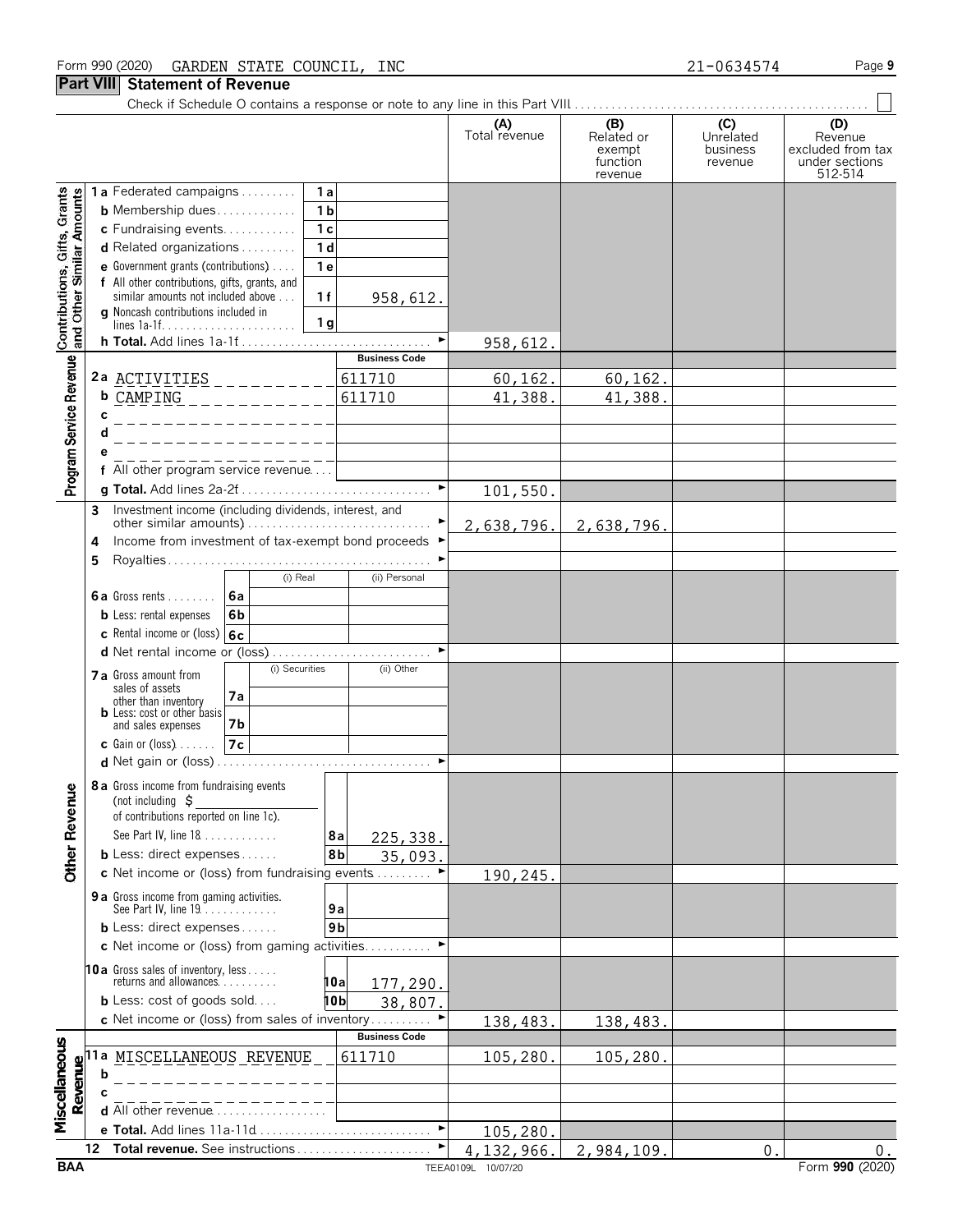|                              | Section 501(c)(3) and 501(c)(4) organizations must complete all columns. All other organizations must complete column (A).                                                                                                  |                       |                             |                                    |                         |  |  |  |  |  |  |
|------------------------------|-----------------------------------------------------------------------------------------------------------------------------------------------------------------------------------------------------------------------------|-----------------------|-----------------------------|------------------------------------|-------------------------|--|--|--|--|--|--|
| $\overline{C}$<br>(B)<br>(D) |                                                                                                                                                                                                                             |                       |                             |                                    |                         |  |  |  |  |  |  |
|                              | Do not include amounts reported on lines<br>6b, 7b, 8b, 9b, and 10b of Part VIII.                                                                                                                                           | (A)<br>Total expenses | Program service<br>expenses | Management and<br>general expenses | Fundraising<br>expenses |  |  |  |  |  |  |
| 1.                           | Grants and other assistance to domestic<br>organizations and domestic governments.                                                                                                                                          |                       |                             |                                    |                         |  |  |  |  |  |  |
| $\mathcal{P}$                | Grants and other assistance to domestic<br>individuals. See Part IV, line 22                                                                                                                                                |                       |                             |                                    |                         |  |  |  |  |  |  |
|                              | 3 Grants and other assistance to foreign<br>organizations, foreign governments, and for-<br>eign individuals. See Part IV, lines 15 and 16                                                                                  |                       |                             |                                    |                         |  |  |  |  |  |  |
| 4                            | Benefits paid to or for members                                                                                                                                                                                             |                       |                             |                                    |                         |  |  |  |  |  |  |
| 5                            | Compensation of current officers, directors,<br>trustees, and key employees                                                                                                                                                 | 539,470.              | 350,656.                    | 102,499.                           | 86, 315.                |  |  |  |  |  |  |
| ĥ                            | Compensation not included above to                                                                                                                                                                                          |                       |                             |                                    |                         |  |  |  |  |  |  |
|                              | disqualified persons (as defined under<br>section 4958(f)(1)) and persons described                                                                                                                                         | 0.                    | 0.                          | 0.                                 | υ.                      |  |  |  |  |  |  |
| 7                            | Other salaries and wages                                                                                                                                                                                                    | 391, 415.             | 254,420.                    | 74,369.                            | 62,626.                 |  |  |  |  |  |  |
| 8                            | Pension plan accruals and contributions<br>(include section $401(k)$ and $403(b)$<br>employer contributions)                                                                                                                |                       |                             |                                    |                         |  |  |  |  |  |  |
| 9                            | Other employee benefits                                                                                                                                                                                                     | 190,732.              | 123,976.                    | 36,239.                            | 30, 517.                |  |  |  |  |  |  |
| 10                           | Payroll taxes                                                                                                                                                                                                               | 83,999.               | 54,599.                     | 15,960.                            | 13,440.                 |  |  |  |  |  |  |
| 11                           | Fees for services (nonemployees):                                                                                                                                                                                           |                       |                             |                                    |                         |  |  |  |  |  |  |
|                              | a Management                                                                                                                                                                                                                |                       |                             |                                    |                         |  |  |  |  |  |  |
|                              |                                                                                                                                                                                                                             |                       |                             |                                    |                         |  |  |  |  |  |  |
|                              |                                                                                                                                                                                                                             |                       |                             |                                    |                         |  |  |  |  |  |  |
|                              |                                                                                                                                                                                                                             |                       |                             |                                    |                         |  |  |  |  |  |  |
|                              | <b>e</b> Professional fundraising services. See Part IV, line $17$                                                                                                                                                          |                       |                             |                                    |                         |  |  |  |  |  |  |
|                              | f Investment management fees                                                                                                                                                                                                |                       |                             |                                    |                         |  |  |  |  |  |  |
|                              | g Other. (If line 11g amount exceeds 10% of line 25, column<br>(A) amount, list line 11g expenses on Schedule $0.$ )<br>12 Advertising and promotion                                                                        | 136,482.              | 88,713.                     | 25,932.                            | 21,837.                 |  |  |  |  |  |  |
| 13                           | Office expenses                                                                                                                                                                                                             | 33,101.               | 21,516.                     | 6,289.                             | 5,296.                  |  |  |  |  |  |  |
| 14                           | Information technology                                                                                                                                                                                                      |                       |                             |                                    |                         |  |  |  |  |  |  |
| 15                           |                                                                                                                                                                                                                             |                       |                             |                                    |                         |  |  |  |  |  |  |
| 16                           | Occupancy                                                                                                                                                                                                                   | 277,883.              | 180,623.                    | 52,798.                            | 44,462.                 |  |  |  |  |  |  |
| 17                           |                                                                                                                                                                                                                             | 31,242.               | 20,307.                     | 5,936.                             | 4,999.                  |  |  |  |  |  |  |
| 18.                          | Payments of travel or entertainment<br>expenses for any federal, state, or local                                                                                                                                            |                       |                             |                                    |                         |  |  |  |  |  |  |
| 19                           | Conferences, conventions, and meetings                                                                                                                                                                                      | 9,116.                | 5,925.                      | 1,732.                             | 1,459.                  |  |  |  |  |  |  |
| 20                           | $Interest \dots \dots \dots \dots \dots \dots \dots \dots \dots \dots \dots \dots \dots \dots$                                                                                                                              |                       |                             |                                    |                         |  |  |  |  |  |  |
| 21                           | Payments to affiliates                                                                                                                                                                                                      | 32,980.               | 32,980.                     |                                    |                         |  |  |  |  |  |  |
| 22                           | Depreciation, depletion, and amortization                                                                                                                                                                                   | 178, 151.             | 115,798.                    | 33,849.                            | 28,504.                 |  |  |  |  |  |  |
| 23<br>24                     | $Insurance \ldots \ldots \ldots \ldots \ldots \ldots \ldots \ldots \ldots$<br>Other expenses. Itemize expenses not                                                                                                          | 75,421.               | 49,024.                     | 14,330.                            | 12,067.                 |  |  |  |  |  |  |
|                              | covered above (List miscellaneous expenses<br>on line 24e. If line 24e amount exceeds 10%<br>of line 25, column (A) amount, list line 24e<br>expenses on Schedule O.)                                                       |                       |                             |                                    |                         |  |  |  |  |  |  |
|                              | a RENTAL PROPERTY EXPENSE                                                                                                                                                                                                   | 47,688.               | 30,997.                     | 9,061                              | 7,630.                  |  |  |  |  |  |  |
|                              | <b>b</b> TELEPHONE                                                                                                                                                                                                          | 40,919                | 26,597.                     | 7,775.                             | 6,547.                  |  |  |  |  |  |  |
|                              | C RECOGNITION AWARDS                                                                                                                                                                                                        | 33,252                | 21,614                      | 6,318.                             | 5,320.                  |  |  |  |  |  |  |
|                              | d MISCELLANEOUS                                                                                                                                                                                                             | 32,749.               | 21,287.                     | 6, 222.                            | 5,240.                  |  |  |  |  |  |  |
|                              |                                                                                                                                                                                                                             | 64,097.               | 43,838.                     | 10,998.                            | 9,261.                  |  |  |  |  |  |  |
| 25                           | Total functional expenses. Add lines 1 through 24e.                                                                                                                                                                         | 2,198,697.            | 1,442,870.                  | 410,307.                           | 345,520.                |  |  |  |  |  |  |
| 26                           | Joint costs. Complete this line only if<br>the organization reported in column (B)<br>joint costs from a combined educational<br>campaign and fundraising solicitation.<br>Check here $\blacktriangleright$<br>if following |                       |                             |                                    |                         |  |  |  |  |  |  |

SOP 98-2 (ASC 958-720). . . . . . . . . . . . . . . . .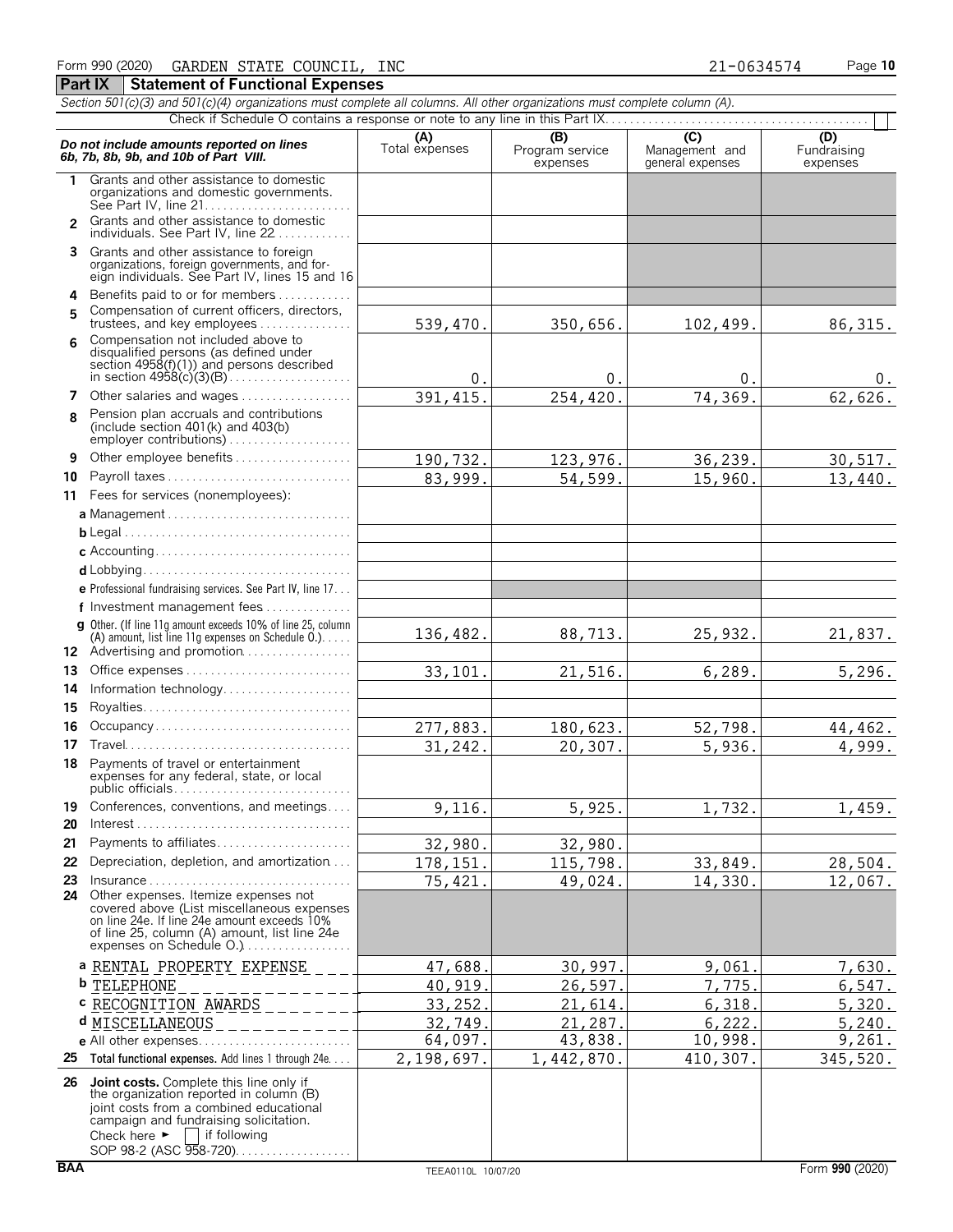#### Form 990 (2020) GARDEN STATE COUNCIL, INC 21-0634574 Page 11 **Part X Balance Sheet**

|                             | <b>Part X</b> | <b>Balance Sheet</b>                                                                                                                                                                                                  |                 |                 |                          |                |                    |
|-----------------------------|---------------|-----------------------------------------------------------------------------------------------------------------------------------------------------------------------------------------------------------------------|-----------------|-----------------|--------------------------|----------------|--------------------|
|                             |               |                                                                                                                                                                                                                       |                 |                 |                          |                |                    |
|                             |               |                                                                                                                                                                                                                       |                 |                 | (A)<br>Beginning of year |                | (B)<br>End of year |
|                             | 1             |                                                                                                                                                                                                                       | 1,208,395.      | 1               | 1,029,065.               |                |                    |
|                             | 2             |                                                                                                                                                                                                                       |                 | $\overline{2}$  |                          |                |                    |
|                             | 3             |                                                                                                                                                                                                                       | 17,971.         | 3               | 46, 417.                 |                |                    |
|                             | 4             |                                                                                                                                                                                                                       | 70,343.         | 4               | 38,053.                  |                |                    |
|                             | 5             | Loans and other receivables from any current or former officer, director,<br>trustee, key employee, creator or founder, substantial contributor, or 35%<br>controlled entity or family member of any of these persons |                 |                 |                          | 5              |                    |
|                             | 6             | Loans and other receivables from other disqualified persons (as defined under                                                                                                                                         |                 |                 |                          |                |                    |
|                             |               | section 4958(f)(1)), and persons described in section $4958(c)(3)(B)$                                                                                                                                                 |                 | 6               |                          |                |                    |
|                             | 7             |                                                                                                                                                                                                                       |                 |                 |                          | $\overline{7}$ |                    |
|                             | 8             |                                                                                                                                                                                                                       |                 |                 | 199,389.                 | 8              | 210,639.           |
| Assets                      | 9             |                                                                                                                                                                                                                       |                 |                 | 68,502.                  | 9              | 77,984.            |
|                             |               |                                                                                                                                                                                                                       |                 | 7,197,362.      |                          |                |                    |
|                             |               |                                                                                                                                                                                                                       | 10 <sub>b</sub> | 3, 255, 618.    | 4,092,063.               | 10c            | 3, 941, 744.       |
|                             | 11            |                                                                                                                                                                                                                       |                 |                 | 7,835,679.               | 11             | 8,143,089.         |
|                             | 12            |                                                                                                                                                                                                                       |                 | 12              |                          |                |                    |
|                             | 13            | Investments – program-related. See Part IV, line 11                                                                                                                                                                   |                 |                 |                          | 13             |                    |
|                             | 14            |                                                                                                                                                                                                                       |                 |                 |                          | 14             |                    |
|                             | 15            |                                                                                                                                                                                                                       | 192,802.        | 15              | 192,802.                 |                |                    |
|                             | 16            |                                                                                                                                                                                                                       |                 |                 | 13,685,144.              | 16             | 13,679,793.        |
|                             | 17            |                                                                                                                                                                                                                       |                 |                 | 61,291.                  | 17             | 42,440.            |
|                             | 18            |                                                                                                                                                                                                                       |                 | 18              |                          |                |                    |
|                             | 19            |                                                                                                                                                                                                                       | 84,326.         | $\overline{19}$ | 59,582.                  |                |                    |
|                             | 20            |                                                                                                                                                                                                                       |                 |                 |                          | 20             |                    |
|                             | 21            | Escrow or custodial account liability. Complete Part IV of Schedule D.                                                                                                                                                |                 |                 |                          | 21             |                    |
| Liabilities                 | 22            | Loans and other payables to any current or former officer, director, trustee,                                                                                                                                         |                 |                 |                          | 22             |                    |
|                             | 23            | Secured mortgages and notes payable to unrelated third parties                                                                                                                                                        |                 |                 |                          | 23             |                    |
|                             | 24            | Unsecured notes and loans payable to unrelated third parties                                                                                                                                                          |                 |                 |                          | 24             |                    |
|                             | 25            | Other liabilities (including federal income tax, payables to related third parties, and other liabilities not included on lines 17-24). Complete Part X of Schedule D.                                                |                 |                 | 354,492.                 | 25             | 510, 321.          |
|                             | 26            |                                                                                                                                                                                                                       |                 |                 | 500, 109.                | 26             | 612, 343.          |
|                             |               | Organizations that follow FASB ASC 958, check here ►                                                                                                                                                                  |                 | X               |                          |                |                    |
|                             |               | and complete lines 27, 28, 32, and 33.                                                                                                                                                                                |                 |                 |                          |                |                    |
|                             | 27            |                                                                                                                                                                                                                       |                 |                 | 9,600,660.               | 27             | 9,435,326.         |
|                             | 28            |                                                                                                                                                                                                                       |                 |                 | 3,584,375.               | 28             | 3,632,124.         |
| Net Assets or Fund Balances |               | Organizations that do not follow FASB ASC 958, check here ►<br>and complete lines 29 through 33.                                                                                                                      |                 |                 |                          |                |                    |
|                             | 29            | Capital stock or trust principal, or current funds                                                                                                                                                                    |                 |                 | 29                       |                |                    |
|                             | 30            | Paid-in or capital surplus, or land, building, or equipment fund                                                                                                                                                      |                 |                 |                          | 30             |                    |
|                             | 31            | Retained earnings, endowment, accumulated income, or other funds                                                                                                                                                      |                 |                 |                          | 31             |                    |
|                             | 32            |                                                                                                                                                                                                                       |                 |                 | 13, 185, 035.            | 32             | 13,067,450.        |
|                             | 33            | Total liabilities and net assets/fund balances                                                                                                                                                                        |                 |                 | 13,685,144.              | 33             | 13,679,793.        |

**BAA** TEEA0111L 10/07/20 Form **990** (2020) 13,679,793.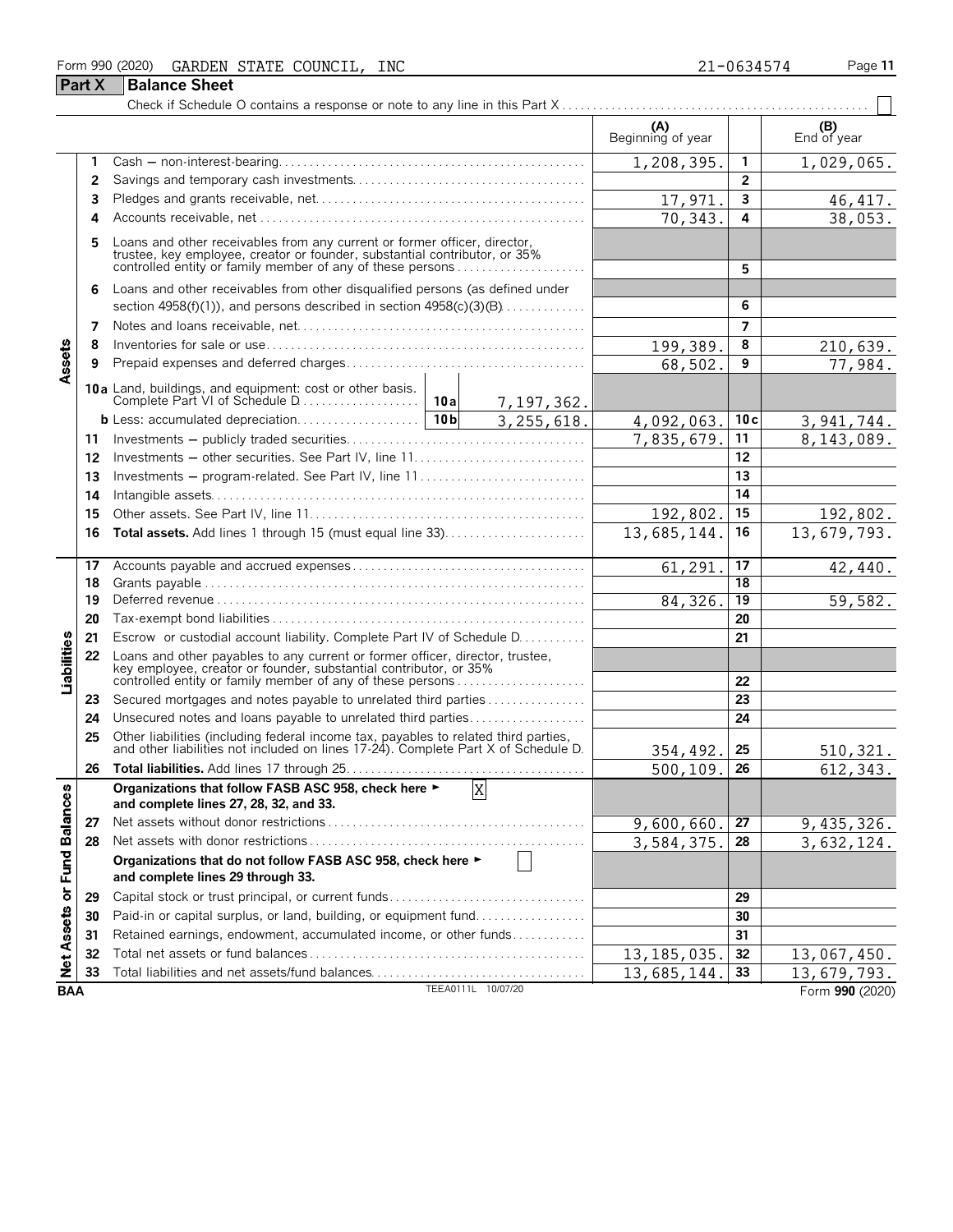|            | Form 990 (2020)<br>GARDEN STATE COUNCIL, INC                                                                                                                                                                                   | 21-0634574     |                |            | Page 12         |  |  |  |
|------------|--------------------------------------------------------------------------------------------------------------------------------------------------------------------------------------------------------------------------------|----------------|----------------|------------|-----------------|--|--|--|
|            | <b>Part XI</b><br><b>Reconciliation of Net Assets</b>                                                                                                                                                                          |                |                |            |                 |  |  |  |
|            |                                                                                                                                                                                                                                |                |                |            |                 |  |  |  |
| 1          |                                                                                                                                                                                                                                | $\mathbf{1}$   |                | 4,132,966. |                 |  |  |  |
| 2          |                                                                                                                                                                                                                                | $\overline{2}$ |                |            | 2,198,697.      |  |  |  |
| 3          |                                                                                                                                                                                                                                | $\mathbf{3}$   |                |            | 1,934,269.      |  |  |  |
| 4          | Net assets or fund balances at beginning of year (must equal Part X, line 32, column (A))<br>4<br>13, 185, 035.                                                                                                                |                |                |            |                 |  |  |  |
| 5          |                                                                                                                                                                                                                                | 5              | $-2,051,854.$  |            |                 |  |  |  |
| 6          |                                                                                                                                                                                                                                | 6              |                |            |                 |  |  |  |
| 7          |                                                                                                                                                                                                                                | 7              |                |            |                 |  |  |  |
| 8          |                                                                                                                                                                                                                                | 8              |                |            |                 |  |  |  |
| 9          |                                                                                                                                                                                                                                | 9              |                |            | 0.              |  |  |  |
| 10         | Net assets or fund balances at end of year. Combine lines 3 through 9 (must equal Part X, line 32,                                                                                                                             |                |                |            |                 |  |  |  |
|            |                                                                                                                                                                                                                                | 10             | 13,067,450.    |            |                 |  |  |  |
|            | <b>Part XII Financial Statements and Reporting</b>                                                                                                                                                                             |                |                |            |                 |  |  |  |
|            |                                                                                                                                                                                                                                |                |                |            |                 |  |  |  |
|            |                                                                                                                                                                                                                                |                |                | <b>Yes</b> | No              |  |  |  |
| 1.         | X Accrual<br>Accounting method used to prepare the Form 990:<br>Cash<br>Other                                                                                                                                                  |                |                |            |                 |  |  |  |
|            | If the organization changed its method of accounting from a prior year or checked 'Other,' explain<br>in Schedule O.                                                                                                           |                |                |            |                 |  |  |  |
|            | 2a Were the organization's financial statements compiled or reviewed by an independent accountant?                                                                                                                             |                | 2a             |            | X               |  |  |  |
|            |                                                                                                                                                                                                                                |                |                |            |                 |  |  |  |
|            | If 'Yes,' check a box below to indicate whether the financial statements for the year were compiled or reviewed on a<br>separate basis, consolidated basis, or both:                                                           |                |                |            |                 |  |  |  |
|            | Consolidated basis<br>Both consolidated and separate basis<br>Separate basis                                                                                                                                                   |                |                |            |                 |  |  |  |
|            | <b>b</b> Were the organization's financial statements audited by an independent accountant?                                                                                                                                    |                | 2 <sub>b</sub> | Χ          |                 |  |  |  |
|            | If 'Yes,' check a box below to indicate whether the financial statements for the year were audited on a separate                                                                                                               |                |                |            |                 |  |  |  |
|            | basis, consolidated basis, or both:                                                                                                                                                                                            |                |                |            |                 |  |  |  |
|            | X Consolidated basis<br>Separate basis<br>Both consolidated and separate basis                                                                                                                                                 |                |                |            |                 |  |  |  |
|            | c If 'Yes' to line 2a or 2b, does the organization have a committee that assumes responsibility for oversight of the audit,<br>review, or compilation of its financial statements and selection of an independent accountant?. |                | 2c             | X          |                 |  |  |  |
|            | If the organization changed either its oversight process or selection process during the tax year, explain                                                                                                                     |                |                |            |                 |  |  |  |
|            | on Schedule O.                                                                                                                                                                                                                 |                |                |            |                 |  |  |  |
|            | 3a As a result of a federal award, was the organization required to undergo an audit or audits as set forth in the Single                                                                                                      |                | 3a             |            | Χ               |  |  |  |
|            |                                                                                                                                                                                                                                |                |                |            |                 |  |  |  |
|            | b If 'Yes,' did the organization undergo the required audit or audits? If the organization did not undergo the required audit<br>or audits, explain why on Schedule O and describe any steps taken to undergo such audits      |                | 3 <sub>b</sub> |            |                 |  |  |  |
| <b>BAA</b> | TEEA0112L 10/19/20                                                                                                                                                                                                             |                |                |            | Form 990 (2020) |  |  |  |
|            |                                                                                                                                                                                                                                |                |                |            |                 |  |  |  |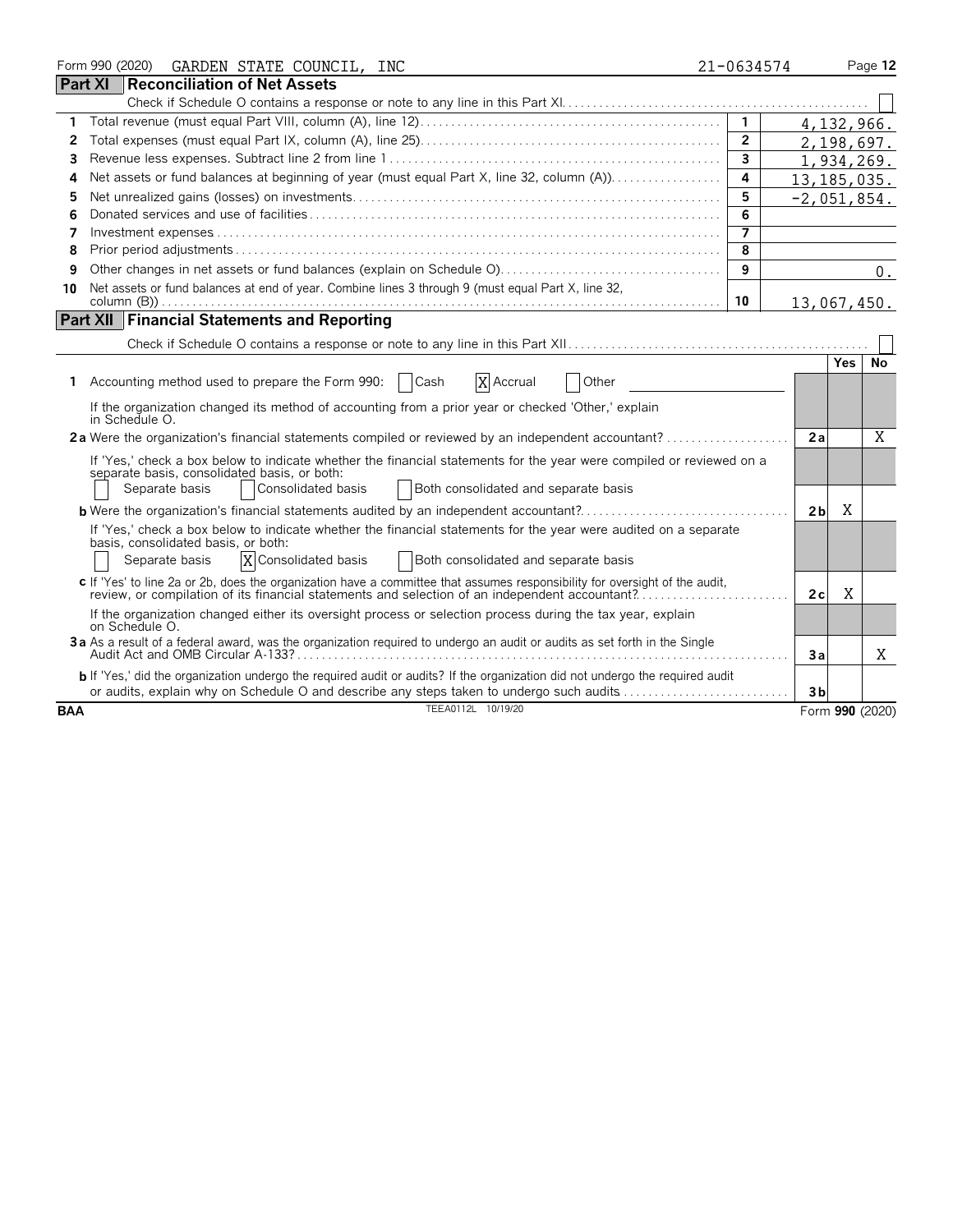| <b>SCHEDULE A</b>                            |
|----------------------------------------------|
| $T_{\rm C}$ $\sim$ 000 $\sim$ 000 $\Gamma$ 7 |

# **CHEDULE A** Public Charity Status and Public Support<br>
(Form 990 or 990-EZ) Complete if the organization is a section 501(c)(3) organization or a section

**COMPOSCHEDULE A**<br>(Form 990 or 990-EZ) Complete if the organization is a section 501(c)(3) organization or a section<br>4947(a)(1) nonexempt charitable trust.

Attach to Form 990 or Form 990-EZ.

|          | Department of the Treasury<br>Internal Revenue Service<br>Inspection<br>$\triangleright$ Go to <i>www.irs.gov/Form990</i> for instructions and the latest information.                                                                                                                                                                                                                                                                                                                |                                                                                                                                                                                                                                                                                                                                                                                                                                                                                                                                                                                                                                     |                                                                                     |                                               |                     |                                                      |                                                    |  |  |
|----------|---------------------------------------------------------------------------------------------------------------------------------------------------------------------------------------------------------------------------------------------------------------------------------------------------------------------------------------------------------------------------------------------------------------------------------------------------------------------------------------|-------------------------------------------------------------------------------------------------------------------------------------------------------------------------------------------------------------------------------------------------------------------------------------------------------------------------------------------------------------------------------------------------------------------------------------------------------------------------------------------------------------------------------------------------------------------------------------------------------------------------------------|-------------------------------------------------------------------------------------|-----------------------------------------------|---------------------|------------------------------------------------------|----------------------------------------------------|--|--|
|          | Name of the organization                                                                                                                                                                                                                                                                                                                                                                                                                                                              | GARDEN STATE COUNCIL, INC                                                                                                                                                                                                                                                                                                                                                                                                                                                                                                                                                                                                           |                                                                                     |                                               |                     | <b>Employer identification number</b>                |                                                    |  |  |
| Part I   |                                                                                                                                                                                                                                                                                                                                                                                                                                                                                       | BOY SCOUTS OF AMERICA<br>Reason for Public Charity Status. (All organizations must complete this part.) See instructions.                                                                                                                                                                                                                                                                                                                                                                                                                                                                                                           |                                                                                     |                                               |                     | 21-0634574                                           |                                                    |  |  |
|          | The organization is not a private foundation because it is: (For lines 1 through 12, check only one box.)                                                                                                                                                                                                                                                                                                                                                                             |                                                                                                                                                                                                                                                                                                                                                                                                                                                                                                                                                                                                                                     |                                                                                     |                                               |                     |                                                      |                                                    |  |  |
| 1        |                                                                                                                                                                                                                                                                                                                                                                                                                                                                                       | A church, convention of churches, or association of churches described in section 170(b)(1)(A)(i).                                                                                                                                                                                                                                                                                                                                                                                                                                                                                                                                  |                                                                                     |                                               |                     |                                                      |                                                    |  |  |
| 2        |                                                                                                                                                                                                                                                                                                                                                                                                                                                                                       | A school described in section 170(b)(1)(A)(ii). (Attach Schedule E (Form 990 or 990-EZ).)                                                                                                                                                                                                                                                                                                                                                                                                                                                                                                                                           |                                                                                     |                                               |                     |                                                      |                                                    |  |  |
| 3        |                                                                                                                                                                                                                                                                                                                                                                                                                                                                                       | A hospital or a cooperative hospital service organization described in section 170(b)(1)(A)(iii).                                                                                                                                                                                                                                                                                                                                                                                                                                                                                                                                   |                                                                                     |                                               |                     |                                                      |                                                    |  |  |
| 4        | name, city, and state:                                                                                                                                                                                                                                                                                                                                                                                                                                                                | A medical research organization operated in conjunction with a hospital described in section 170(b)(1)(A)(iii). Enter the hospital's                                                                                                                                                                                                                                                                                                                                                                                                                                                                                                |                                                                                     |                                               |                     |                                                      |                                                    |  |  |
| 5        | An organization operated for the benefit of a college or university owned or operated by a governmental unit described in<br>section 170(b)(1)(A)(iv). (Complete Part II.)                                                                                                                                                                                                                                                                                                            |                                                                                                                                                                                                                                                                                                                                                                                                                                                                                                                                                                                                                                     |                                                                                     |                                               |                     |                                                      |                                                    |  |  |
| 6        |                                                                                                                                                                                                                                                                                                                                                                                                                                                                                       | A federal, state, or local government or governmental unit described in section 170(b)(1)(A)(v).                                                                                                                                                                                                                                                                                                                                                                                                                                                                                                                                    |                                                                                     |                                               |                     |                                                      |                                                    |  |  |
| 7        |                                                                                                                                                                                                                                                                                                                                                                                                                                                                                       | An organization that normally receives a substantial part of its support from a governmental unit or from the general public described<br>in section 170(b)(1)(A)(vi). (Complete Part II.)                                                                                                                                                                                                                                                                                                                                                                                                                                          |                                                                                     |                                               |                     |                                                      |                                                    |  |  |
| 8        |                                                                                                                                                                                                                                                                                                                                                                                                                                                                                       | A community trust described in section 170(b)(1)(A)(vi). (Complete Part II.)                                                                                                                                                                                                                                                                                                                                                                                                                                                                                                                                                        |                                                                                     |                                               |                     |                                                      |                                                    |  |  |
| 9        | university:                                                                                                                                                                                                                                                                                                                                                                                                                                                                           | An agricultural research organization described in section 170(b)(1)(A)(ix) operated in conjunction with a land-grant college<br>or university or a non-land-grant college of agriculture (see instructions). Enter the name, city, and state of the college or                                                                                                                                                                                                                                                                                                                                                                     |                                                                                     |                                               |                     |                                                      |                                                    |  |  |
| 10       | Χ<br>An organization that normally receives (1) more than 33-1/3% of its support from contributions, membership fees, and gross receipts<br>from activities related to its exempt functions, subject to certain exceptions; and (2) no more than 33-1/3% of its support from gross<br>investment income and unrelated business taxable income (less section 511 tax) from businesses acquired by the organization after<br>June 30, 1975. See section 509(a)(2). (Complete Part III.) |                                                                                                                                                                                                                                                                                                                                                                                                                                                                                                                                                                                                                                     |                                                                                     |                                               |                     |                                                      |                                                    |  |  |
| 11<br>12 |                                                                                                                                                                                                                                                                                                                                                                                                                                                                                       | An organization organized and operated exclusively to test for public safety. See section 509(a)(4).                                                                                                                                                                                                                                                                                                                                                                                                                                                                                                                                |                                                                                     |                                               |                     |                                                      |                                                    |  |  |
| a        | complete Part IV, Sections A and B.                                                                                                                                                                                                                                                                                                                                                                                                                                                   | An organization organized and operated exclusively for the benefit of, to perform the functions of, or to carry out the purposes of one<br>or more publicly supported organizations described in section 509(a)(1) or section 509(a)(2). See section 509(a)(3). Check the box in<br>lines 12a through 12d that describes the type of supporting organization and complete lines 12e, 12f, and 12g.<br>Type I. A supporting organization operated, supervised, or controlled by its supported organization(s), typically by giving the supported organization(s) the power to regularly appoint or elect a majority of the directors |                                                                                     |                                               |                     |                                                      |                                                    |  |  |
| b        | must complete Part IV, Sections A and C.                                                                                                                                                                                                                                                                                                                                                                                                                                              | Type II. A supporting organization supervised or controlled in connection with its supported organization(s), by having control or<br>management of the supporting organization vested in the same persons that control or manage the supported organization(s). You                                                                                                                                                                                                                                                                                                                                                                |                                                                                     |                                               |                     |                                                      |                                                    |  |  |
| с        |                                                                                                                                                                                                                                                                                                                                                                                                                                                                                       | Type III functionally integrated. A supporting organization operated in connection with, and functionally integrated with, its supported organization(s) (see instructions). You must complete Part IV, Sections A, D, and E.                                                                                                                                                                                                                                                                                                                                                                                                       |                                                                                     |                                               |                     |                                                      |                                                    |  |  |
| d        |                                                                                                                                                                                                                                                                                                                                                                                                                                                                                       | Type III non-functionally integrated. A supporting organization operated in connection with its supported organization(s) that is not<br>functionally integrated. The organization generally must satisfy a distribution requirement and an attentiveness requirement (see<br>instructions). You must complete Part IV, Sections A and D, and Part V.                                                                                                                                                                                                                                                                               |                                                                                     |                                               |                     |                                                      |                                                    |  |  |
| е        |                                                                                                                                                                                                                                                                                                                                                                                                                                                                                       | Check this box if the organization received a written determination from the IRS that it is a Type I, Type II, Type III functionally<br>integrated, or Type III non-functionally integrated supporting organization.                                                                                                                                                                                                                                                                                                                                                                                                                |                                                                                     |                                               |                     |                                                      |                                                    |  |  |
|          | g Provide the following information about the supported organization(s).                                                                                                                                                                                                                                                                                                                                                                                                              |                                                                                                                                                                                                                                                                                                                                                                                                                                                                                                                                                                                                                                     |                                                                                     |                                               |                     |                                                      |                                                    |  |  |
|          | (i) Name of supported organization                                                                                                                                                                                                                                                                                                                                                                                                                                                    | $(ii)$ $EIN$                                                                                                                                                                                                                                                                                                                                                                                                                                                                                                                                                                                                                        | (iii) Type of organization<br>(described on lines 1-10<br>above (see instructions)) | (iv) Is the<br>in your governing<br>document? | organization listed | (v) Amount of monetary<br>support (see instructions) | (vi) Amount of other<br>support (see instructions) |  |  |
|          |                                                                                                                                                                                                                                                                                                                                                                                                                                                                                       |                                                                                                                                                                                                                                                                                                                                                                                                                                                                                                                                                                                                                                     |                                                                                     | Yes                                           | No                  |                                                      |                                                    |  |  |
| (A)      |                                                                                                                                                                                                                                                                                                                                                                                                                                                                                       |                                                                                                                                                                                                                                                                                                                                                                                                                                                                                                                                                                                                                                     |                                                                                     |                                               |                     |                                                      |                                                    |  |  |
|          |                                                                                                                                                                                                                                                                                                                                                                                                                                                                                       |                                                                                                                                                                                                                                                                                                                                                                                                                                                                                                                                                                                                                                     |                                                                                     |                                               |                     |                                                      |                                                    |  |  |
| (B)      |                                                                                                                                                                                                                                                                                                                                                                                                                                                                                       |                                                                                                                                                                                                                                                                                                                                                                                                                                                                                                                                                                                                                                     |                                                                                     |                                               |                     |                                                      |                                                    |  |  |
| (C)      |                                                                                                                                                                                                                                                                                                                                                                                                                                                                                       |                                                                                                                                                                                                                                                                                                                                                                                                                                                                                                                                                                                                                                     |                                                                                     |                                               |                     |                                                      |                                                    |  |  |
| (D)      |                                                                                                                                                                                                                                                                                                                                                                                                                                                                                       |                                                                                                                                                                                                                                                                                                                                                                                                                                                                                                                                                                                                                                     |                                                                                     |                                               |                     |                                                      |                                                    |  |  |
| (E)      |                                                                                                                                                                                                                                                                                                                                                                                                                                                                                       |                                                                                                                                                                                                                                                                                                                                                                                                                                                                                                                                                                                                                                     |                                                                                     |                                               |                     |                                                      |                                                    |  |  |
| Total    |                                                                                                                                                                                                                                                                                                                                                                                                                                                                                       |                                                                                                                                                                                                                                                                                                                                                                                                                                                                                                                                                                                                                                     |                                                                                     |                                               |                     |                                                      |                                                    |  |  |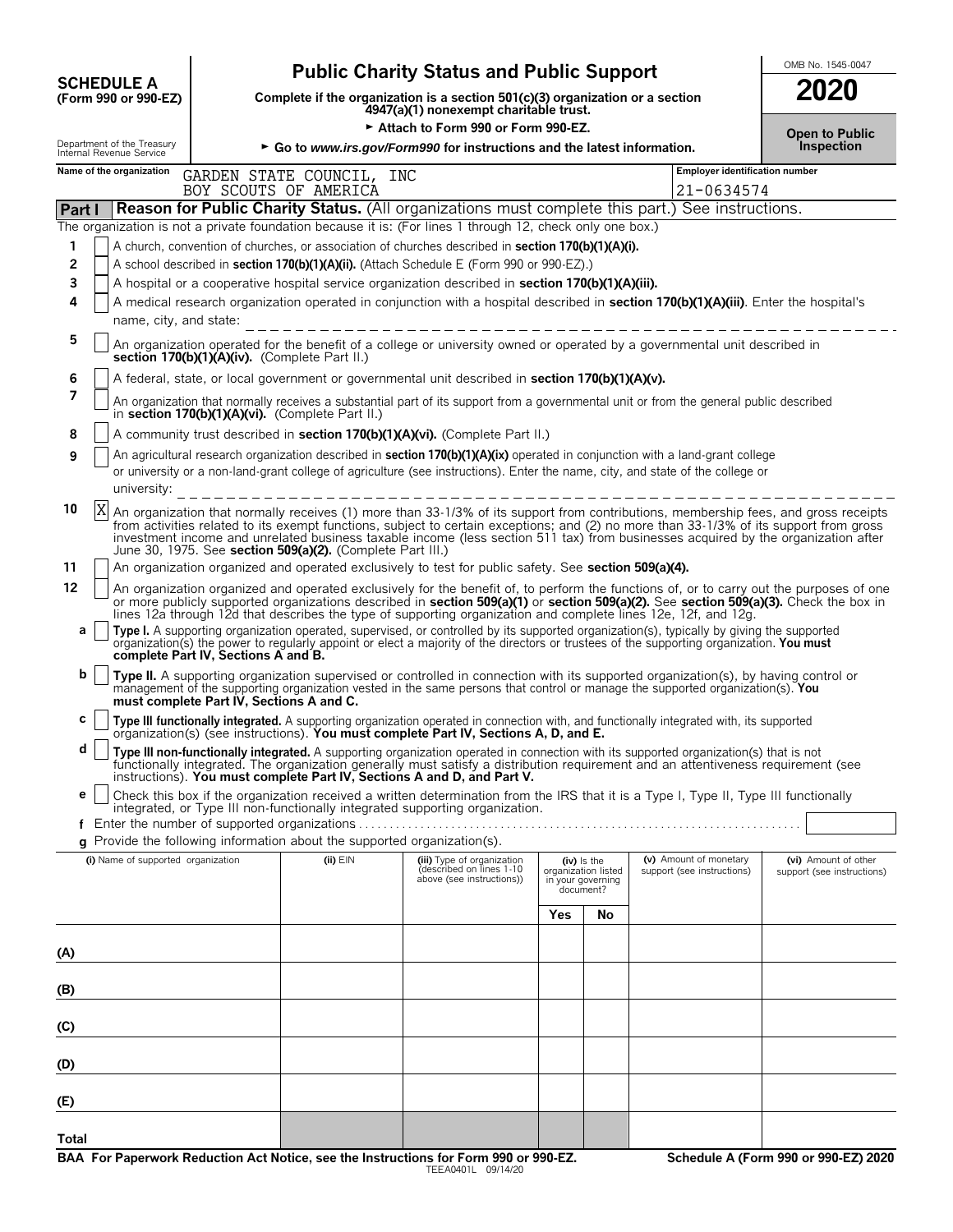|          | Calendar year (or fiscal year<br>beginning in) $\rightarrow$                                                                                                                                                                                                                                                                                                                                | (a) 2016 | $(b)$ 2017 | $(c)$ 2018 | $(d)$ 2019 | (e) 2020 | (f) Total |
|----------|---------------------------------------------------------------------------------------------------------------------------------------------------------------------------------------------------------------------------------------------------------------------------------------------------------------------------------------------------------------------------------------------|----------|------------|------------|------------|----------|-----------|
| 1.       | Gifts, grants, contributions, and<br>membership fees received. (Do not<br>include any 'unusual grants.'). $\ldots$                                                                                                                                                                                                                                                                          |          |            |            |            |          |           |
|          | 2 Tax revenues levied for the<br>organization's benefit and<br>either paid to or expended                                                                                                                                                                                                                                                                                                   |          |            |            |            |          |           |
| 3        | The value of services or<br>facilities furnished by a<br>governmental unit to the<br>organization without charge                                                                                                                                                                                                                                                                            |          |            |            |            |          |           |
| 4        | <b>Total.</b> Add lines 1 through 3                                                                                                                                                                                                                                                                                                                                                         |          |            |            |            |          |           |
| 5        | The portion of total<br>contributions by each person<br>(other than a governmental<br>unit or publicly supported<br>organization) included on line 1<br>that exceeds 2% of the amount<br>shown on line 11, column (f)                                                                                                                                                                       |          |            |            |            |          |           |
| 6        | Public support. Subtract line 5                                                                                                                                                                                                                                                                                                                                                             |          |            |            |            |          |           |
|          | <b>Section B. Total Support</b>                                                                                                                                                                                                                                                                                                                                                             |          |            |            |            |          |           |
|          | Calendar year (or fiscal year<br>beginning in) $\rightarrow$                                                                                                                                                                                                                                                                                                                                | (a) 2016 | (b) 2017   | $(c)$ 2018 | $(d)$ 2019 | (e) 2020 | (f) Total |
| 7        | Amounts from line 4                                                                                                                                                                                                                                                                                                                                                                         |          |            |            |            |          |           |
| 8        | Gross income from interest.<br>dividends, payments received<br>on securities loans, rents,<br>royalties, and income from<br>similar sources                                                                                                                                                                                                                                                 |          |            |            |            |          |           |
| 9        | Net income from unrelated<br>business activities, whether or<br>not the business is regularly<br>carried on                                                                                                                                                                                                                                                                                 |          |            |            |            |          |           |
|          | <b>10</b> Other income. Do not include<br>gain or loss from the sale of<br>capital assets (Explain in                                                                                                                                                                                                                                                                                       |          |            |            |            |          |           |
|          | 11 Total support. Add lines 7                                                                                                                                                                                                                                                                                                                                                               |          |            |            |            |          |           |
|          | 12 Gross receipts from related activities, etc. (see instructions).                                                                                                                                                                                                                                                                                                                         |          |            |            |            | $12 \,$  |           |
|          | 13 First 5 years. If the Form 990 is for the organization's first, second, third, fourth, or fifth tax year as a section 501(c)(3)                                                                                                                                                                                                                                                          |          |            |            |            |          |           |
|          | Section C. Computation of Public Support Percentage                                                                                                                                                                                                                                                                                                                                         |          |            |            |            |          |           |
| 14<br>15 | Public support percentage for 2020 (line 6, column (f), divided by line 11, column (f)                                                                                                                                                                                                                                                                                                      |          |            |            |            | 14<br>15 | $\%$<br>% |
|          | 16a 33-1/3% support test-2020. If the organization did not check the box on line 13, and line 14 is 33-1/3% or more, check this box                                                                                                                                                                                                                                                         |          |            |            |            |          |           |
|          | <b>b 33-1/3% support test-2019.</b> If the organization did not check a box on line 13 or 16a, and line 15 is 33-1/3% or more, check this box                                                                                                                                                                                                                                               |          |            |            |            |          |           |
|          | 17a 10%-facts-and-circumstances test-2020. If the organization did not check a box on line 13, 16a, or 16b, and line 14 is 10%<br>or more, and if the organization meets the facts-and-circumstances test, check this box and stop here. Explain in Part VI how<br>the organization meets the facts-and-circumstances test. The organization qualifies as a publicly supported organization |          |            |            |            |          |           |
|          | <b>b 10%-facts-and-circumstances test-2019.</b> If the organization did not check a box on line 13, 16a, 16b, or 17a, and line 15 is 10%<br>or more, and if the organization meets the facts-and-circumstances test, check this box and stop here. Explain in Part VI how the                                                                                                               |          |            |            |            |          |           |
|          | 18 Private foundation. If the organization did not check a box on line 13, 16a, 16b, 17a, or 17b, check this box and see instructions                                                                                                                                                                                                                                                       |          |            |            |            |          |           |

| Schedule A (Form |  |  |  | ו 990 or 990-EZ) 2020 | GARDEN | STATE |  | COUNCIL, | INC |  |  | <u>_</u> | $\bigcap_{i=1}^n$<br>"-0634574 | $\sim$ $ -$ |  | $\mathsf{a}$ age $\mathsf{a}$ |  |
|------------------|--|--|--|-----------------------|--------|-------|--|----------|-----|--|--|----------|--------------------------------|-------------|--|-------------------------------|--|
|                  |  |  |  |                       |        |       |  |          |     |  |  |          |                                |             |  |                               |  |

**Part II Support Schedule for Organizations Described in Sections 170(b)(1)(A)(iv) and 170(b)(1)(A)(vi)** (Complete only if you checked the box on line 5, 7, or 8 of Part I or if the organization failed to qualify under Part III. If the organization fails to qualify under the tests listed below, please complete Part III.)

#### **Section A. Public Support**

| ۰. |  |
|----|--|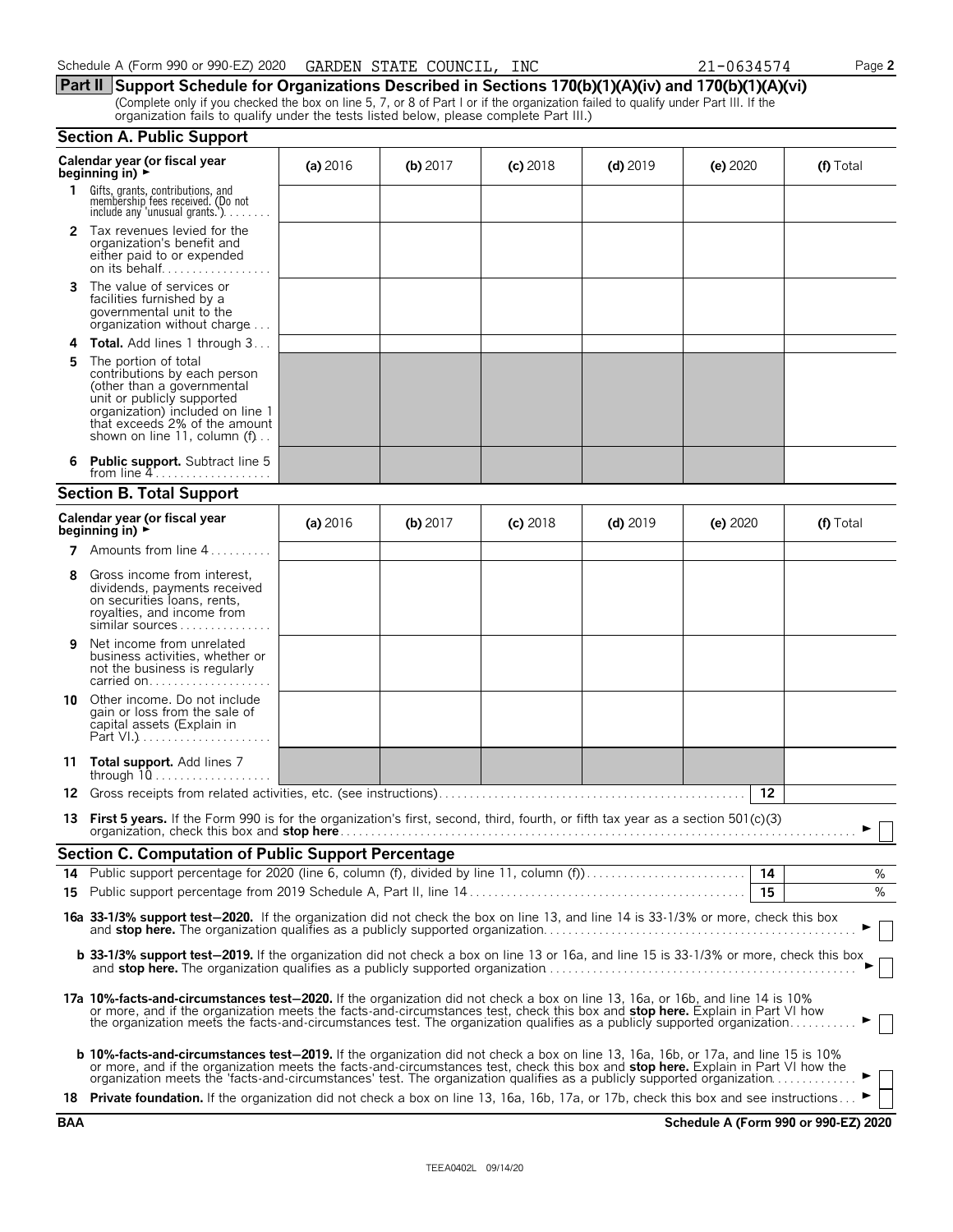### **Part III Support Schedule for Organizations Described in Section 509(a)(2)**

(Complete only if you checked the box on line 10 of Part I or if the organization failed to qualify under Part II. If the organization fails to qualify under the tests listed below, please complete Part II.)

|     | <b>Section A. Public Support</b>                                                                                                                                                        |                  |                                  |                |                                                        |                |              |
|-----|-----------------------------------------------------------------------------------------------------------------------------------------------------------------------------------------|------------------|----------------------------------|----------------|--------------------------------------------------------|----------------|--------------|
|     | Calendar year (or fiscal year beginning in) ►                                                                                                                                           | (a) 2016         | (b) $2017$                       | (c) 2018       | $(d)$ 2019                                             | (e) 2020       | (f) Total    |
|     | 1 Gifts, grants, contributions,                                                                                                                                                         |                  |                                  |                |                                                        |                |              |
|     | and membership fees<br>received. (Do not include                                                                                                                                        |                  |                                  |                |                                                        |                |              |
|     | any 'unusual grants.')<br>2 Gross receipts from admissions,                                                                                                                             | 1,224,550.       | 924,104.                         |                | $961, 872.$   1,089,000.                               | 958,612.       | 5, 158, 138. |
|     | merchandise sold or services                                                                                                                                                            |                  |                                  |                |                                                        |                |              |
|     | performed, or facilities                                                                                                                                                                |                  |                                  |                |                                                        |                |              |
|     | furnished in any activity that is<br>related to the organization's                                                                                                                      |                  |                                  |                |                                                        |                |              |
|     | $tax\text{-}exempt$ purpose                                                                                                                                                             |                  | 1,027,211. 1,089,339. 1,077,383. |                | 910, 167.                                              | 365,220.       | 4,469,320.   |
|     | <b>3</b> Gross receipts from activities                                                                                                                                                 |                  |                                  |                |                                                        |                |              |
|     | that are not an unrelated trade<br>or business under section 513.                                                                                                                       |                  |                                  |                |                                                        |                | $0$ .        |
|     | 4 Tax revenues levied for the                                                                                                                                                           |                  |                                  |                |                                                        |                |              |
|     | organization's benefit and                                                                                                                                                              |                  |                                  |                |                                                        |                |              |
|     | either paid to or expended on<br>its behalf                                                                                                                                             |                  |                                  |                |                                                        |                | $0$ .        |
|     | 5 The value of services or                                                                                                                                                              |                  |                                  |                |                                                        |                |              |
|     | facilities furnished by a<br>governmental unit to the                                                                                                                                   |                  |                                  |                |                                                        |                |              |
|     | organization without charge                                                                                                                                                             |                  |                                  |                |                                                        |                | 0.           |
|     | 6 Total. Add lines 1 through 5.                                                                                                                                                         | 2, 251, 761.     | 2,013,443.                       |                | $2,039,255.$ 1,999,167.                                | 1,323,832.     | 9,627,458.   |
|     | <b>7a</b> Amounts included on lines 1,                                                                                                                                                  |                  |                                  |                |                                                        |                |              |
|     | 2, and 3 received from<br>disqualified persons                                                                                                                                          | $\mathbf{0}$     | $\pmb{0}$                        | $\mathbf{0}$ . | $\mathbf 0$                                            | $\mathbf{0}$ . | 0.           |
|     | <b>b</b> Amounts included on lines 2                                                                                                                                                    |                  |                                  |                |                                                        |                |              |
|     | and 3 received from other than                                                                                                                                                          |                  |                                  |                |                                                        |                |              |
|     | disqualified persons that                                                                                                                                                               |                  |                                  |                |                                                        |                |              |
|     | exceed the greater of \$5,000 or<br>1% of the amount on line 13                                                                                                                         |                  |                                  |                |                                                        |                |              |
|     |                                                                                                                                                                                         | 0.               | $\mathbf{0}$ .                   | $\mathbf 0$ .  | $\mathbf{0}$                                           | 0 <sub>1</sub> | 0.           |
|     | c Add lines 7a and $7b$                                                                                                                                                                 | $\overline{0}$ . | 0                                | $\Omega$       | $\overline{0}$                                         | $\Omega$       | 0.           |
|     | Public support. (Subtract line                                                                                                                                                          |                  |                                  |                |                                                        |                |              |
|     |                                                                                                                                                                                         |                  |                                  |                |                                                        |                | 9,627,458.   |
|     | <b>Section B. Total Support</b>                                                                                                                                                         |                  |                                  |                |                                                        |                |              |
|     | Calendar year (or fiscal year beginning in) $\blacktriangleright$                                                                                                                       | (a) 2016         | (b) 2017                         | $(c)$ 2018     | $(d)$ 2019                                             | (e) 2020       | (f) Total    |
|     | <b>9</b> Amounts from line $6$                                                                                                                                                          | 2, 251, 761.     | 2,013,443.                       | 2,039,255.     | 1,999,167.                                             | 1,323,832.     | 9,627,458.   |
|     | <b>10a</b> Gross income from interest, dividends,<br>payments received on securities loans,                                                                                             |                  |                                  |                |                                                        |                |              |
|     | rents, royalties, and income from                                                                                                                                                       |                  |                                  |                |                                                        |                |              |
|     | <b>b</b> Unrelated business taxable                                                                                                                                                     | 198,222.         | 366,832.                         | 253,159.       | 154,322.                                               | 184,459.       | 1,156,994.   |
|     | income (less section 511                                                                                                                                                                |                  |                                  |                |                                                        |                |              |
|     | taxes) from businesses                                                                                                                                                                  |                  |                                  |                |                                                        |                |              |
|     | acquired after June 30, 1975<br>c Add lines 10a and 10b $\dots$                                                                                                                         | 198,222.         | 366,832.                         | 253, 159.      | 154,322.                                               | 184,459.       | 1,156,994.   |
|     | <b>11</b> Net income from unrelated business                                                                                                                                            |                  |                                  |                |                                                        |                |              |
|     | activities not included in line 10b,                                                                                                                                                    |                  |                                  |                |                                                        |                |              |
|     | whether or not the business is<br>regularly carried on $\dots\dots\dots\dots$                                                                                                           |                  |                                  |                |                                                        |                | $0$ .        |
|     | 12 Other income. Do not include                                                                                                                                                         |                  |                                  |                |                                                        |                |              |
|     | gain or loss from the sale of                                                                                                                                                           |                  |                                  |                |                                                        |                |              |
|     | capital assets (Explain in                                                                                                                                                              |                  |                                  |                |                                                        |                | 0.           |
|     | 13 Total support. (Add lines 9,                                                                                                                                                         |                  |                                  |                |                                                        |                |              |
|     | 10c, 11, and $12.$ )                                                                                                                                                                    |                  |                                  |                | 2,449,983. 2,380,275. 2,292,414. 2,153,489. 1,508,291. |                | 10,784,452.  |
|     | 14 First 5 years. If the Form 990 is for the organization's first, second, third, fourth, or fifth tax year as a section 501(c)(3)<br>organization, check this box and <b>stop here</b> |                  |                                  |                |                                                        |                |              |
|     | Section C. Computation of Public Support Percentage                                                                                                                                     |                  |                                  |                |                                                        |                |              |
| 15. | Public support percentage for 2020 (line 8, column (f), divided by line 13, column (f)                                                                                                  |                  |                                  |                |                                                        | 15             | $89.27$ $%$  |
|     |                                                                                                                                                                                         |                  |                                  |                |                                                        | 16             | 89.77 %      |
|     | Section D. Computation of Investment Income Percentage                                                                                                                                  |                  |                                  |                |                                                        |                |              |
| 17  |                                                                                                                                                                                         |                  |                                  |                |                                                        | 17             | $10.73$ $%$  |
| 18  |                                                                                                                                                                                         |                  |                                  |                |                                                        | 18             | $10.23$ $%$  |
|     | 19a 33-1/3% support tests-2020. If the organization did not check the box on line 14, and line 15 is more than 33-1/3%, and line 17                                                     |                  |                                  |                |                                                        |                |              |
|     | is not more than 33-1/3%, check this box and stop here. The organization qualifies as a publicly supported organization                                                                 |                  |                                  |                |                                                        |                | X<br>►       |
|     | <b>b</b> 33-1/3% support tests-2019. If the organization did not check a box on line 14 or line 19a, and line 16 is more than 33-1/3%, and                                              |                  |                                  |                |                                                        |                |              |
|     | line 18 is not more than 33-1/3%, check this box and stop here. The organization qualifies as a publicly supported organization                                                         |                  |                                  |                |                                                        |                |              |
|     | 20 Private foundation. If the organization did not check a box on line 14, 19a, or 19b, check this box and see instructions                                                             |                  |                                  |                |                                                        |                |              |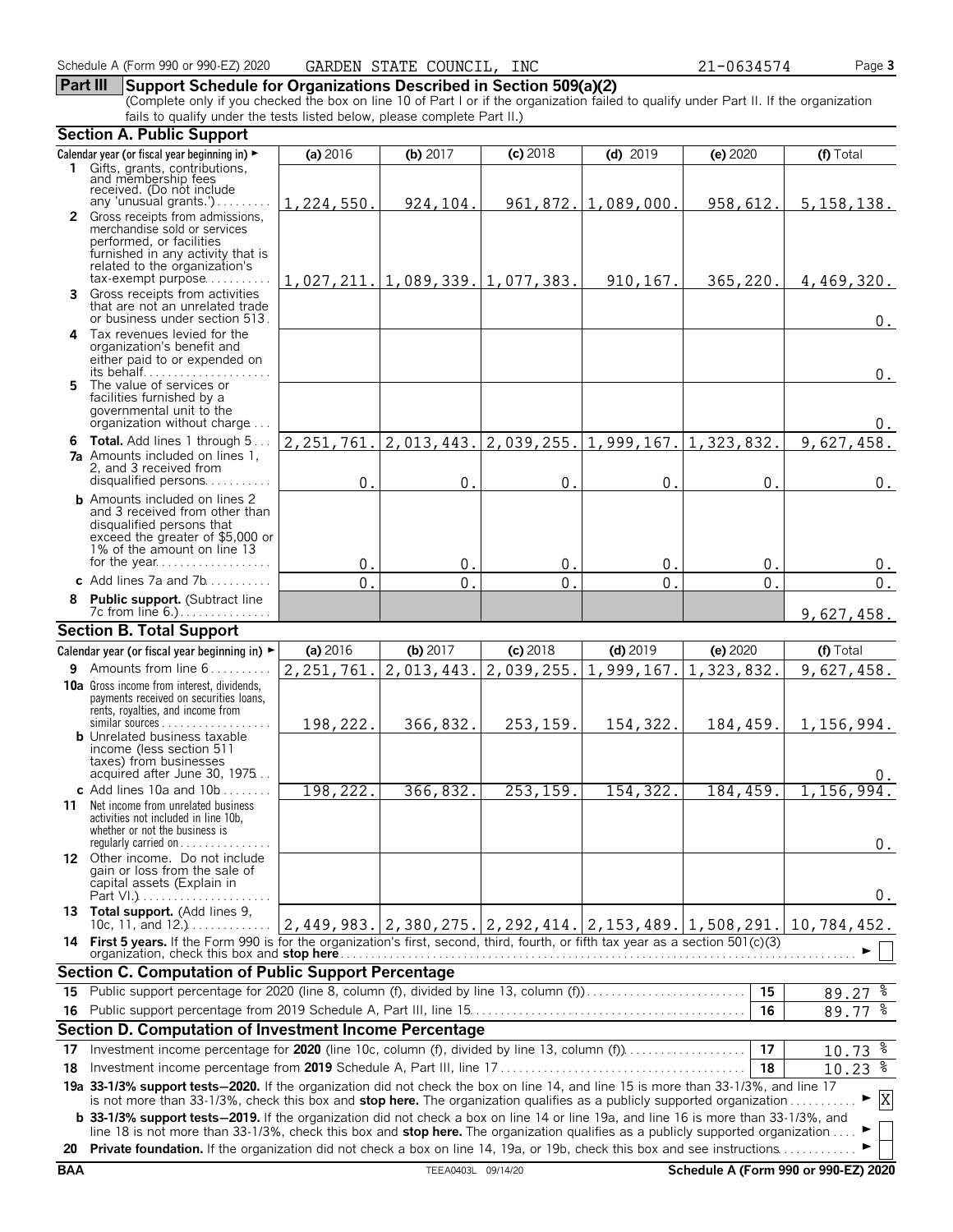#### **Part IV Supporting Organizations**

(Complete only if you checked a box in line 12 on Part I. If you checked box 12a, Part I, complete Sections A and B. If you checked box 12b, Part I, complete Sections A and C. If you checked box 12c, Part I, complete Sections A, D, and E. If you checked box 12d, Part I, complete Sections A and D, and complete Part V.)

# **Section A. All Supporting Organizations**

|   |                                                                                                                                                                                                                                                                                                                                                                                                                                                                                                                                                      |                 | <b>Yes</b> | <b>No</b> |  |  |
|---|------------------------------------------------------------------------------------------------------------------------------------------------------------------------------------------------------------------------------------------------------------------------------------------------------------------------------------------------------------------------------------------------------------------------------------------------------------------------------------------------------------------------------------------------------|-----------------|------------|-----------|--|--|
|   | 1 Are all of the organization's supported organizations listed by name in the organization's governing documents?<br>If 'No,' describe in Part VI how the supported organizations are designated. If designated by class or purpose, describe<br>the designation. If historic and continuing relationship, explain.                                                                                                                                                                                                                                  | 1               |            |           |  |  |
|   | 2 Did the organization have any supported organization that does not have an IRS determination of status under section<br>$509(a)(1)$ or (2)? If 'Yes,' explain in <b>Part VI</b> how the organization determined that the supported organization was<br>described in section $509(a)(1)$ or (2).                                                                                                                                                                                                                                                    | $\overline{2}$  |            |           |  |  |
|   | 3a Did the organization have a supported organization described in section 501(c)(4), (5), or (6)? If 'Yes,' answer lines 3b<br>and 3c below.                                                                                                                                                                                                                                                                                                                                                                                                        | 3a              |            |           |  |  |
|   | <b>b</b> Did the organization confirm that each supported organization qualified under section 501(c)(4), (5), or (6) and<br>satisfied the public support tests under section 509( $a(2)$ ? If 'Yes,' describe in <b>Part VI</b> when and how the organization<br>made the determination.                                                                                                                                                                                                                                                            | 3 <sub>b</sub>  |            |           |  |  |
|   | c Did the organization ensure that all support to such organizations was used exclusively for section $170(c)(2)(B)$<br>purposes? If 'Yes,' explain in <b>Part VI</b> what controls the organization put in place to ensure such use.                                                                                                                                                                                                                                                                                                                | 3c              |            |           |  |  |
|   | 4a Was any supported organization not organized in the United States ('foreign supported organization')? If 'Yes' and<br>if you checked box 12a or 12b in Part I, answer lines 4b and 4c below.                                                                                                                                                                                                                                                                                                                                                      | 4a              |            |           |  |  |
|   | <b>b</b> Did the organization have ultimate control and discretion in deciding whether to make grants to the foreign supported<br>organization? If 'Yes,' describe in Part VI how the organization had such control and discretion despite being controlled<br>or supervised by or in connection with its supported organizations.                                                                                                                                                                                                                   | 4b              |            |           |  |  |
|   | c Did the organization support any foreign supported organization that does not have an IRS determination under<br>sections 501(c)(3) and 509(a)(1) or (2)? If 'Yes,' explain in <b>Part VI</b> what controls the organization used to ensure that<br>all support to the foreign supported organization was used exclusively for section $170(c)(2)(B)$ purposes.                                                                                                                                                                                    | 4c              |            |           |  |  |
|   | 5a Did the organization add, substitute, or remove any supported organizations during the tax year? If 'Yes,' answer lines<br>5b and 5c below (if applicable). Also, provide detail in <b>Part VI</b> , including (i) the names and EIN numbers of the<br>supported organizations added, substituted, or removed; (ii) the reasons for each such action; (iii) the<br>authority under the organization's organizing document authorizing such action; and (iv) how the action was<br>accomplished (such as by amendment to the organizing document). |                 |            |           |  |  |
|   | <b>b</b> Type I or Type II only. Was any added or substituted supported organization part of a class already designated in the<br>organization's organizing document?                                                                                                                                                                                                                                                                                                                                                                                | 5b              |            |           |  |  |
|   | c Substitutions only. Was the substitution the result of an event beyond the organization's control?                                                                                                                                                                                                                                                                                                                                                                                                                                                 | 5с              |            |           |  |  |
| 6 | Did the organization provide support (whether in the form of grants or the provision of services or facilities) to<br>anyone other than (i) its supported organizations, (ii) individuals that are part of the charitable class benefited by one<br>or more of its supported organizations, or (iii) other supporting organizations that also support or benefit one or more of<br>the filing organization's supported organizations? If 'Yes,' provide detail in Part VI.                                                                           | 6               |            |           |  |  |
| 7 | Did the organization provide a grant, loan, compensation, or other similar payment to a substantial contributor<br>(as defined in section $4958(c)(3)(c)$ ), a family member of a substantial contributor, or a 35% controlled entity with<br>regard to a substantial contributor? If 'Yes,' complete Part I of Schedule L (Form 990 or 990-EZ).                                                                                                                                                                                                     | 7               |            |           |  |  |
| 8 | Did the organization make a loan to a disqualified person (as defined in section 4958) not described in line 7? If 'Yes,'<br>complete Part I of Schedule L (Form 990 or 990-EZ).                                                                                                                                                                                                                                                                                                                                                                     | 8               |            |           |  |  |
|   | 9a Was the organization controlled directly or indirectly at any time during the tax year by one or more disqualified persons,<br>as defined in section 4946 (other than foundation managers and organizations described in section 509(a)(1) or (2))?<br>If 'Yes,' provide detail in <b>Part VI.</b>                                                                                                                                                                                                                                                | 9a              |            |           |  |  |
|   | <b>b</b> Did one or more disqualified persons (as defined in line 9a) hold a controlling interest in any entity in which the<br>supporting organization had an interest? If 'Yes,' provide detail in Part VI.                                                                                                                                                                                                                                                                                                                                        | 9b              |            |           |  |  |
|   | c Did a disqualified person (as defined in line 9a) have an ownership interest in, or derive any personal benefit from,<br>assets in which the supporting organization also had an interest? If 'Yes,' provide detail in <b>Part VI.</b>                                                                                                                                                                                                                                                                                                             | 9c              |            |           |  |  |
|   | 10a Was the organization subject to the excess business holdings rules of section 4943 because of section 4943(f) (regarding<br>certain Type II supporting organizations, and all Type III non-functionally integrated supporting organizations)? If 'Yes,'<br>answer line 10b below.                                                                                                                                                                                                                                                                | 10a             |            |           |  |  |
|   | <b>b</b> Did the organization have any excess business holdings in the tax year? (Use Schedule C, Form 4720, to determine<br>whether the organization had excess business holdings.).                                                                                                                                                                                                                                                                                                                                                                | 10 <sub>b</sub> |            |           |  |  |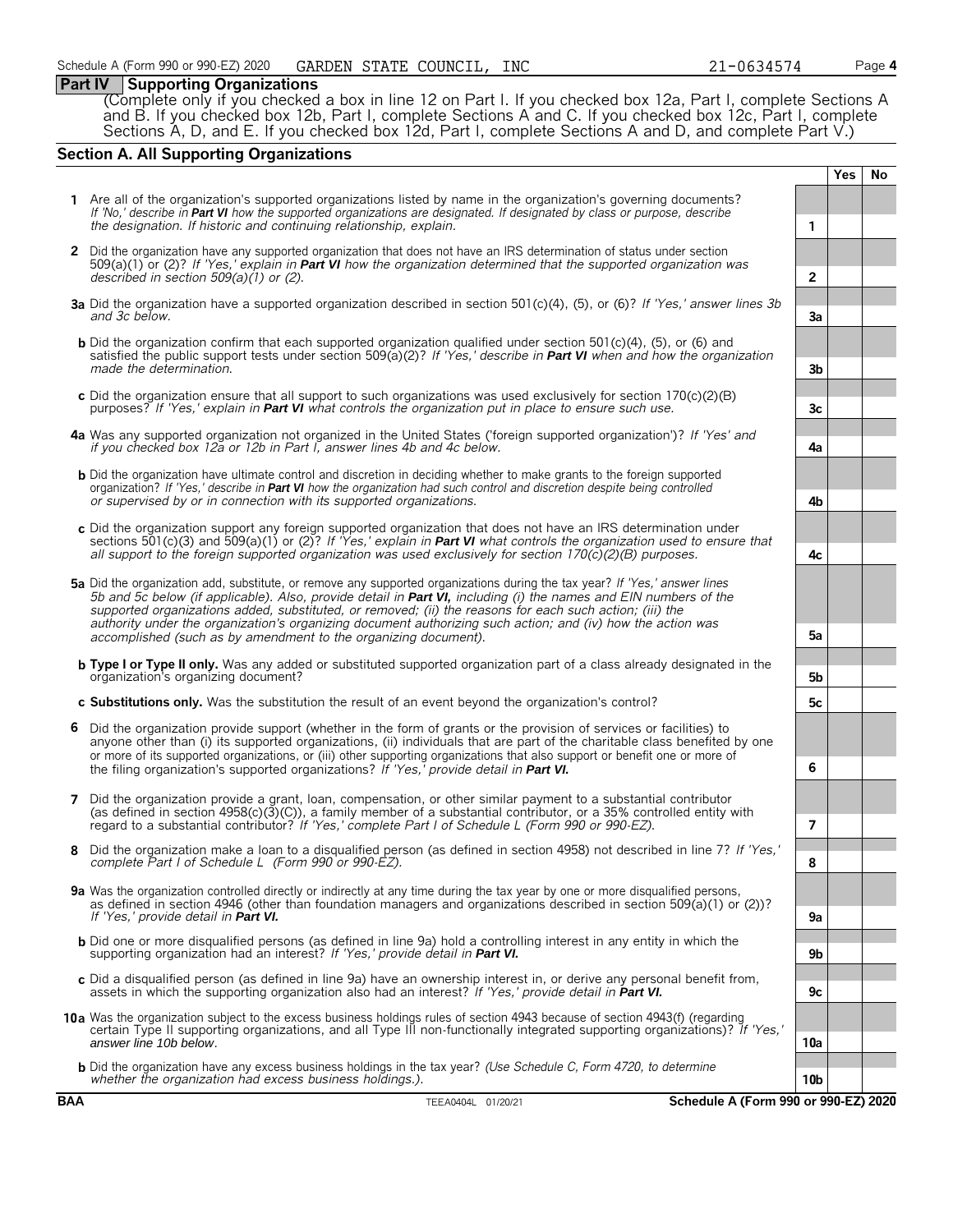|                                                                                                                             | Part IV<br><b>Supporting Organizations</b> (continued)                                     |       |      |  |
|-----------------------------------------------------------------------------------------------------------------------------|--------------------------------------------------------------------------------------------|-------|------|--|
|                                                                                                                             |                                                                                            | Yes l | . No |  |
|                                                                                                                             | 11 Has the organization accepted a gift or contribution from any of the following persons? |       |      |  |
| a A person who directly or indirectly controls, either alone or together with persons described in lines 11b and 11c below, |                                                                                            |       |      |  |
|                                                                                                                             | 11a<br>the governing body of a supported organization?                                     |       |      |  |

| <b>b</b> A family member of a person described in line 11a above? |  |
|-------------------------------------------------------------------|--|
|-------------------------------------------------------------------|--|

**c** A 35% controlled entity of a person described in line 11a or 11b above? *If 'Yes' to line 11a, 11b, or 11c, provide detail in Part VI.* **11c**

#### **Section B. Type I Supporting Organizations**

**Part IV Sup** 

- **1** Did the governing body, members of the governing body, officers acting in their official capacity, or membership of one or more supported organizations have the power to regularly appoint or elect at least a majority of the organization's officers, directors, or trustees at all times during the tax year? *If 'No,' describe in Part VI how the supported organization(s) effectively operated, supervised, or controlled the organization's activities. If the organization had more than one supported organization, describe how the powers to appoint and/or remove officers, directors, or trustees were allocated among the supported organizations and what conditions or restrictions, if any, applied to such powers* **1** *during the tax* year.
- **2** Did the organization operate for the benefit of any supported organization other than the supported organization(s) that operated, supervised, or controlled the supporting organization? *If 'Yes,' explain in Part VI how providing such benefit carried out the purposes of the supported organization(s) that operated, supervised, or controlled the supporting organization.* **2**

#### **Section C. Type II Supporting Organizations**

**Yes No 1** Were a majority of the organization's directors or trustees during the tax year also a majority of the directors or trustees of each of the organization's supported organization(s)? *If 'No,' describe in Part VI how control or management of the supporting organization was vested in the same persons that controlled or managed the supported organization(s).* **1**

#### **Section D. All Type III Supporting Organizations**

|                                                                                                                                                                                                                                                                                                                                                                                |  | ρ۵ |  |  |  |  |  |  |
|--------------------------------------------------------------------------------------------------------------------------------------------------------------------------------------------------------------------------------------------------------------------------------------------------------------------------------------------------------------------------------|--|----|--|--|--|--|--|--|
| 1 Did the organization provide to each of its supported organizations, by the last day of the fifth month of the<br>organization's tax year, (i) a written notice describing the type and amount of support provided during the prior tax<br>year, (ii) a copy of the Form 990 that was most recently filed as of the date of notification, and (iii) copies of the            |  |    |  |  |  |  |  |  |
| organization's governing documents in effect on the date of notification, to the extent not previously provided?                                                                                                                                                                                                                                                               |  |    |  |  |  |  |  |  |
| 2 Were any of the organization's officers, directors, or trustees either (i) appointed or elected by the supported                                                                                                                                                                                                                                                             |  |    |  |  |  |  |  |  |
| organization(s) or (ii) serving on the governing body of a supported organization? If No, explain in <b>Part VI</b> how<br>the organization maintained a close and continuous working relationship with the supported organization(s).                                                                                                                                         |  |    |  |  |  |  |  |  |
| 3 By reason of the relationship described in line 2, above, did the organization's supported organizations have a significant<br>voice in the organization's investment policies and in directing the use of the organization's income or assets at<br>all times during the tax year? If 'Yes,' describe in Part VI the role the organization's supported organizations played |  |    |  |  |  |  |  |  |
| in this regard.                                                                                                                                                                                                                                                                                                                                                                |  |    |  |  |  |  |  |  |

#### **Section E. Type III Functionally Integrated Supporting Organizations**

- **1** *Check the box next to the method that the organization used to satisfy the Integral Part Test during the year (see instructions).* 
	- **a** The organization satisfied the Activities Test. *Complete line 2 below.*
	- **b** The organization is the parent of each of its supported organizations. *Complete line 3 below.*
	- **c** The organization supported a governmental entity. *Describe in Part VI how you supported a governmental entity (see instructions).*

#### **2** Activities Test. *Answer lines 2a and 2b below.* **Yes No**

- **a** Did substantially all of the organization's activities during the tax year directly further the exempt purposes of the supported organization(s) to which the organization was responsive? *If 'Yes,' then in Part VI identify those supported organizations and explain how these activities directly furthered their exempt purposes, how the organization was responsive to those supported organizations, and how the organization determined that these activities constituted substantially all of its activities.* **2a**
- **b** Did the activities described in line 2a, above, constitute activities that, but for the organization's involvement, one or more of the organization's supported organization(s) would have been engaged in? *If 'Yes,' explain in Part VI the reasons for the organization's position that its supported organization(s) would have engaged in these activities but for the organization's involvement.* **2b**
- **3** Parent of Supported Organizations. *Answer lines 3a and 3b below.*
- **a** Did the organization have the power to regularly appoint or elect a majority of the officers, directors, or trustees of each of the supported organizations? *If 'Yes' or 'No,' provide details in Part VI.* **3a**
- **b** Did the organization exercise a substantial degree of direction over the policies, programs, and activities of each of its supported organizations? *If 'Yes,' describe in Part VI the role played by the organization in this regard.* **3b**

#### **BAA** TEEA0405L 09/14/20 **Schedule A (Form 990 or 990-EZ) 2020**

**Yes No**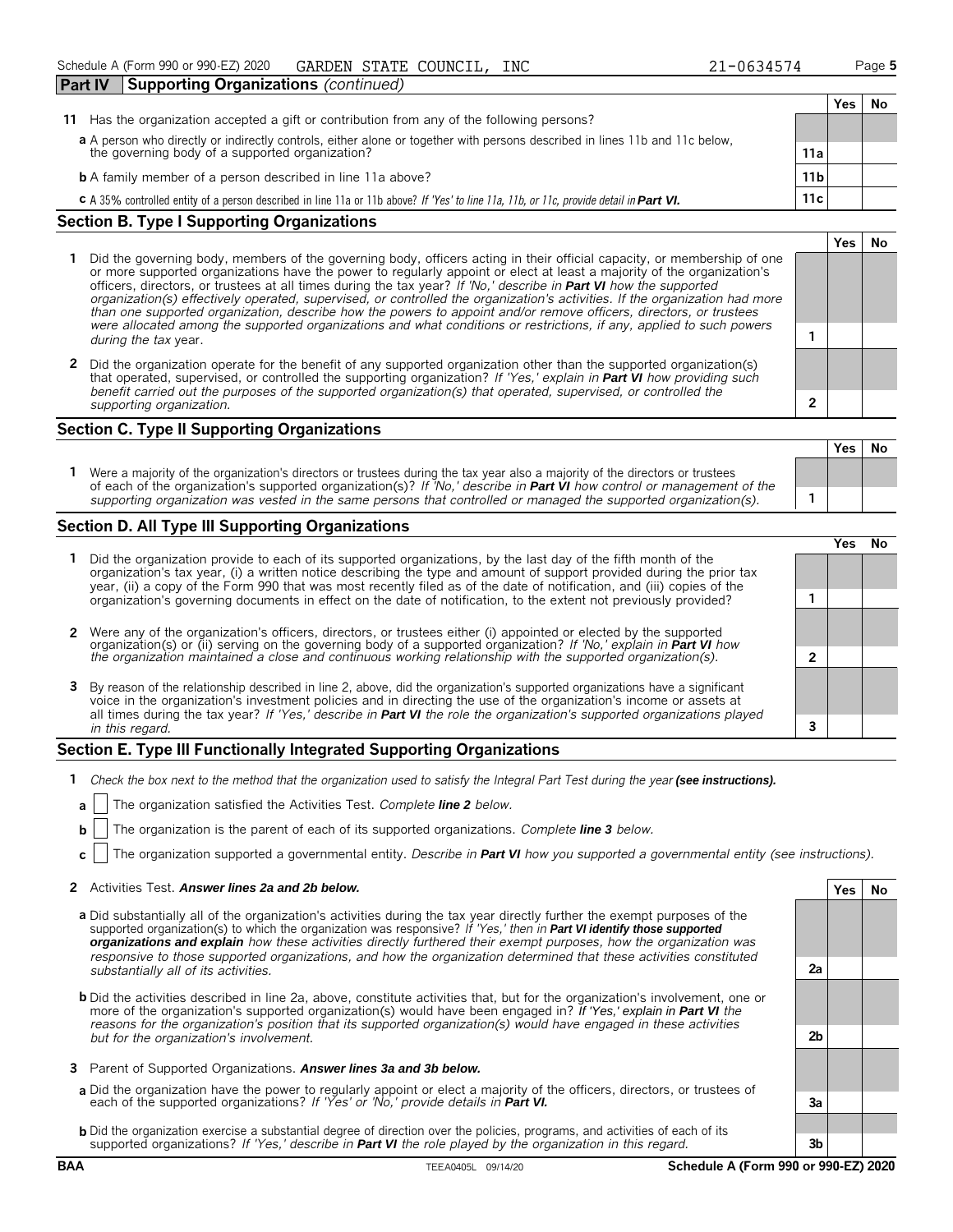#### Schedule A (Form 990 or 990-EZ) 2020 GARDEN STATE COUNCIL, INC  $21-0634574$  Page 6 **Part V Type III Non-Functionally Integrated 509(a)(3) Supporting Organizations**

| Check here if the organization satisfied the Integral Part Test as a qualifying trust on Nov. 20, 1970 (explain in Part VI). See<br>instructions. All other Type III non-functionally integrated supporting organizations must complete Sections A through E. |  |
|---------------------------------------------------------------------------------------------------------------------------------------------------------------------------------------------------------------------------------------------------------------|--|
|---------------------------------------------------------------------------------------------------------------------------------------------------------------------------------------------------------------------------------------------------------------|--|

|                | abdonon's modern right in non-randdonany integrated supporting organizations mast complete becausibility through                                                                                               |                |                |                                |
|----------------|----------------------------------------------------------------------------------------------------------------------------------------------------------------------------------------------------------------|----------------|----------------|--------------------------------|
|                | Section A - Adjusted Net Income                                                                                                                                                                                |                | (A) Prior Year | (B) Current Year<br>(optional) |
| 1              | Net short-term capital gain                                                                                                                                                                                    | 1              |                |                                |
| $\mathbf{2}$   | Recoveries of prior-year distributions                                                                                                                                                                         | $\overline{2}$ |                |                                |
| 3              | Other gross income (see instructions)                                                                                                                                                                          | 3              |                |                                |
| 4              | Add lines 1 through 3.                                                                                                                                                                                         | 4              |                |                                |
| 5              | Depreciation and depletion                                                                                                                                                                                     | 5              |                |                                |
| 6              | Portion of operating expenses paid or incurred for production or collection of gross<br>income or for management, conservation, or maintenance of property held for<br>production of income (see instructions) | 6              |                |                                |
|                | 7 Other expenses (see instructions)                                                                                                                                                                            | 7              |                |                                |
| 8              | Adjusted Net Income (subtract lines 5, 6, and 7 from line 4)                                                                                                                                                   | 8              |                |                                |
|                | <b>Section B - Minimum Asset Amount</b>                                                                                                                                                                        |                | (A) Prior Year | (B) Current Year<br>(optional) |
| 1.             | Aggregate fair market value of all non-exempt-use assets (see instructions for short<br>tax year or assets held for part of year):                                                                             |                |                |                                |
|                | a Average monthly value of securities                                                                                                                                                                          | 1a             |                |                                |
|                | <b>b</b> Average monthly cash balances                                                                                                                                                                         | 1 <sub>b</sub> |                |                                |
|                | c Fair market value of other non-exempt-use assets                                                                                                                                                             | 1 <sub>c</sub> |                |                                |
|                | <b>d Total</b> (add lines 1a, 1b, and 1c)                                                                                                                                                                      | 1d             |                |                                |
|                | <b>e Discount</b> claimed for blockage or other factors<br>(explain in detail in <b>Part VI</b> ):                                                                                                             |                |                |                                |
|                | 2 Acquisition indebtedness applicable to non-exempt-use assets                                                                                                                                                 | $\overline{2}$ |                |                                |
| 3              | Subtract line 2 from line 1d.                                                                                                                                                                                  | 3              |                |                                |
| 4              | Cash deemed held for exempt use. Enter 0.015 of line 3 (for greater amount,<br>see instructions).                                                                                                              | 4              |                |                                |
| 5              | Net value of non-exempt-use assets (subtract line 4 from line 3)                                                                                                                                               | 5              |                |                                |
| 6              | Multiply line 5 by 0.035.                                                                                                                                                                                      | 6              |                |                                |
| 7              | Recoveries of prior-year distributions                                                                                                                                                                         | $\overline{7}$ |                |                                |
| 8              | Minimum Asset Amount (add line 7 to line 6)                                                                                                                                                                    | 8              |                |                                |
|                | Section C - Distributable Amount                                                                                                                                                                               |                |                | Current Year                   |
| 1              | Adjusted net income for prior year (from Section A, line 8, column A)                                                                                                                                          | $\mathbf{1}$   |                |                                |
| $\overline{2}$ | Enter $0.85$ of line $1$ .                                                                                                                                                                                     | $\overline{2}$ |                |                                |
| 3              | Minimum asset amount for prior year (from Section B, line 8, column A)                                                                                                                                         | $\overline{3}$ |                |                                |
| 4              | Enter greater of line 2 or line 3.                                                                                                                                                                             | 4              |                |                                |
| 5              | Income tax imposed in prior year                                                                                                                                                                               | 5              |                |                                |
| 6              | Distributable Amount. Subtract line 5 from line 4, unless subject to emergency<br>temporary reduction (see instructions).                                                                                      | 6              |                |                                |
|                |                                                                                                                                                                                                                |                |                |                                |

**7**  $\mid$  Check here if the current year is the organization's first as a non-functionally integrated Type III supporting organization (see instructions).

**BAA Schedule A (Form 990 or 990-EZ) 2020**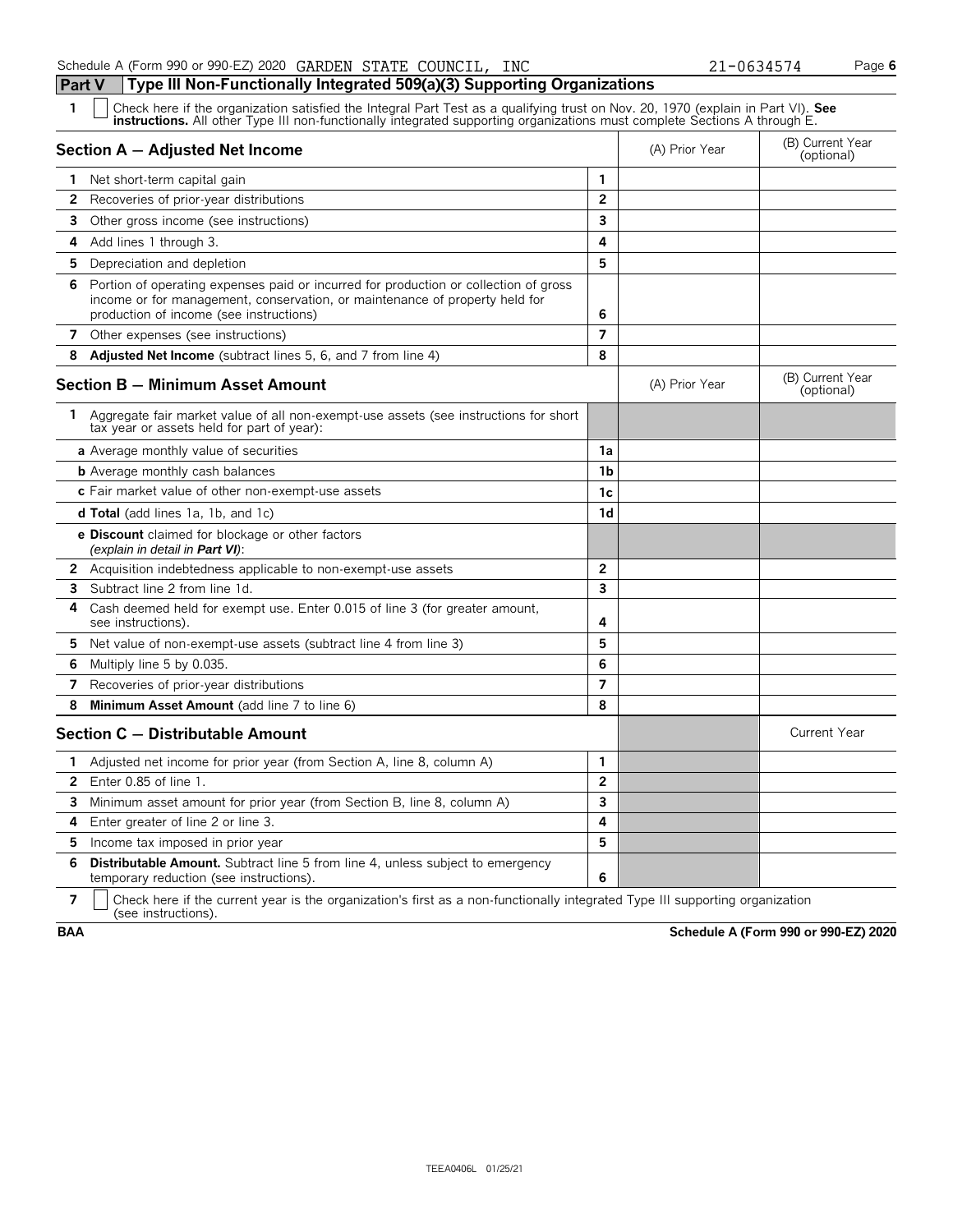| Type III Non-Functionally Integrated 509(a)(3) Supporting Organizations (continued)<br><b>Part V</b> |                                                                                                                                                                               |                                              |                                               |                |                                                  |  |  |  |
|------------------------------------------------------------------------------------------------------|-------------------------------------------------------------------------------------------------------------------------------------------------------------------------------|----------------------------------------------|-----------------------------------------------|----------------|--------------------------------------------------|--|--|--|
|                                                                                                      | <b>Section D - Distributions</b>                                                                                                                                              |                                              |                                               |                | <b>Current Year</b>                              |  |  |  |
| 1                                                                                                    | Amounts paid to supported organizations to accomplish exempt purposes                                                                                                         |                                              |                                               | $\mathbf{1}$   |                                                  |  |  |  |
| 2                                                                                                    | Amounts paid to perform activity that directly furthers exempt purposes of supported organizations,<br>in excess of income from activity                                      |                                              |                                               | 2              |                                                  |  |  |  |
| 3                                                                                                    | Administrative expenses paid to accomplish exempt purposes of supported organizations                                                                                         |                                              |                                               | 3              |                                                  |  |  |  |
| 4                                                                                                    | Amounts paid to acquire exempt-use assets                                                                                                                                     |                                              |                                               | 4              |                                                  |  |  |  |
| 5                                                                                                    | Qualified set-aside amounts (prior IRS approval required $-$ provide details in Part VI)                                                                                      |                                              |                                               | 5              |                                                  |  |  |  |
| 6                                                                                                    | Other distributions (describe in Part VI). See instructions.                                                                                                                  |                                              |                                               | 6              |                                                  |  |  |  |
| 7                                                                                                    | Total annual distributions. Add lines 1 through 6.                                                                                                                            |                                              |                                               | $\overline{7}$ |                                                  |  |  |  |
| 8                                                                                                    | Distributions to attentive supported organizations to which the organization is responsive (provide details<br>in Part VI). See instructions.                                 |                                              |                                               | 8              |                                                  |  |  |  |
| 9                                                                                                    | Distributable amount for 2020 from Section C, line 6                                                                                                                          |                                              |                                               | 9              |                                                  |  |  |  |
|                                                                                                      | 10 Line 8 amount divided by line 9 amount                                                                                                                                     |                                              |                                               | 10             |                                                  |  |  |  |
|                                                                                                      | Section E - Distribution Allocations (see instructions)                                                                                                                       | (i)<br><b>Excess</b><br><b>Distributions</b> | (ii)<br><b>Underdistributions</b><br>Pre-2020 |                | (iii)<br><b>Distributable</b><br>Amount for 2020 |  |  |  |
|                                                                                                      | Distributable amount for 2020 from Section C, line 6                                                                                                                          |                                              |                                               |                |                                                  |  |  |  |
|                                                                                                      | 2 Underdistributions, if any, for years prior to 2020 (reasonable<br>cause required $-$ explain in Part VI). See instructions.                                                |                                              |                                               |                |                                                  |  |  |  |
|                                                                                                      | 3 Excess distributions carryover, if any, to 2020                                                                                                                             |                                              |                                               |                |                                                  |  |  |  |
|                                                                                                      | a From 2015                                                                                                                                                                   |                                              |                                               |                |                                                  |  |  |  |
|                                                                                                      | <b>b</b> From 2016                                                                                                                                                            |                                              |                                               |                |                                                  |  |  |  |
|                                                                                                      | c From 2017.                                                                                                                                                                  |                                              |                                               |                |                                                  |  |  |  |
|                                                                                                      | <b>d</b> From 2018                                                                                                                                                            |                                              |                                               |                |                                                  |  |  |  |
|                                                                                                      | e From 2019                                                                                                                                                                   |                                              |                                               |                |                                                  |  |  |  |
|                                                                                                      | f Total of lines 3a through 3e                                                                                                                                                |                                              |                                               |                |                                                  |  |  |  |
|                                                                                                      | g Applied to underdistributions of prior years                                                                                                                                |                                              |                                               |                |                                                  |  |  |  |
|                                                                                                      | h Applied to 2020 distributable amount                                                                                                                                        |                                              |                                               |                |                                                  |  |  |  |
|                                                                                                      | <i>i</i> Carryover from 2015 not applied (see instructions)                                                                                                                   |                                              |                                               |                |                                                  |  |  |  |
|                                                                                                      | j Remainder. Subtract lines 3g, 3h, and 3i from line 3f.                                                                                                                      |                                              |                                               |                |                                                  |  |  |  |
| 4                                                                                                    | Distributions for 2020 from Section D.<br>\$<br>line 7:                                                                                                                       |                                              |                                               |                |                                                  |  |  |  |
|                                                                                                      | a Applied to underdistributions of prior years                                                                                                                                |                                              |                                               |                |                                                  |  |  |  |
|                                                                                                      | <b>b</b> Applied to 2020 distributable amount                                                                                                                                 |                                              |                                               |                |                                                  |  |  |  |
|                                                                                                      | c Remainder. Subtract lines 4a and 4b from line 4.                                                                                                                            |                                              |                                               |                |                                                  |  |  |  |
| 5.                                                                                                   | Remaining underdistributions for years prior to 2020, if any.<br>Subtract lines 3g and 4a from line 2. For result greater than<br>zero, explain in Part VI. See instructions. |                                              |                                               |                |                                                  |  |  |  |
|                                                                                                      | 6 Remaining underdistributions for 2020. Subtract lines 3h and 4b<br>from line 1. For result greater than zero, explain in Part VI. See<br>instructions.                      |                                              |                                               |                |                                                  |  |  |  |
|                                                                                                      | 7 Excess distributions carryover to 2021. Add lines 3j and 4c.                                                                                                                |                                              |                                               |                |                                                  |  |  |  |
|                                                                                                      | 8 Breakdown of line 7:                                                                                                                                                        |                                              |                                               |                |                                                  |  |  |  |
|                                                                                                      | <b>a</b> Excess from $2016$                                                                                                                                                   |                                              |                                               |                |                                                  |  |  |  |
|                                                                                                      | $b$ Excess from 2017.                                                                                                                                                         |                                              |                                               |                |                                                  |  |  |  |
|                                                                                                      | <b>c</b> Excess from 2018                                                                                                                                                     |                                              |                                               |                |                                                  |  |  |  |
|                                                                                                      | <b>d</b> Excess from 2019                                                                                                                                                     |                                              |                                               |                |                                                  |  |  |  |
|                                                                                                      | e Excess from 2020                                                                                                                                                            |                                              |                                               |                |                                                  |  |  |  |

**BAA Schedule A (Form 990 or 990-EZ) 2020**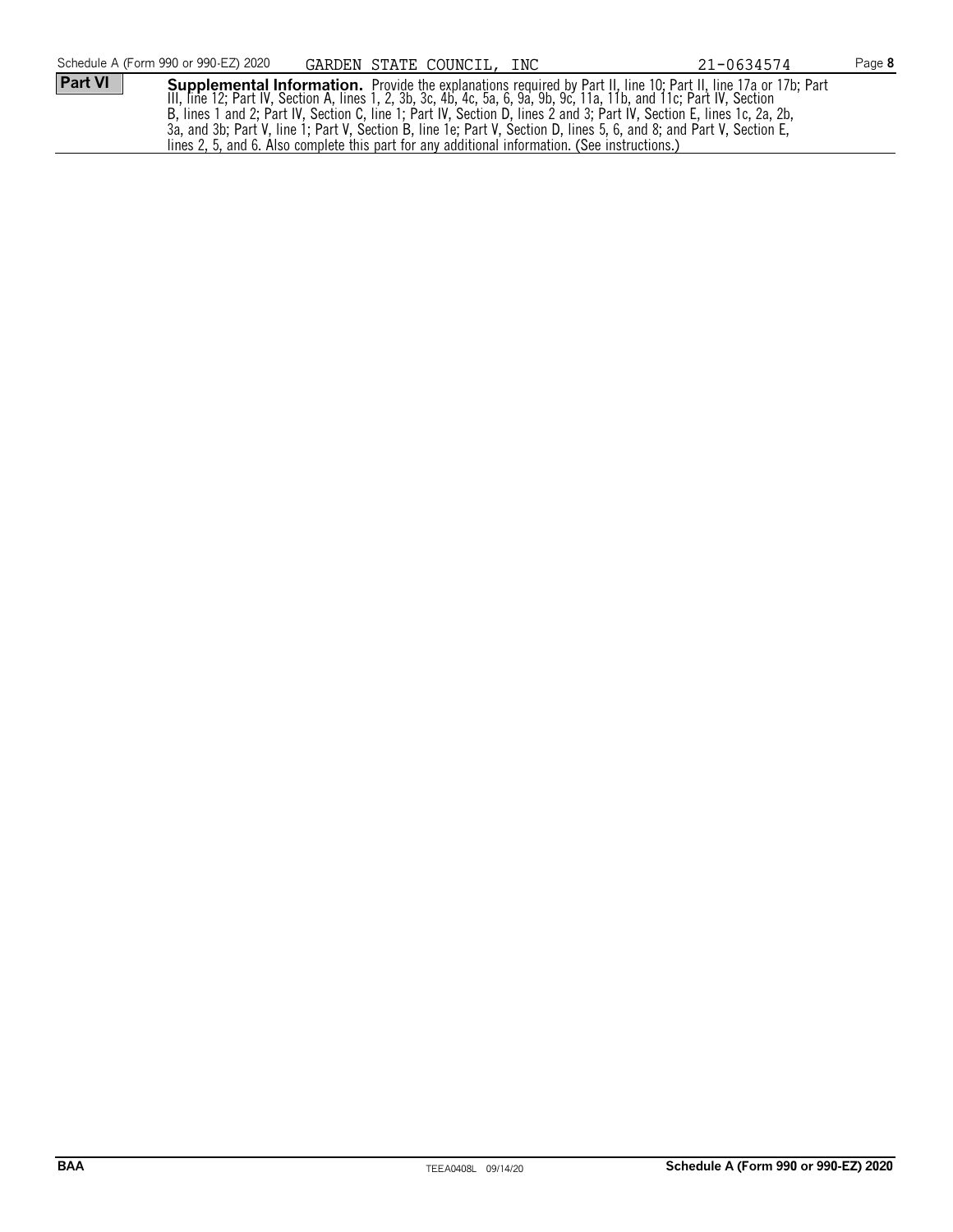**Schedule B**  $\overline{B}$  **Schedule B**  $\overline{B}$  **Schedule B**  $\overline{B}$  **Schedule B**  $\overline{B}$  **Schedule B**  $\overline{B}$  **SC EXECULE B**  $\overline{B}$  **SCHEDULE B**  $\overline{B}$  **SCHEDULE B**  $\overline{B}$  **SCHEDULE B**  $\overline{B}$  **SCHEDULE B**  $\overline{B}$ 

**(Form 990, 990-EZ,**

# **Schedule of Contributors**

| (Form 990, 990-EZ,<br>or 990-PF)<br>Department of the Treasury<br>Internal Revenue Service | Attach to Form 990, Form 990-EZ, or Form 990-PF.<br>► Go to www.irs.gov/Form990 for the latest information. | 2020                           |
|--------------------------------------------------------------------------------------------|-------------------------------------------------------------------------------------------------------------|--------------------------------|
|                                                                                            | Name of the organization GARDEN STATE COUNCIL, INC                                                          | Employer identification number |
|                                                                                            | BOY SCOUTS OF AMERICA                                                                                       | 21-0634574                     |
| <b>Organization type</b> (check one):                                                      |                                                                                                             |                                |
| Filers of:                                                                                 | <b>Section:</b>                                                                                             |                                |
| Form 990 or 990-EZ                                                                         | X<br>$501(c)$ (3)<br>(enter number) organization                                                            |                                |
|                                                                                            | $4947(a)(1)$ nonexempt charitable trust not treated as a private foundation                                 |                                |
|                                                                                            | 527 political organization                                                                                  |                                |
| Form 990-PF                                                                                | 501(c)(3) exempt private foundation                                                                         |                                |
|                                                                                            | 4947(a)(1) nonexempt charitable trust treated as a private foundation                                       |                                |

501(c)(3) taxable private foundation

Check if your organization is covered by the **General Rule** or a **Special Rule.**

**Note:** Only a section 501(c)(7), (8), or (10) organization can check boxes for both the General Rule and a Special Rule. See instructions.

#### **General Rule**

X

For an organization filing Form 990, 990-EZ, or 990-PF that received, during the year, contributions totaling \$5,000 or more (in money or property) from any one contributor. Complete Parts I and II. See instructions for determining a contributor's total contributions.

#### **Special Rules**

For an organization described in section 501(c)(3) filing Form 990 or 990-EZ that met the 33-1/3% support test of the regulations under sections 509(a)(1) and 170(b)(1)(A)(vi), that checked Schedule A (Form 990 or 990-EZ), Part II, line 13, 16a, or 16b, and that received from any one contributor, during the year, total contributions of the greater of (**1**) \$5,000; or (**2**) 2% of the amount on (i) Form 990, Part VIII, line 1h; or (ii) Form 990-EZ, line 1. Complete Parts I and II.

For an organization described in section 501(c)(7), (8), or (10) filing Form 990 or 990-EZ that received from any one contributor, during the year, total contributions of more than \$1,000 *exclusively* for religious, charitable, scientific, literary, or educational purposes, or for the prevention of cruelty to children or animals. Complete Parts I (entering 'N/A' in column (b) instead of the contributor name and address), II, and III.

For an organization described in section 501(c)(7), (8), or (10) filing Form 990 or 990-EZ that received from any one contributor, during the year, contributions *exclusively* for religious, charitable, etc., purposes, but no such contributions totaled more than \$1,000. If this box is checked, enter here the total contributions that were received during the year for an *exclusively* religious, charitable, etc., purpose. Don't complete any of the parts unless the **General Rule** applies to this organization because it received *nonexclusively* religious, charitable, etc., contributions totaling \$5,000 or more during the year .  $\blacktriangleright$ \$

**Caution:** An organization that isn't covered by the General Rule and/or the Special Rules doesn't file Schedule B (Form 990, 990-EZ, or 990-PF), but it **must** answer 'No' on Part IV, line 2, of its Form 990; or check the box on line H of its Form 990-EZ or on its Form 990-PF, Part I, line 2, to certify that it doesn't meet the filing requirements of Schedule B (Form 990, 990-EZ, or 990-PF).

**BAA For Paperwork Reduction Act Notice, see the instructions for Form 990, 990-EZ, or 990-PF. Schedule B (Form 990, 990-EZ, or 990-PF) (2020)**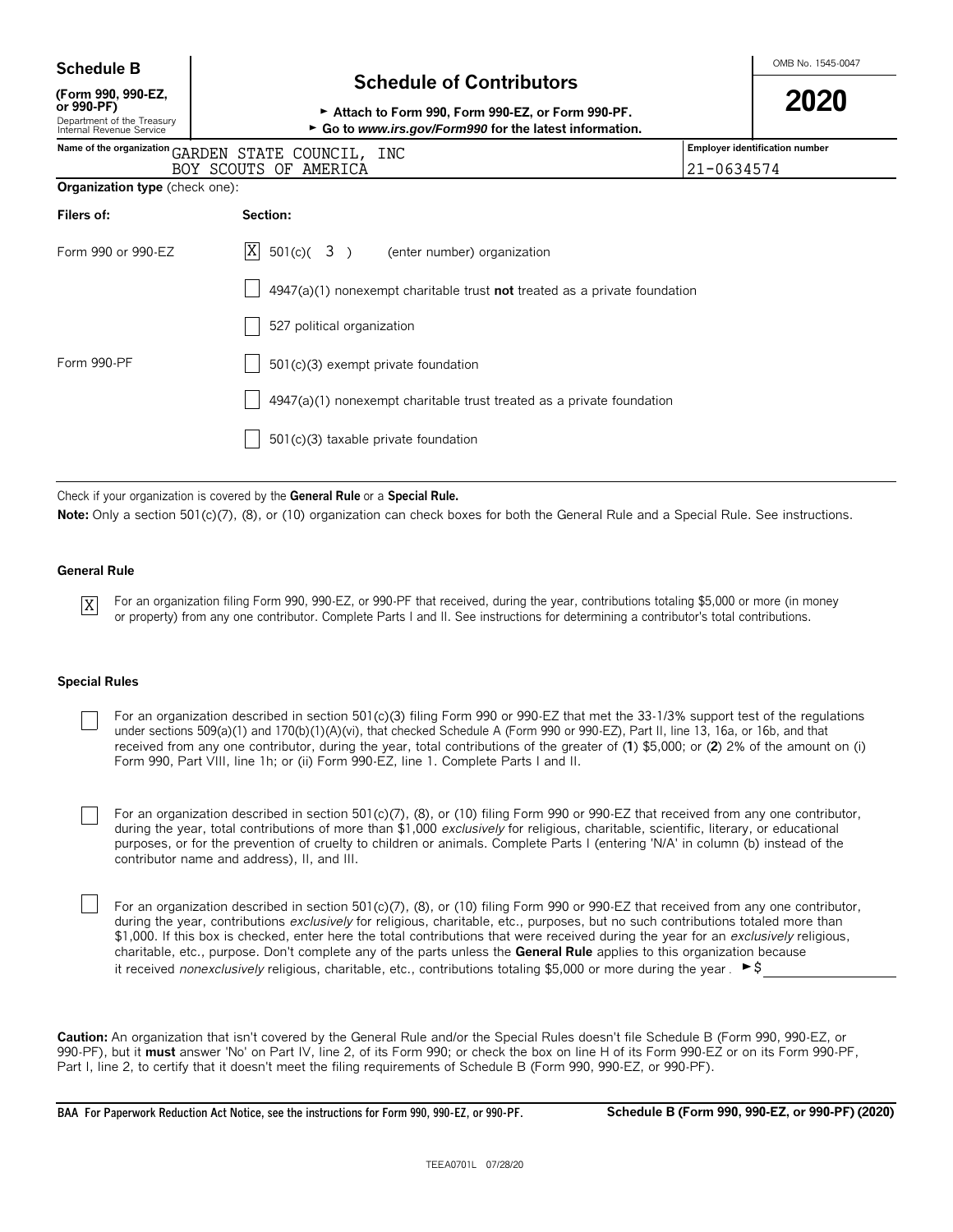| Schedule B (Form 990, 990-EZ, or 990-PF) (2020) |                                       | $P$ aqe $\blacktriangle$ |
|-------------------------------------------------|---------------------------------------|--------------------------|
| Name of organization                            | <b>Employer identification number</b> |                          |
| INC<br>GARDEN STATE COUNCIL,                    | $21 - 0634574$                        |                          |

| Part I        | Contributors (see instructions). Use duplicate copies of Part I if additional space is needed. |                               |                                                  |
|---------------|------------------------------------------------------------------------------------------------|-------------------------------|--------------------------------------------------|
| (a)<br>No.    | (b)<br>Name, address, and ZIP + 4                                                              | (c)<br>Total<br>contributions | (d)<br>Type of contribution                      |
| $1 \quad$     | HENRY M. ROWAN FAMILY FOUNDATION                                                               |                               | X<br>Person<br>Payroll                           |
|               | 10 INDEL AVENUE PO BOX 157                                                                     | 400,000.                      | Noncash                                          |
|               | RANCOCAS, NJ 08073                                                                             |                               | (Complete Part II for<br>noncash contributions.) |
| (a)<br>No.    | (b)<br>Name, address, and ZIP + 4                                                              | (c)<br>Total<br>contributions | (d)<br>Type of contribution                      |
| $\frac{2}{2}$ | UNITED WAY                                                                                     |                               | Χ<br>Person                                      |
|               | 701 NORTH FAIRFAX STREET                                                                       | 6,816.                        | Payroll<br>Noncash                               |
|               | ALEXANDRIA, VA 22314                                                                           |                               | (Complete Part II for<br>noncash contributions.) |
| (a)<br>Ňó.    | (b)<br>Name, address, and ZIP + 4                                                              | (c)<br>Total<br>contributions | (d)<br>Type of contribution                      |
|               |                                                                                                |                               | Person                                           |
|               |                                                                                                |                               | Payroll<br>Noncash                               |
|               |                                                                                                |                               | (Complete Part II for<br>noncash contributions.) |
| (a)<br>No.    | (b)<br>Name, address, and ZIP + 4                                                              | (c)<br>Total<br>contributions | (d)<br>Type of contribution                      |
|               |                                                                                                |                               | Person                                           |
|               |                                                                                                |                               | Payroll<br>Noncash                               |
|               |                                                                                                |                               | (Complete Part II for<br>noncash contributions.) |
| (a)<br>Ńó.    | (b)<br>Name, address, and ZIP + 4                                                              | (c)<br>Total<br>contributions | (d)<br>Type of contribution                      |
|               |                                                                                                |                               | Person                                           |
|               |                                                                                                |                               | Payroll<br>Noncash                               |
|               |                                                                                                |                               | (Complete Part II for<br>noncash contributions.) |
| (a)<br>No.    | (b)<br>Name, address, and ZIP + 4                                                              | (c)<br>Total<br>contributions | (d)<br>Type of contribution                      |
|               |                                                                                                |                               | Person                                           |
|               |                                                                                                |                               | Payroll<br>Noncash                               |
|               |                                                                                                |                               | (Complete Part II for<br>noncash contributions.) |
|               |                                                                                                |                               |                                                  |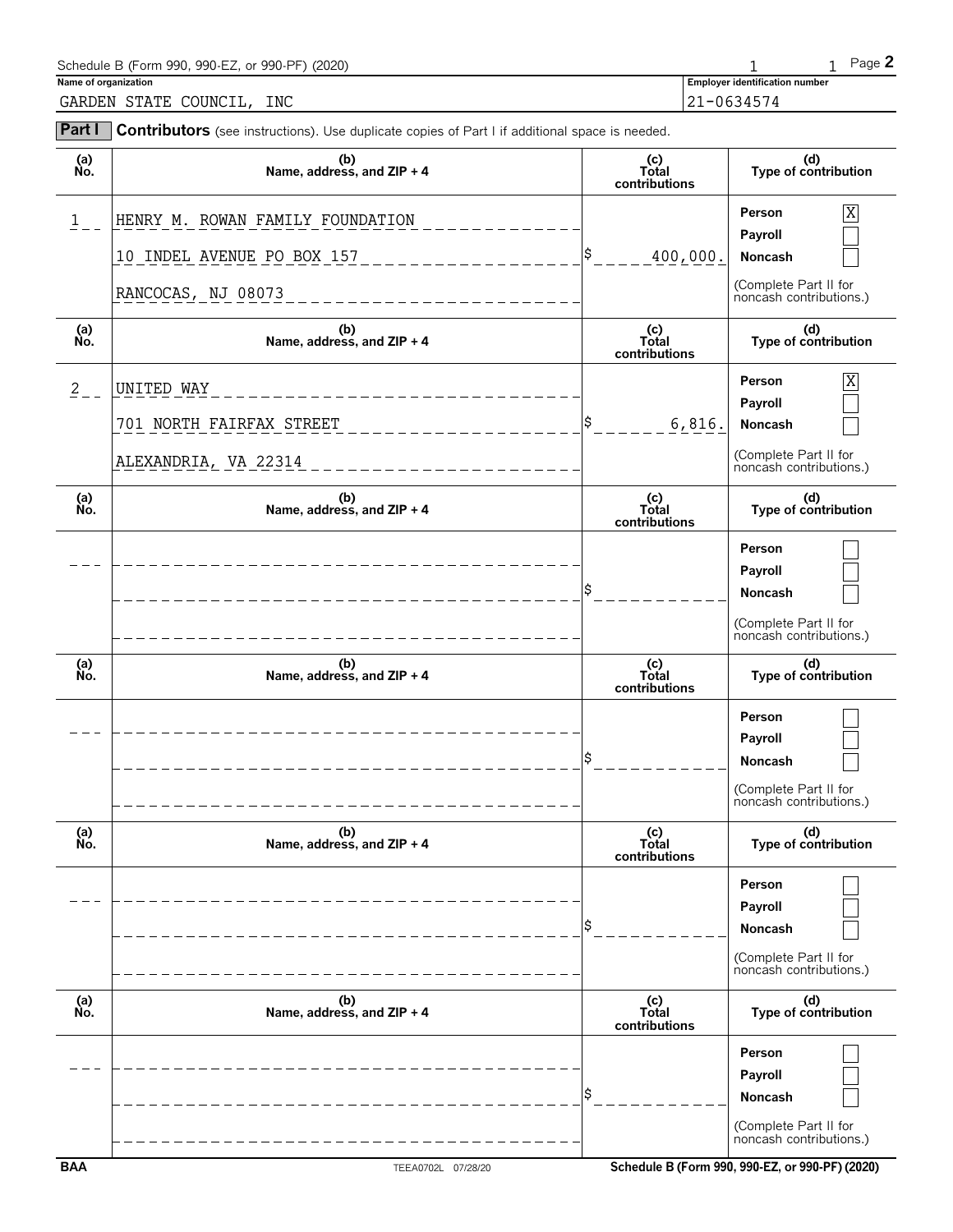| Schedule B (Form 990, 990-EZ, or 990-PF) (2020) |                                       | $P$ aqe $\bullet$ |
|-------------------------------------------------|---------------------------------------|-------------------|
| Name of organization                            | <b>Employer identification number</b> |                   |
| INC<br>GARDEN STATE COUNCIL,                    | 21-0634574                            |                   |

**Part II** Noncash Property (see instructions). Use duplicate copies of Part II if additional space is needed.

| (a) No.<br>from<br>Part I | (b)<br>Description of noncash property given | (c)<br>FMV (or estimate)<br>(See instructions.) | (d)<br>Date received |
|---------------------------|----------------------------------------------|-------------------------------------------------|----------------------|
|                           | N/A                                          |                                                 |                      |
|                           |                                              | \$                                              |                      |
| (a) No.<br>from<br>Part I | (b)<br>Description of noncash property given | (c)<br>FMV (or estimate)<br>(See instructions.) | (d)<br>Date received |
|                           |                                              |                                                 |                      |
|                           |                                              | \$                                              |                      |
| (a) No.<br>from<br>Part I | (b)<br>Description of noncash property given | (c)<br>FMV (or estimate)<br>(See instructions.) | (d)<br>Date received |
|                           |                                              |                                                 |                      |
|                           |                                              | \$                                              |                      |
| (a) No.<br>from<br>Part I | (b)<br>Description of noncash property given | (c)<br>FMV (or estimate)<br>(See instructions.) | (d)<br>Date received |
|                           |                                              |                                                 |                      |
|                           |                                              | \$                                              |                      |
| (a) No.<br>from<br>Part I | (b)<br>Description of noncash property given | (c)<br>FMV (or estimate)<br>(See instructions.) | (d)<br>Date received |
|                           |                                              |                                                 |                      |
|                           |                                              | \$                                              |                      |
| (a) No.<br>from<br>Part I | (b)<br>Description of noncash property given | (c)<br>FMV (or estimate)<br>(See instructions.) | (d)<br>Date received |
|                           |                                              |                                                 |                      |
|                           |                                              | \$                                              |                      |
| <b>BAA</b>                |                                              | Schedule B (Form 990, 990-EZ, or 990-PF) (2020) |                      |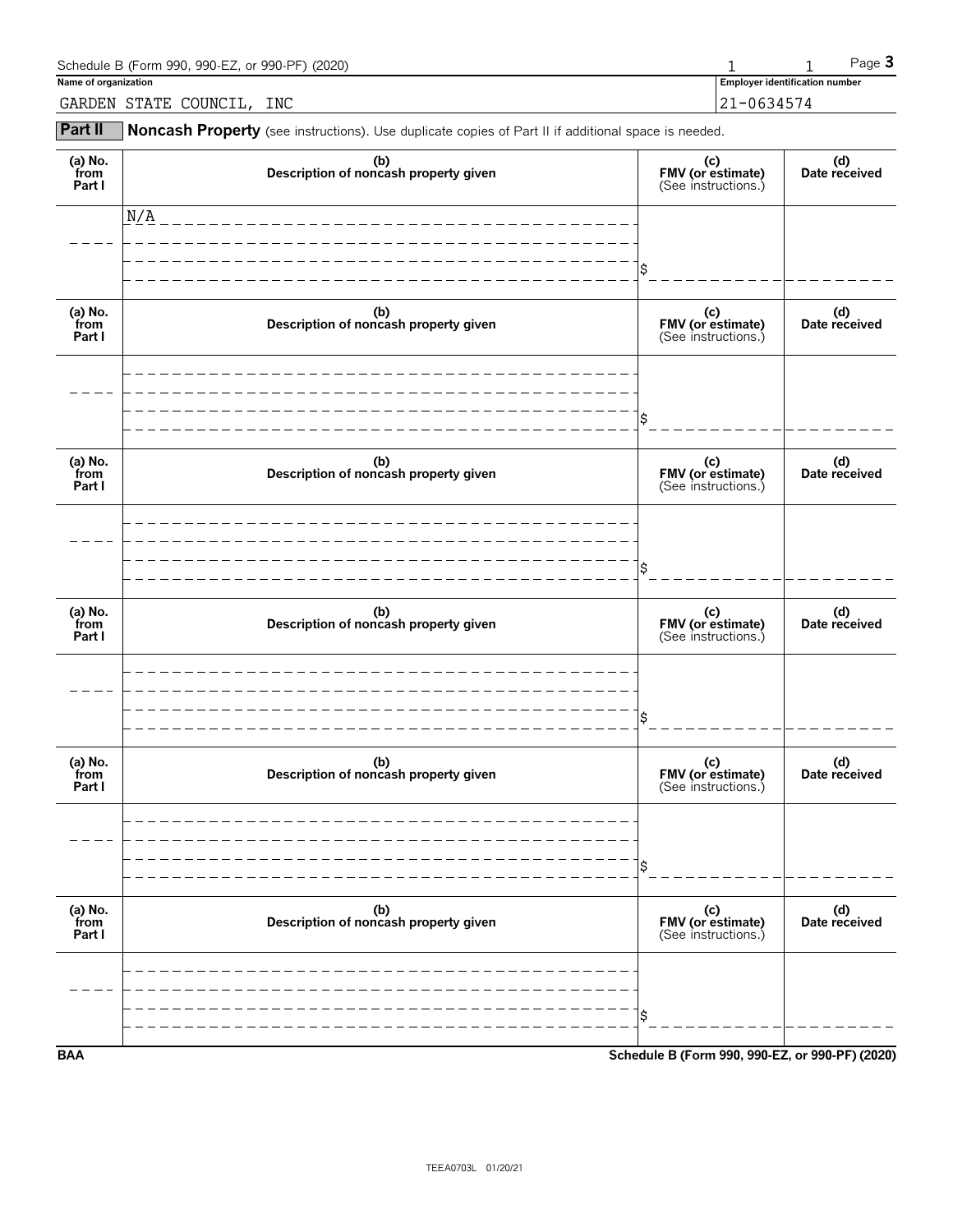|                           | Schedule B (Form 990, 990-EZ, or 990-PF) (2020)                                                                                                                                                                                                                                                                                                                                                                                                                                                                                        |                       |                                          | Page 4                                              |  |  |  |  |  |  |  |
|---------------------------|----------------------------------------------------------------------------------------------------------------------------------------------------------------------------------------------------------------------------------------------------------------------------------------------------------------------------------------------------------------------------------------------------------------------------------------------------------------------------------------------------------------------------------------|-----------------------|------------------------------------------|-----------------------------------------------------|--|--|--|--|--|--|--|
| Name of organization      | GARDEN STATE COUNCIL, INC                                                                                                                                                                                                                                                                                                                                                                                                                                                                                                              |                       |                                          | <b>Employer identification number</b><br>21-0634574 |  |  |  |  |  |  |  |
| Part III                  | Exclusively religious, charitable, etc., contributions to organizations described in section 501(c)(7), (8),<br>or (10) that total more than \$1,000 for the year from any one contributor. Complete columns (a) through (e) and<br>the following line entry. For organizations completing Part III, enter the total of exclusively religious, charitable, etc.,<br>contributions of \$1,000 or less for the year. (Enter this information once. See instructions.)<br>Use duplicate copies of Part III if additional space is needed. |                       |                                          | ►\$<br>N/A                                          |  |  |  |  |  |  |  |
| (a)<br>No. from<br>Part I | (b) Purpose of gift                                                                                                                                                                                                                                                                                                                                                                                                                                                                                                                    |                       | (d) Description of how gift is held      |                                                     |  |  |  |  |  |  |  |
|                           | N/A _________________                                                                                                                                                                                                                                                                                                                                                                                                                                                                                                                  | _____________________ |                                          |                                                     |  |  |  |  |  |  |  |
|                           |                                                                                                                                                                                                                                                                                                                                                                                                                                                                                                                                        |                       |                                          |                                                     |  |  |  |  |  |  |  |
|                           |                                                                                                                                                                                                                                                                                                                                                                                                                                                                                                                                        |                       |                                          |                                                     |  |  |  |  |  |  |  |
|                           | Transferee's name, address, and ZIP + 4                                                                                                                                                                                                                                                                                                                                                                                                                                                                                                | (e) Transfer of gift  |                                          | Relationship of transferor to transferee            |  |  |  |  |  |  |  |
|                           |                                                                                                                                                                                                                                                                                                                                                                                                                                                                                                                                        |                       |                                          |                                                     |  |  |  |  |  |  |  |
| (a)<br>No. from<br>Part I | (b) Purpose of gift                                                                                                                                                                                                                                                                                                                                                                                                                                                                                                                    | (c) Use of gift       |                                          | (d) Description of how gift is held                 |  |  |  |  |  |  |  |
|                           |                                                                                                                                                                                                                                                                                                                                                                                                                                                                                                                                        |                       |                                          |                                                     |  |  |  |  |  |  |  |
|                           | (e) Transfer of gift                                                                                                                                                                                                                                                                                                                                                                                                                                                                                                                   |                       |                                          |                                                     |  |  |  |  |  |  |  |
|                           | Transferee's name, address, and ZIP + 4                                                                                                                                                                                                                                                                                                                                                                                                                                                                                                |                       | Relationship of transferor to transferee |                                                     |  |  |  |  |  |  |  |
|                           |                                                                                                                                                                                                                                                                                                                                                                                                                                                                                                                                        |                       |                                          |                                                     |  |  |  |  |  |  |  |
|                           |                                                                                                                                                                                                                                                                                                                                                                                                                                                                                                                                        |                       |                                          |                                                     |  |  |  |  |  |  |  |
| (a)<br>No. from<br>Part I | (b) Purpose of gift                                                                                                                                                                                                                                                                                                                                                                                                                                                                                                                    | (c) Use of gift       |                                          | (d) Description of how gift is held                 |  |  |  |  |  |  |  |
|                           |                                                                                                                                                                                                                                                                                                                                                                                                                                                                                                                                        |                       |                                          |                                                     |  |  |  |  |  |  |  |
|                           | (e) Transfer of gift                                                                                                                                                                                                                                                                                                                                                                                                                                                                                                                   |                       |                                          |                                                     |  |  |  |  |  |  |  |
|                           | Transferee's name, address, and ZIP + 4                                                                                                                                                                                                                                                                                                                                                                                                                                                                                                |                       |                                          | Relationship of transferor to transferee            |  |  |  |  |  |  |  |
|                           |                                                                                                                                                                                                                                                                                                                                                                                                                                                                                                                                        |                       |                                          |                                                     |  |  |  |  |  |  |  |
|                           |                                                                                                                                                                                                                                                                                                                                                                                                                                                                                                                                        |                       |                                          |                                                     |  |  |  |  |  |  |  |
| (a)<br>No. from<br>Part I | (b) Purpose of gift                                                                                                                                                                                                                                                                                                                                                                                                                                                                                                                    | (c) Use of gift       |                                          | (d) Description of how gift is held                 |  |  |  |  |  |  |  |
|                           |                                                                                                                                                                                                                                                                                                                                                                                                                                                                                                                                        |                       |                                          |                                                     |  |  |  |  |  |  |  |
|                           |                                                                                                                                                                                                                                                                                                                                                                                                                                                                                                                                        |                       |                                          |                                                     |  |  |  |  |  |  |  |
|                           | Transferee's name, address, and ZIP + 4                                                                                                                                                                                                                                                                                                                                                                                                                                                                                                | (e) Transfer of gift  | Relationship of transferor to transferee |                                                     |  |  |  |  |  |  |  |
|                           |                                                                                                                                                                                                                                                                                                                                                                                                                                                                                                                                        |                       |                                          |                                                     |  |  |  |  |  |  |  |
|                           |                                                                                                                                                                                                                                                                                                                                                                                                                                                                                                                                        |                       |                                          |                                                     |  |  |  |  |  |  |  |
| <b>BAA</b>                |                                                                                                                                                                                                                                                                                                                                                                                                                                                                                                                                        |                       |                                          | Schedule B (Form 990, 990-EZ, or 990-PF) (2020)     |  |  |  |  |  |  |  |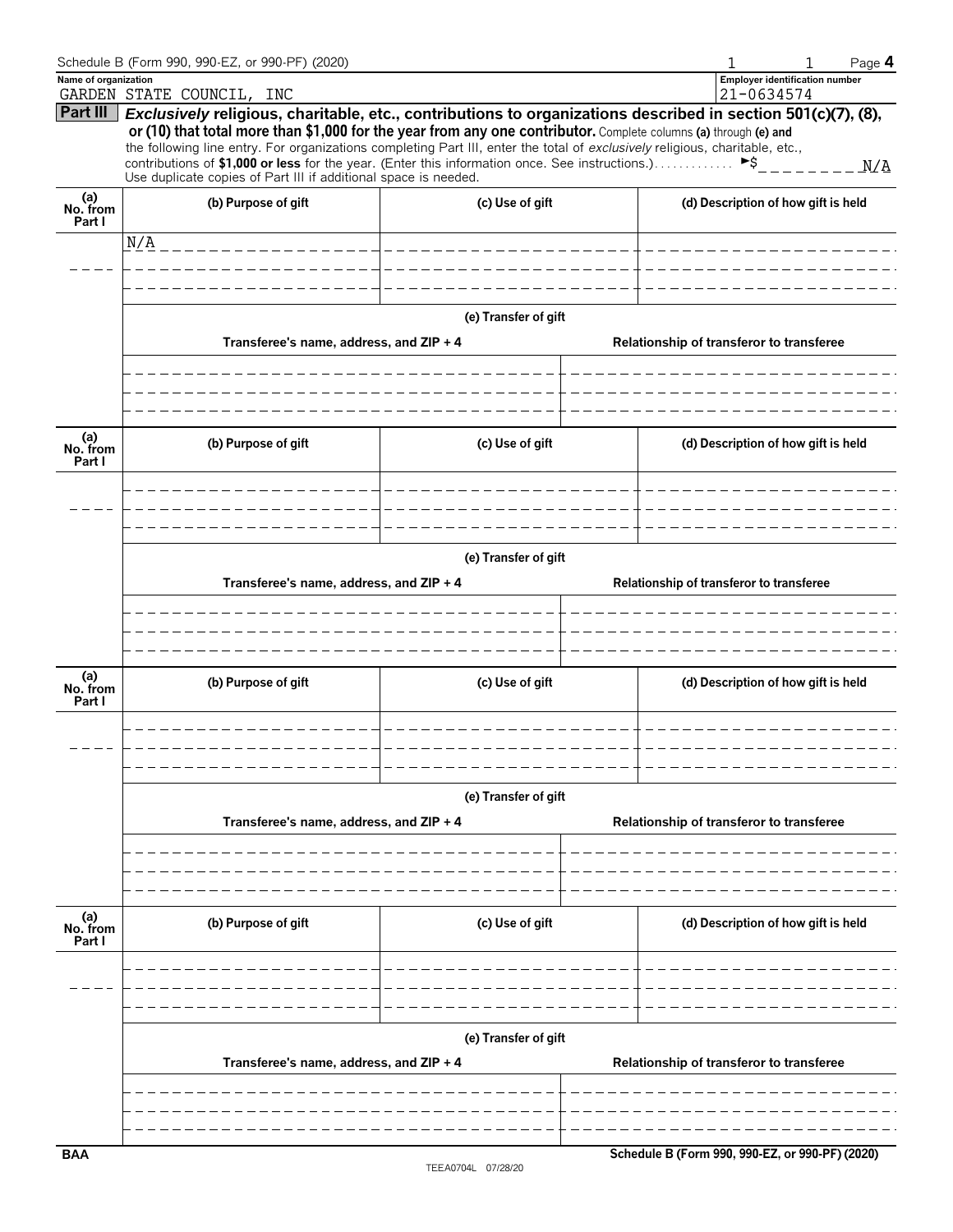| <b>SCHEDULE D</b>                                      |                                                                                                                                                                                                           | OMB No. 1545-0047                                                                                                                                                                                                                                                                                                                                                                      |                       |                                                 |                                       |                                 |  |  |
|--------------------------------------------------------|-----------------------------------------------------------------------------------------------------------------------------------------------------------------------------------------------------------|----------------------------------------------------------------------------------------------------------------------------------------------------------------------------------------------------------------------------------------------------------------------------------------------------------------------------------------------------------------------------------------|-----------------------|-------------------------------------------------|---------------------------------------|---------------------------------|--|--|
| (Form 990)                                             | <b>Supplemental Financial Statements</b><br>► Complete if the organization answered 'Yes' on Form 990,<br>Part IV, line 6, 7, 8, 9, 10, 11a, 11b, 11c, 11d, 11e, 11f, 12a, or 12b.<br>Attach to Form 990. |                                                                                                                                                                                                                                                                                                                                                                                        |                       |                                                 |                                       |                                 |  |  |
| Department of the Treasury<br>Internal Revenue Service |                                                                                                                                                                                                           | <b>Inspection</b>                                                                                                                                                                                                                                                                                                                                                                      | <b>Open to Public</b> |                                                 |                                       |                                 |  |  |
| Name of the organization                               |                                                                                                                                                                                                           |                                                                                                                                                                                                                                                                                                                                                                                        |                       |                                                 | <b>Employer identification number</b> |                                 |  |  |
| GARDEN STATE COUNCIL, INC<br>BOY SCOUTS OF AMERICA     |                                                                                                                                                                                                           |                                                                                                                                                                                                                                                                                                                                                                                        |                       | 21-0634574                                      |                                       |                                 |  |  |
| Part I                                                 |                                                                                                                                                                                                           | Organizations Maintaining Donor Advised Funds or Other Similar Funds or Accounts.                                                                                                                                                                                                                                                                                                      |                       |                                                 |                                       |                                 |  |  |
|                                                        |                                                                                                                                                                                                           | Complete if the organization answered 'Yes' on Form 990, Part IV, line 6.                                                                                                                                                                                                                                                                                                              |                       |                                                 |                                       |                                 |  |  |
| 1.                                                     | Total number at end of year                                                                                                                                                                               | (a) Donor advised funds                                                                                                                                                                                                                                                                                                                                                                |                       |                                                 | (b) Funds and other accounts          |                                 |  |  |
| 2                                                      | Aggregate value of contributions to (during year)                                                                                                                                                         |                                                                                                                                                                                                                                                                                                                                                                                        |                       |                                                 |                                       |                                 |  |  |
| 3                                                      | Aggregate value of grants from (during year)                                                                                                                                                              |                                                                                                                                                                                                                                                                                                                                                                                        |                       |                                                 |                                       |                                 |  |  |
| 4                                                      | Aggregate value at end of year                                                                                                                                                                            |                                                                                                                                                                                                                                                                                                                                                                                        |                       |                                                 |                                       |                                 |  |  |
| 5.                                                     |                                                                                                                                                                                                           | Did the organization inform all donors and donor advisors in writing that the assets held in donor advised funds<br>are the organization's property, subject to the organization's exclusive legal control?                                                                                                                                                                            |                       |                                                 | Yes                                   | No                              |  |  |
| 6                                                      |                                                                                                                                                                                                           | Did the organization inform all grantees, donors, and donor advisors in writing that grant funds can be used only for charitable purposes and not for the benefit of the donor or donor advisor, or for any other purpose conf                                                                                                                                                         |                       |                                                 |                                       |                                 |  |  |
|                                                        |                                                                                                                                                                                                           |                                                                                                                                                                                                                                                                                                                                                                                        |                       |                                                 | Yes                                   | No                              |  |  |
| Part II                                                | <b>Conservation Easements.</b>                                                                                                                                                                            | Complete if the organization answered 'Yes' on Form 990, Part IV, line 7.                                                                                                                                                                                                                                                                                                              |                       |                                                 |                                       |                                 |  |  |
| 1                                                      |                                                                                                                                                                                                           | Purpose(s) of conservation easements held by the organization (check all that apply).                                                                                                                                                                                                                                                                                                  |                       |                                                 |                                       |                                 |  |  |
|                                                        | Preservation of land for public use (for example, recreation or education)                                                                                                                                | Preservation of a historically important land area                                                                                                                                                                                                                                                                                                                                     |                       |                                                 |                                       |                                 |  |  |
|                                                        | Protection of natural habitat                                                                                                                                                                             | Preservation of a certified historic structure                                                                                                                                                                                                                                                                                                                                         |                       |                                                 |                                       |                                 |  |  |
|                                                        | Preservation of open space                                                                                                                                                                                |                                                                                                                                                                                                                                                                                                                                                                                        |                       |                                                 |                                       |                                 |  |  |
| 2<br>last day of the tax year.                         |                                                                                                                                                                                                           | Complete lines 2a through 2d if the organization held a qualified conservation contribution in the form of a conservation easement on the                                                                                                                                                                                                                                              |                       |                                                 |                                       |                                 |  |  |
|                                                        |                                                                                                                                                                                                           |                                                                                                                                                                                                                                                                                                                                                                                        |                       |                                                 |                                       | Held at the End of the Tax Year |  |  |
|                                                        |                                                                                                                                                                                                           |                                                                                                                                                                                                                                                                                                                                                                                        | 2a                    |                                                 |                                       |                                 |  |  |
|                                                        |                                                                                                                                                                                                           |                                                                                                                                                                                                                                                                                                                                                                                        | 2 <sub>b</sub>        |                                                 |                                       |                                 |  |  |
|                                                        |                                                                                                                                                                                                           | <b>c</b> Number of conservation easements on a certified historic structure included in (a) $\dots \dots \dots$                                                                                                                                                                                                                                                                        | 2c                    |                                                 |                                       |                                 |  |  |
|                                                        |                                                                                                                                                                                                           | d Number of conservation easements included in (c) acquired after 7/25/06, and not on a historic                                                                                                                                                                                                                                                                                       | 2d                    |                                                 |                                       |                                 |  |  |
| tax year ►                                             |                                                                                                                                                                                                           | 3 Number of conservation easements modified, transferred, released, extinguished, or terminated by the organization during the                                                                                                                                                                                                                                                         |                       |                                                 |                                       |                                 |  |  |
|                                                        | Number of states where property subject to conservation easement is located $\blacktriangleright$                                                                                                         |                                                                                                                                                                                                                                                                                                                                                                                        |                       |                                                 |                                       |                                 |  |  |
| 5.                                                     |                                                                                                                                                                                                           | Does the organization have a written policy regarding the periodic monitoring, inspection, handling of violations,                                                                                                                                                                                                                                                                     |                       |                                                 |                                       |                                 |  |  |
|                                                        |                                                                                                                                                                                                           | Staff and volunteer hours devoted to monitoring, inspecting, handling of violations, and enforcing conservation easements during the year                                                                                                                                                                                                                                              |                       |                                                 | Yes                                   | No                              |  |  |
| ►\$                                                    |                                                                                                                                                                                                           | 7 Amount of expenses incurred in monitoring, inspecting, handling of violations, and enforcing conservation easements during the year                                                                                                                                                                                                                                                  |                       |                                                 |                                       |                                 |  |  |
| 8                                                      |                                                                                                                                                                                                           | Does each conservation easement reported on line 2(d) above satisfy the requirements of section 170(h)(4)(B)(i)                                                                                                                                                                                                                                                                        |                       |                                                 | <b>PYes</b>                           | No                              |  |  |
| 9                                                      |                                                                                                                                                                                                           | In Part XIII, describe how the organization reports conservation easements in its revenue and expense statement and balance sheet, and<br>include, if applicable, the text of the footnote to the organization's financial statements that describes the organization's accounting for                                                                                                 |                       |                                                 |                                       |                                 |  |  |
| conservation easements.                                |                                                                                                                                                                                                           | Part III   Organizations Maintaining Collections of Art, Historical Treasures, or Other Similar Assets.                                                                                                                                                                                                                                                                                |                       |                                                 |                                       |                                 |  |  |
|                                                        |                                                                                                                                                                                                           | Complete if the organization answered 'Yes' on Form 990, Part IV, line 8.                                                                                                                                                                                                                                                                                                              |                       |                                                 |                                       |                                 |  |  |
|                                                        |                                                                                                                                                                                                           | 1a If the organization elected, as permitted under FASB ASC 958, not to report in its revenue statement and balance sheet works of art,<br>historical treasures, or other similar assets held for public exhibition, education, or research in furtherance of public service, provide in<br>Part XIII the text of the footnote to its financial statements that describes these items. |                       |                                                 |                                       |                                 |  |  |
|                                                        | following amounts relating to these items:                                                                                                                                                                | <b>b</b> If the organization elected, as permitted under FASB ASC 958, to report in its revenue statement and balance sheet works of art, historical treasures, or other similar assets held for public exhibition, education, or r                                                                                                                                                    |                       |                                                 |                                       |                                 |  |  |
|                                                        |                                                                                                                                                                                                           |                                                                                                                                                                                                                                                                                                                                                                                        |                       |                                                 |                                       |                                 |  |  |
|                                                        |                                                                                                                                                                                                           |                                                                                                                                                                                                                                                                                                                                                                                        |                       | $\triangleright$ \$                             |                                       |                                 |  |  |
| 2                                                      |                                                                                                                                                                                                           | If the organization received or held works of art, historical treasures, or other similar assets for financial gain, provide the following<br>amounts required to be reported under FASB ASC 958 relating to these items:                                                                                                                                                              |                       |                                                 |                                       |                                 |  |  |
|                                                        |                                                                                                                                                                                                           |                                                                                                                                                                                                                                                                                                                                                                                        |                       | $\blacktriangleright$ \$<br>$\triangleright$ \$ |                                       |                                 |  |  |
|                                                        |                                                                                                                                                                                                           |                                                                                                                                                                                                                                                                                                                                                                                        |                       |                                                 |                                       |                                 |  |  |

| BAA For Paperwork Reduction Act Notice, see the Instructions for Form 990. | TEEA3301L 08/18/20 | Schedule D (Form 990) 2020 |
|----------------------------------------------------------------------------|--------------------|----------------------------|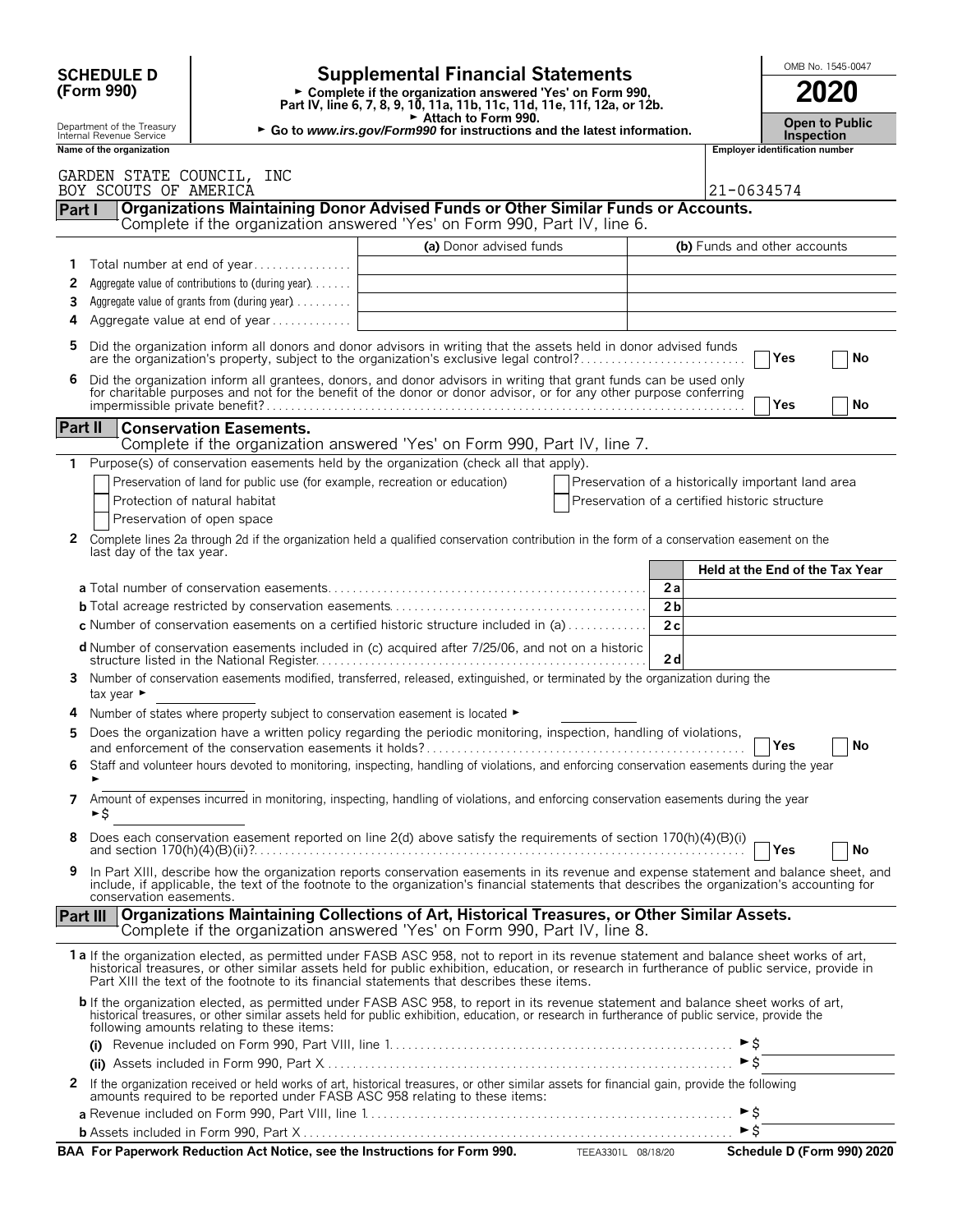|                                        | Schedule D (Form 990) 2020 GARDEN STATE COUNCIL, INC                                                                                                                                                                      |                  |                         |                          |     | 21-0634574           |                            | Page 2       |
|----------------------------------------|---------------------------------------------------------------------------------------------------------------------------------------------------------------------------------------------------------------------------|------------------|-------------------------|--------------------------|-----|----------------------|----------------------------|--------------|
| <b>Part III</b>                        | Organizations Maintaining Collections of Art, Historical Treasures, or Other Similar Assets (continued)                                                                                                                   |                  |                         |                          |     |                      |                            |              |
| 3                                      | Using the organization's acquisition, accession, and other records, check any of the following that make significant use of its collection<br>items (check all that apply):                                               |                  |                         |                          |     |                      |                            |              |
| a                                      | Public exhibition                                                                                                                                                                                                         |                  | d                       | Loan or exchange program |     |                      |                            |              |
| b                                      | Scholarly research                                                                                                                                                                                                        |                  | Other<br>е              |                          |     |                      |                            |              |
| С                                      | Preservation for future generations                                                                                                                                                                                       |                  |                         |                          |     |                      |                            |              |
| Part XIII.                             | Provide a description of the organization's collections and explain how they further the organization's exempt purpose in                                                                                                 |                  |                         |                          |     |                      |                            |              |
|                                        | During the year, did the organization solicit or receive donations of art, historical treasures, or other similar assets to be sold to raise funds rather than to be maintained as part of the organization's collection? |                  |                         |                          |     |                      | Yes                        | <b>No</b>    |
| <b>Part IV</b>                         | <b>Escrow and Custodial Arrangements.</b> Complete if the organization answered 'Yes' on Form 990, Part IV,                                                                                                               |                  |                         |                          |     |                      |                            |              |
|                                        | line 9, or reported an amount on Form 990, Part X, line 21.                                                                                                                                                               |                  |                         |                          |     |                      |                            |              |
|                                        | 1a Is the organization an agent, trustee, custodian or other intermediary for contributions or other assets not included                                                                                                  |                  |                         |                          |     |                      |                            |              |
|                                        | <b>b</b> If 'Yes,' explain the arrangement in Part XIII and complete the following table:                                                                                                                                 |                  |                         |                          |     |                      | Yes                        | No           |
|                                        |                                                                                                                                                                                                                           |                  |                         |                          |     |                      | Amount                     |              |
|                                        |                                                                                                                                                                                                                           |                  |                         |                          | 1 с |                      |                            |              |
|                                        |                                                                                                                                                                                                                           |                  |                         |                          | 1 d |                      |                            |              |
|                                        |                                                                                                                                                                                                                           |                  |                         |                          | 1 e |                      |                            |              |
|                                        |                                                                                                                                                                                                                           |                  |                         |                          | 1f  |                      |                            |              |
|                                        | 2a Did the organization include an amount on Form 990, Part X, line 21, for escrow or custodial account liability?                                                                                                        |                  |                         |                          |     |                      | Yes                        | No           |
|                                        |                                                                                                                                                                                                                           |                  |                         |                          |     |                      |                            |              |
|                                        |                                                                                                                                                                                                                           |                  |                         |                          |     |                      |                            |              |
| <b>Part V</b>                          | <b>Endowment Funds.</b> Complete if the organization answered 'Yes' on Form 990, Part IV, line 10.                                                                                                                        |                  |                         |                          |     |                      |                            |              |
|                                        |                                                                                                                                                                                                                           | (a) Current year | (b) Prior year          | (c) Two years back       |     | (d) Three years back | (e) Four years back        |              |
|                                        | <b>1 a</b> Beginning of year balance                                                                                                                                                                                      |                  |                         |                          |     |                      |                            |              |
|                                        | <b>b</b> Contributions                                                                                                                                                                                                    |                  |                         |                          |     |                      |                            |              |
|                                        | c Net investment earnings, gains,<br>and losses                                                                                                                                                                           |                  |                         |                          |     |                      |                            |              |
|                                        | <b>d</b> Grants or scholarships $\ldots$                                                                                                                                                                                  |                  |                         |                          |     |                      |                            |              |
|                                        | <b>e</b> Other expenditures for facilities<br>and programs                                                                                                                                                                |                  |                         |                          |     |                      |                            |              |
|                                        | <b>f</b> Administrative expenses $\dots$                                                                                                                                                                                  |                  |                         |                          |     |                      |                            |              |
|                                        | <b>q</b> End of year balance $\ldots \ldots \ldots$                                                                                                                                                                       |                  |                         |                          |     |                      |                            |              |
|                                        | 2 Provide the estimated percentage of the current year end balance (line 1g, column (a)) held as:                                                                                                                         |                  |                         |                          |     |                      |                            |              |
|                                        | a Board designated or quasi-endowment $\blacktriangleright$                                                                                                                                                               |                  |                         |                          |     |                      |                            |              |
| <b>b</b> Permanent endowment ►         |                                                                                                                                                                                                                           | ిం               |                         |                          |     |                      |                            |              |
| c Term endowment $\blacktriangleright$ |                                                                                                                                                                                                                           | يو               |                         |                          |     |                      |                            |              |
|                                        | The percentages on lines 2a, 2b, and 2c should equal 100%.                                                                                                                                                                |                  |                         |                          |     |                      |                            |              |
|                                        | 3a Are there endowment funds not in the possession of the organization that are held and administered for the                                                                                                             |                  |                         |                          |     |                      |                            |              |
| organization by:                       |                                                                                                                                                                                                                           |                  |                         |                          |     |                      | Yes                        | No           |
|                                        |                                                                                                                                                                                                                           |                  |                         |                          |     |                      | 3a(i)                      |              |
|                                        |                                                                                                                                                                                                                           |                  |                         |                          |     |                      | 3a(ii)                     |              |
|                                        | b If 'Yes' on line 3a(ii), are the related organizations listed as required on Schedule R?<br>4 Describe in Part XIII the intended uses of the organization's endowment funds.                                            |                  |                         |                          |     |                      | 3b                         |              |
|                                        | <b>Part VI</b> Land, Buildings, and Equipment.                                                                                                                                                                            |                  |                         |                          |     |                      |                            |              |
|                                        | Complete if the organization answered 'Yes' on Form 990, Part IV, line 11a. See Form 990, Part X, line 10.                                                                                                                |                  |                         |                          |     |                      |                            |              |
|                                        | Description of property                                                                                                                                                                                                   |                  | (a) Cost or other basis | (b) Cost or other        |     | (c) Accumulated      | (d) Book value             |              |
|                                        |                                                                                                                                                                                                                           |                  | (investment)            | basis (other)            |     | depreciation         |                            |              |
|                                        |                                                                                                                                                                                                                           |                  |                         |                          |     |                      |                            |              |
|                                        |                                                                                                                                                                                                                           |                  |                         |                          |     |                      |                            |              |
|                                        | c Leasehold improvements                                                                                                                                                                                                  |                  |                         |                          |     |                      |                            |              |
|                                        |                                                                                                                                                                                                                           |                  |                         | 7,197,362.               |     | 3, 255, 618.         |                            | 3, 941, 744. |
|                                        |                                                                                                                                                                                                                           |                  |                         |                          |     | ▶                    |                            |              |
| <b>BAA</b>                             |                                                                                                                                                                                                                           |                  |                         |                          |     |                      | Schedule D (Form 990) 2020 | 3, 941, 744. |
|                                        |                                                                                                                                                                                                                           |                  |                         |                          |     |                      |                            |              |

TEEA3302L 08/18/20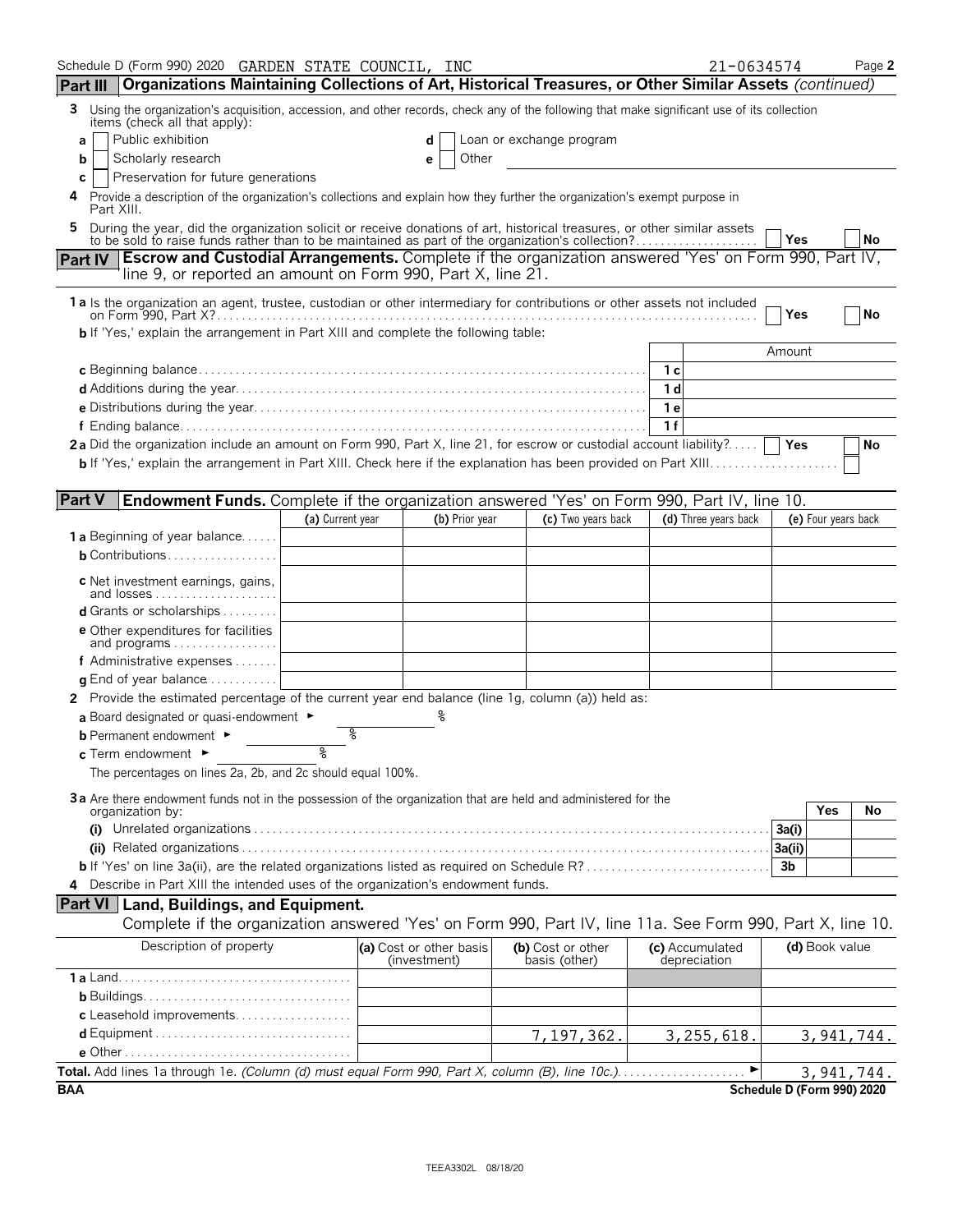| Schedule D (Form 990) 2020 GARDEN STATE COUNCIL,                                                                        | INC                          | 21-0634574                                                | Page 3         |
|-------------------------------------------------------------------------------------------------------------------------|------------------------------|-----------------------------------------------------------|----------------|
| Part VII   Investments - Other Securities.                                                                              |                              | N/A                                                       |                |
| Complete if the organization answered 'Yes' on Form 990, Part IV, line 11b. See Form 990, Part X, line 12.              |                              |                                                           |                |
| (a) Description of security or category (including name of security)                                                    | (b) Book value               | (c) Method of valuation: Cost or end-of-year market value |                |
|                                                                                                                         |                              |                                                           |                |
| (2) Closely held equity interests                                                                                       |                              |                                                           |                |
| (3) Other                                                                                                               |                              |                                                           |                |
| (A)<br>(B)                                                                                                              |                              |                                                           |                |
| (C)                                                                                                                     |                              |                                                           |                |
| (D)                                                                                                                     |                              |                                                           |                |
| (E)                                                                                                                     |                              |                                                           |                |
| (F)                                                                                                                     |                              |                                                           |                |
| (G)                                                                                                                     |                              |                                                           |                |
| (H)                                                                                                                     |                              |                                                           |                |
| $($ l $)$                                                                                                               |                              |                                                           |                |
| Total. (Column (b) must equal Form 990, Part X, column (B) line 12.)                                                    |                              |                                                           |                |
| Part VIII Investments - Program Related.                                                                                |                              | N/A                                                       |                |
| Complete if the organization answered 'Yes' on Form 990, Part IV, line 11c. See Form 990, Part X, line 13.              |                              |                                                           |                |
| (a) Description of investment                                                                                           | (b) Book value               | (c) Method of valuation: Cost or end-of-year market value |                |
| (1)                                                                                                                     |                              |                                                           |                |
| (2)                                                                                                                     |                              |                                                           |                |
| (3)                                                                                                                     |                              |                                                           |                |
| (4)                                                                                                                     |                              |                                                           |                |
| (5)                                                                                                                     |                              |                                                           |                |
| (6)                                                                                                                     |                              |                                                           |                |
| (7)                                                                                                                     |                              |                                                           |                |
| (8)                                                                                                                     |                              |                                                           |                |
| (9)                                                                                                                     |                              |                                                           |                |
| (10)<br>Total. (Column (b) must equal Form 990, Part X, column (B) line 13.).                                           |                              |                                                           |                |
| Part IX<br><b>Other Assets.</b>                                                                                         | N/A                          |                                                           |                |
| Complete if the organization answered 'Yes' on Form 990, Part IV, line 11d. See Form 990, Part X, line 15.              |                              |                                                           |                |
|                                                                                                                         | (a) Description              |                                                           | (b) Book value |
| (1)                                                                                                                     |                              |                                                           |                |
| (2)<br>(3)                                                                                                              |                              |                                                           |                |
| (4)                                                                                                                     |                              |                                                           |                |
| $\overline{(5)}$                                                                                                        |                              |                                                           |                |
| (6)                                                                                                                     |                              |                                                           |                |
| (7)                                                                                                                     |                              |                                                           |                |
| (8)                                                                                                                     |                              |                                                           |                |
| (9)                                                                                                                     |                              |                                                           |                |
| (10)                                                                                                                    |                              |                                                           |                |
|                                                                                                                         |                              | ▶                                                         |                |
| <b>Other Liabilities.</b><br>Part X                                                                                     |                              |                                                           |                |
| Complete if the organization answered 'Yes' on Form 990, Part IV, line 11e or 11f. See Form 990, Part X, line 25.<br>ī. | (a) Description of liability |                                                           | (b) Book value |
| (1) Federal income taxes                                                                                                |                              |                                                           |                |
| (2) CUSTODIAN ACCOUNTS                                                                                                  |                              |                                                           | 261,327.       |
| (3) LOANS PAYABLE                                                                                                       |                              |                                                           | 236,398.       |
| (4) OTHER CURRENT LIABILITIES                                                                                           |                              |                                                           | 12,596.        |
| $\overline{(5)}$                                                                                                        |                              |                                                           |                |
| $\overline{(6)}$                                                                                                        |                              |                                                           |                |
| (7)                                                                                                                     |                              |                                                           |                |
| (8)                                                                                                                     |                              |                                                           |                |
| (9)                                                                                                                     |                              |                                                           |                |
| (10)<br>(11)                                                                                                            |                              |                                                           |                |
|                                                                                                                         |                              |                                                           |                |

**Total.** *(Column (b) must equal Form 990, Part X, column (B) line 25.)*. . . . . . . . . . . . . . . . . . . . . . . . . . . . . . . . . . . . . . . . . . . . . . . . . . . . . . . . . . . . . G **2.** Liability for uncertain tax positions. In Part XIII, provide the text of the footnote to the organization's financial statements that reports the organization's liability for uncertain tax positions under FASB ASC 740. Check here if the text of the footnote has been provided in Part XIII. . . . . . . . . . . . . . . . . . . . . . . . . . . . . . . . . . . . . . . . . . . . . . . . . . . . . . . . 510,321. SEE PART XIII <mark>X</mark>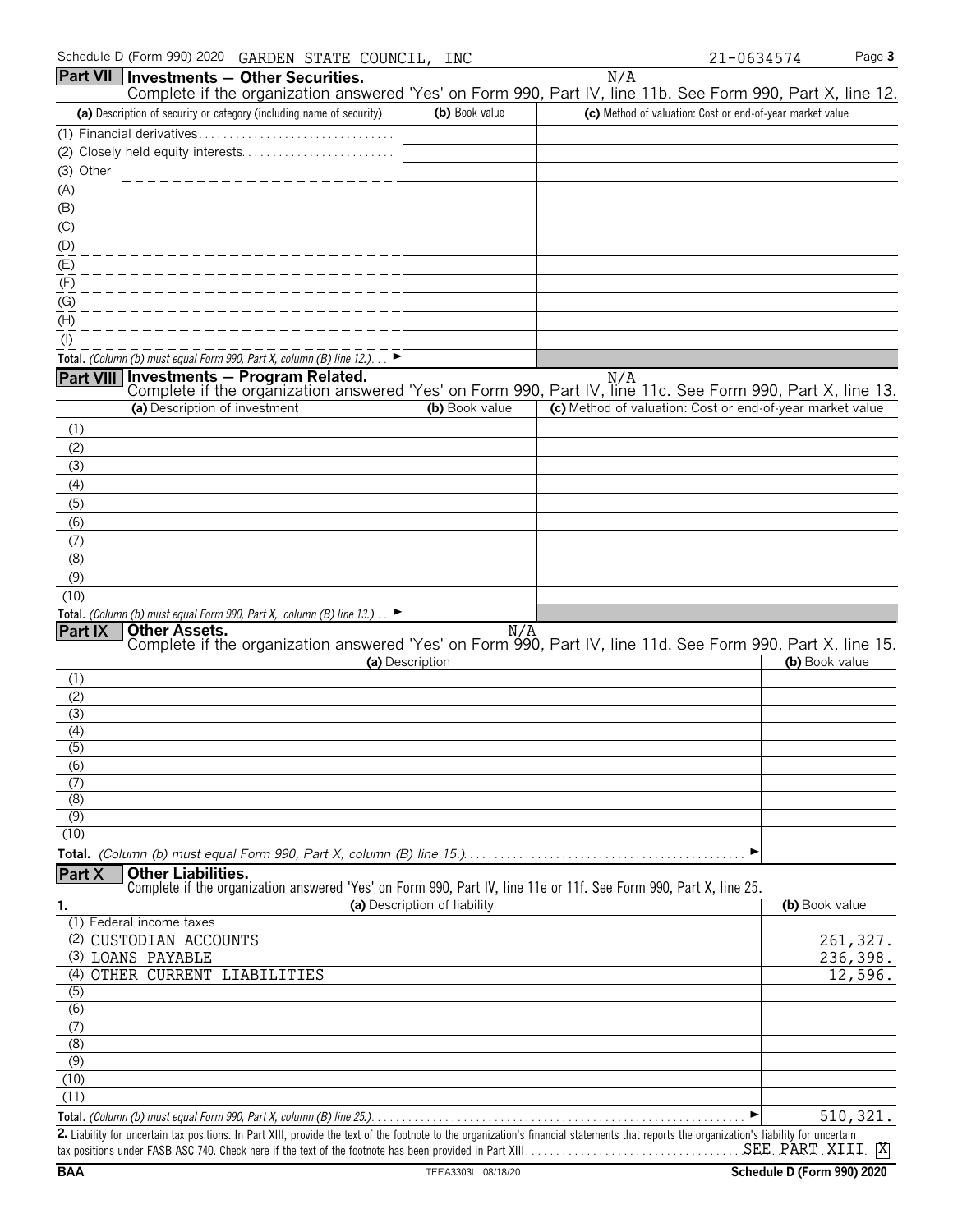| Schedule D (Form 990) 2020 GARDEN STATE COUNCIL, INC                                                  | 21-0634574     | Page 4        |
|-------------------------------------------------------------------------------------------------------|----------------|---------------|
| Part XI   Reconciliation of Revenue per Audited Financial Statements With Revenue per Return.         |                |               |
| Complete if the organization answered 'Yes' on Form 990, Part IV, line 12a.                           |                |               |
|                                                                                                       | $\mathbf{1}$   | 2,081,112.    |
| Amounts included on line 1 but not on Form 990, Part VIII, line 12:<br>2                              |                |               |
| $-2,051,854.$                                                                                         |                |               |
| 2 <sub>b</sub>                                                                                        |                |               |
|                                                                                                       |                |               |
|                                                                                                       |                |               |
|                                                                                                       | 2e             | $-2,051,854.$ |
| 3                                                                                                     | $\overline{3}$ | 4, 132, 966.  |
| Amounts included on Form 990, Part VIII, line 12, but not on line 1:<br>4                             |                |               |
| a Investment expenses not included on Form 990, Part VIII, line 7b. 4a                                |                |               |
|                                                                                                       |                |               |
|                                                                                                       | 4с             |               |
| 5 Total revenue. Add lines 3 and 4c. (This must equal Form 990, Part I, line 12.)                     | 5              | 4, 132, 966.  |
| <b>Part XII Reconciliation of Expenses per Audited Financial Statements With Expenses per Return.</b> |                |               |
| Complete if the organization answered 'Yes' on Form 990, Part IV, line 12a.                           |                |               |
|                                                                                                       | $\mathbf{1}$   | 2,198,697.    |
| Amounts included on line 1 but not on Form 990, Part IX, line 25:<br>2                                |                |               |
| 2a                                                                                                    |                |               |
| 2 <sub>b</sub>                                                                                        |                |               |
|                                                                                                       |                |               |
|                                                                                                       |                |               |
|                                                                                                       | 2e             |               |
| 3.                                                                                                    | 3              | 2,198,697.    |
| Amounts included on Form 990, Part IX, line 25, but not on line 1:<br>4                               |                |               |
| a Investment expenses not included on Form 990, Part VIII, line 7b. 4a                                |                |               |
| 4 <sub>h</sub>                                                                                        |                |               |
|                                                                                                       | 4 c            |               |
| 5 Total expenses. Add lines 3 and 4c. (This must equal Form 990, Part I, line 18.)                    | $\overline{5}$ | 2,198,697.    |
| Part XIII Supplemental Information.                                                                   |                |               |

Provide the descriptions required for Part II, lines 3, 5, and 9; Part III, lines 1a and 4; Part IV, lines 1b and 2b; Part V,

line 4; Part X, line 2; Part XI, lines 2d and 4b; and Part XII, lines 2d and 4b. Also complete this part to provide any additional information.

# **PART X - FASB ASC 740 FOOTNOTE**

THE ORGANIZATION IS EXEMPT FROM FEDERAL INCOME TAXES UNDER SECTION 501(C)(3) OF THE INTERNAL REVENUE CODE. THE ORGANIZATION IS ALSO EXEMPT FROM STATE INCOME TAXES AND IS REGISTERED WITH THE STATE OF NEW JERSEY CHARITABLE REGISTRATION AND INVESTIGATION ACT (CRI) OF 1994. THE ORGANIZATION CURRENTLY HAS NO UNRELATED BUSINESS INCOME. NO PROVISION HAS BEEN MADE FOR FEDERAL OR STATE INCOME TAXES. THE ORGANIZATION HAS ADOPTED THE PROVISIONS OF THE FASB STANDARD ON ACCOUNTING FOR UNCERTAINTY IN INCOME

|            | TAXES | THE. | ORGANIZATION DOES NOT BELIEVE THERE ARE ANY MATERIAL UNCERTAIN TAX |  |  |  |  |                            |  |
|------------|-------|------|--------------------------------------------------------------------|--|--|--|--|----------------------------|--|
| <b>BAA</b> |       |      |                                                                    |  |  |  |  | Schedule D (Form 990) 2020 |  |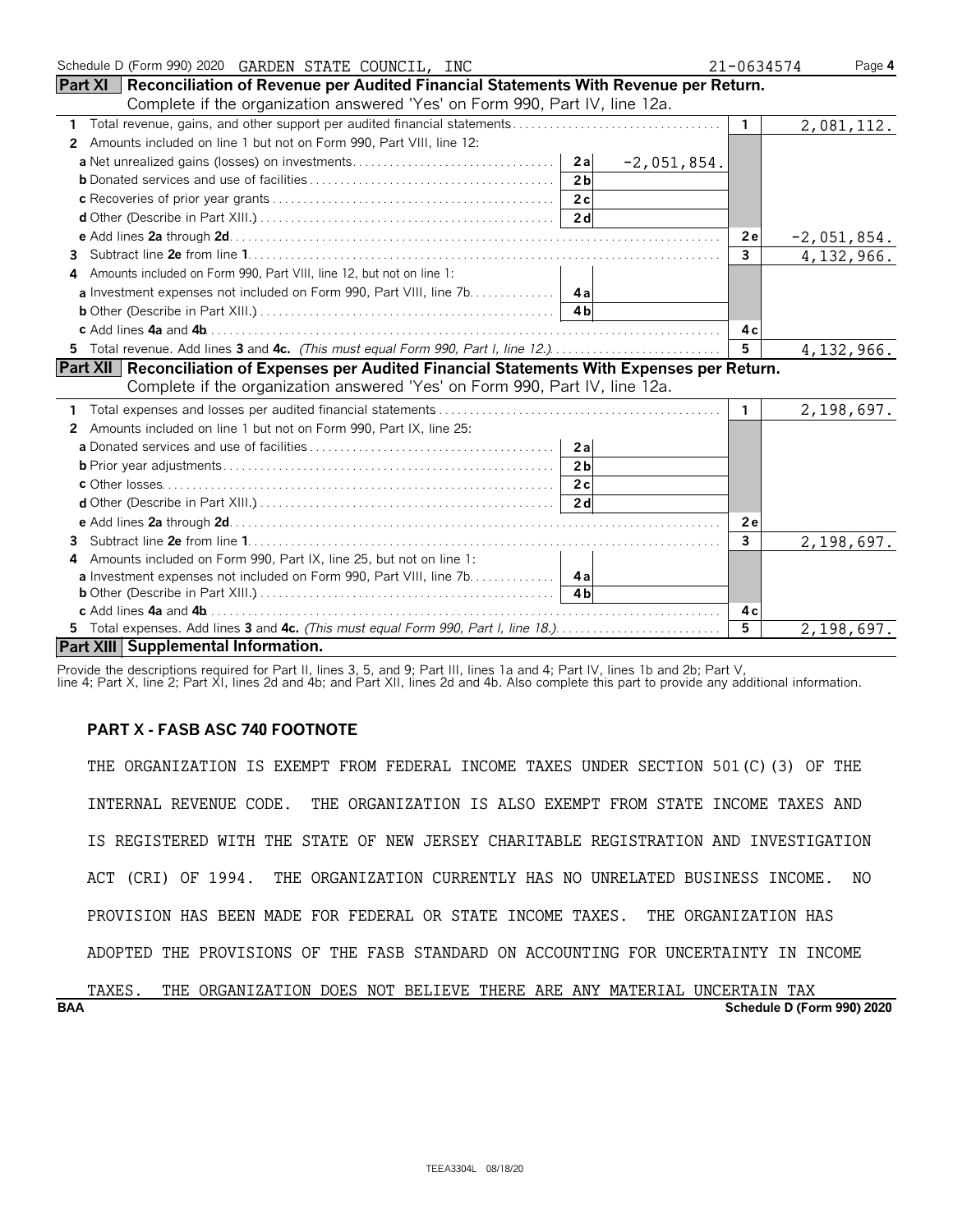# **PART X - FASB ASC 740 FOOTNOTE (CONTINUED)**

POSITIONS AND, ACCORDINGLY, IT WILL NOT RECOGNIZE ANY LIABILITY FOR UNRECOGNIZED TAX BENEFITS. FOR THE YEAR ENDED DECEMBER 31, 2020, THERE WERE NO INTEREST OR PENALTIES RECORDED OR INCLUDED IN THE CONSOLIDATED FINANCIAL STATEMENTS. THE ORGANIZATION IS GENERALLY NO LONGER SUBJECT TO EXAMINATION BY THE INTERNAL REVENUE SERVICE FOR YEARS BEFORE JANUARY 1, 2017. THE ORGANIZATION IS GENERALLY NO LONGER SUBJECT TO EXAMINATION BY THE NEW JERSEY ATTORNEY GENERAL FOR YEARS BEFORE JANUARY 1, 2016.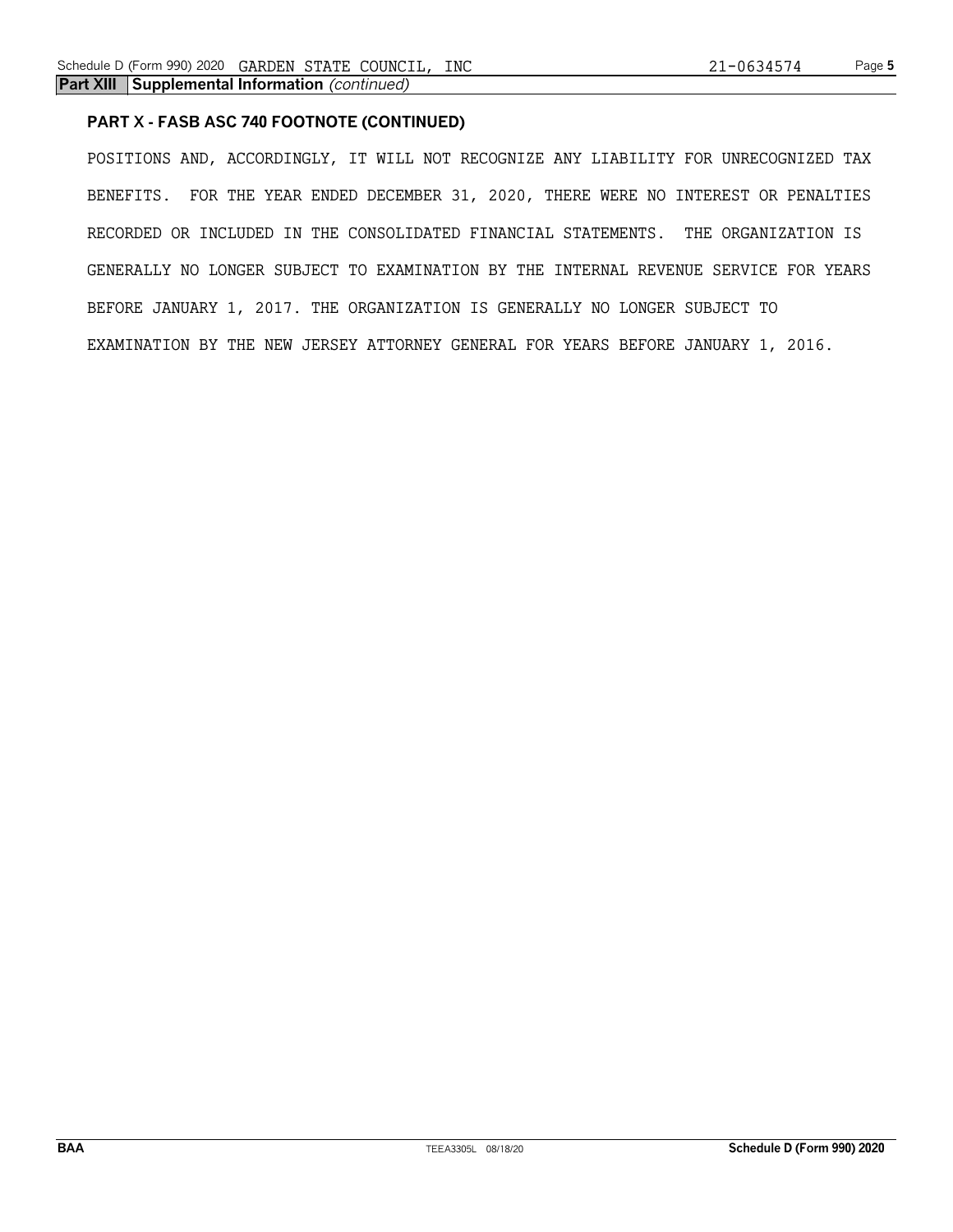|                                                                                               | Supplemental Information Regarding Fundraising or Gaming Activities      | OMB No. 1545-0047                          |     |                                                                      |                                                                                                                                                                                                                                                                                                                                                                                                                                                                             |                                                                              |                                                         |
|-----------------------------------------------------------------------------------------------|--------------------------------------------------------------------------|--------------------------------------------|-----|----------------------------------------------------------------------|-----------------------------------------------------------------------------------------------------------------------------------------------------------------------------------------------------------------------------------------------------------------------------------------------------------------------------------------------------------------------------------------------------------------------------------------------------------------------------|------------------------------------------------------------------------------|---------------------------------------------------------|
| <b>SCHEDULE G</b><br>(Form 990 or 990-EZ)                                                     |                                                                          |                                            |     |                                                                      | Complete if the organization answered 'Yes' on Form 990, Part IV, line 17, 18, or 19, or if the<br>organization entered more than \$15,000 on Form 990-EZ, line 6a.                                                                                                                                                                                                                                                                                                         |                                                                              |                                                         |
| Department of the Treasury<br>Internal Revenue Service                                        | ► Go to www.irs.gov/Form990 for instructions and the latest information. | <b>Open to Public</b><br><b>Inspection</b> |     |                                                                      |                                                                                                                                                                                                                                                                                                                                                                                                                                                                             |                                                                              |                                                         |
| Name of the organization GARDEN STATE COUNCIL, INC                                            |                                                                          |                                            |     |                                                                      |                                                                                                                                                                                                                                                                                                                                                                                                                                                                             | Employer identification number                                               |                                                         |
|                                                                                               | BOY SCOUTS OF AMERICA                                                    |                                            |     |                                                                      |                                                                                                                                                                                                                                                                                                                                                                                                                                                                             | 21-0634574                                                                   |                                                         |
| Part I                                                                                        | Form 990-EZ filers are not required to complete this part.               |                                            |     |                                                                      | Fundraising Activities. Complete if the organization answered 'Yes' on Form 990, Part IV, line 17.                                                                                                                                                                                                                                                                                                                                                                          |                                                                              |                                                         |
| 1<br>Mail solicitations<br>a<br>b<br>Phone solicitations<br>c<br>In-person solicitations<br>d | Internet and email solicitations                                         |                                            |     | e<br>f<br>q                                                          | Indicate whether the organization raised funds through any of the following activities. Check all that apply.<br>Solicitation of non-government grants<br>Solicitation of government grants<br>ΙX<br>Special fundraising events<br>2a Did the organization have a written or oral agreement with any individual (including officers, directors, trustees, or key<br>employees listed in Form 990, Part VII) or entity in connection with professional fundraising services? |                                                                              | $X$ No<br>Yes                                           |
| compensated at least \$5,000 by the organization.                                             |                                                                          |                                            |     |                                                                      | b If 'Yes,' list the 10 highest paid individuals or entities (fundraisers) pursuant to agreements under which the fundraiser is to be                                                                                                                                                                                                                                                                                                                                       |                                                                              |                                                         |
| (i) Name and address of individual<br>or entity (fundraiser)                                  |                                                                          | (ii) Activity                              |     | (iii) Did fundraiser<br>have custody or control<br>of contributions? | (iv) Gross receipts<br>from activity                                                                                                                                                                                                                                                                                                                                                                                                                                        | (v) Amount paid to<br>(or retained by)<br>fundraiser listed in<br>column (i) | (vi) Amount paid to<br>(or retained by)<br>organization |
|                                                                                               |                                                                          |                                            | Yes | No                                                                   |                                                                                                                                                                                                                                                                                                                                                                                                                                                                             |                                                                              |                                                         |
| $\mathbf{1}$                                                                                  |                                                                          |                                            |     |                                                                      |                                                                                                                                                                                                                                                                                                                                                                                                                                                                             |                                                                              |                                                         |
| 2                                                                                             |                                                                          |                                            |     |                                                                      |                                                                                                                                                                                                                                                                                                                                                                                                                                                                             |                                                                              |                                                         |
| 3                                                                                             |                                                                          |                                            |     |                                                                      |                                                                                                                                                                                                                                                                                                                                                                                                                                                                             |                                                                              |                                                         |
| 4                                                                                             |                                                                          |                                            |     |                                                                      |                                                                                                                                                                                                                                                                                                                                                                                                                                                                             |                                                                              |                                                         |
| 5                                                                                             |                                                                          |                                            |     |                                                                      |                                                                                                                                                                                                                                                                                                                                                                                                                                                                             |                                                                              |                                                         |
| 6                                                                                             |                                                                          |                                            |     |                                                                      |                                                                                                                                                                                                                                                                                                                                                                                                                                                                             |                                                                              |                                                         |
| 7                                                                                             |                                                                          |                                            |     |                                                                      |                                                                                                                                                                                                                                                                                                                                                                                                                                                                             |                                                                              |                                                         |
| 8                                                                                             |                                                                          |                                            |     |                                                                      |                                                                                                                                                                                                                                                                                                                                                                                                                                                                             |                                                                              |                                                         |
| 9                                                                                             |                                                                          |                                            |     |                                                                      |                                                                                                                                                                                                                                                                                                                                                                                                                                                                             |                                                                              |                                                         |
| 10                                                                                            |                                                                          |                                            |     |                                                                      |                                                                                                                                                                                                                                                                                                                                                                                                                                                                             |                                                                              |                                                         |
| Total…<br>3<br>or licensing.                                                                  |                                                                          |                                            |     |                                                                      | List all states in which the organization is registered or licensed to solicit contributions or has been notified it is exempt from registration                                                                                                                                                                                                                                                                                                                            |                                                                              | $0$ .                                                   |
|                                                                                               |                                                                          |                                            |     |                                                                      |                                                                                                                                                                                                                                                                                                                                                                                                                                                                             |                                                                              |                                                         |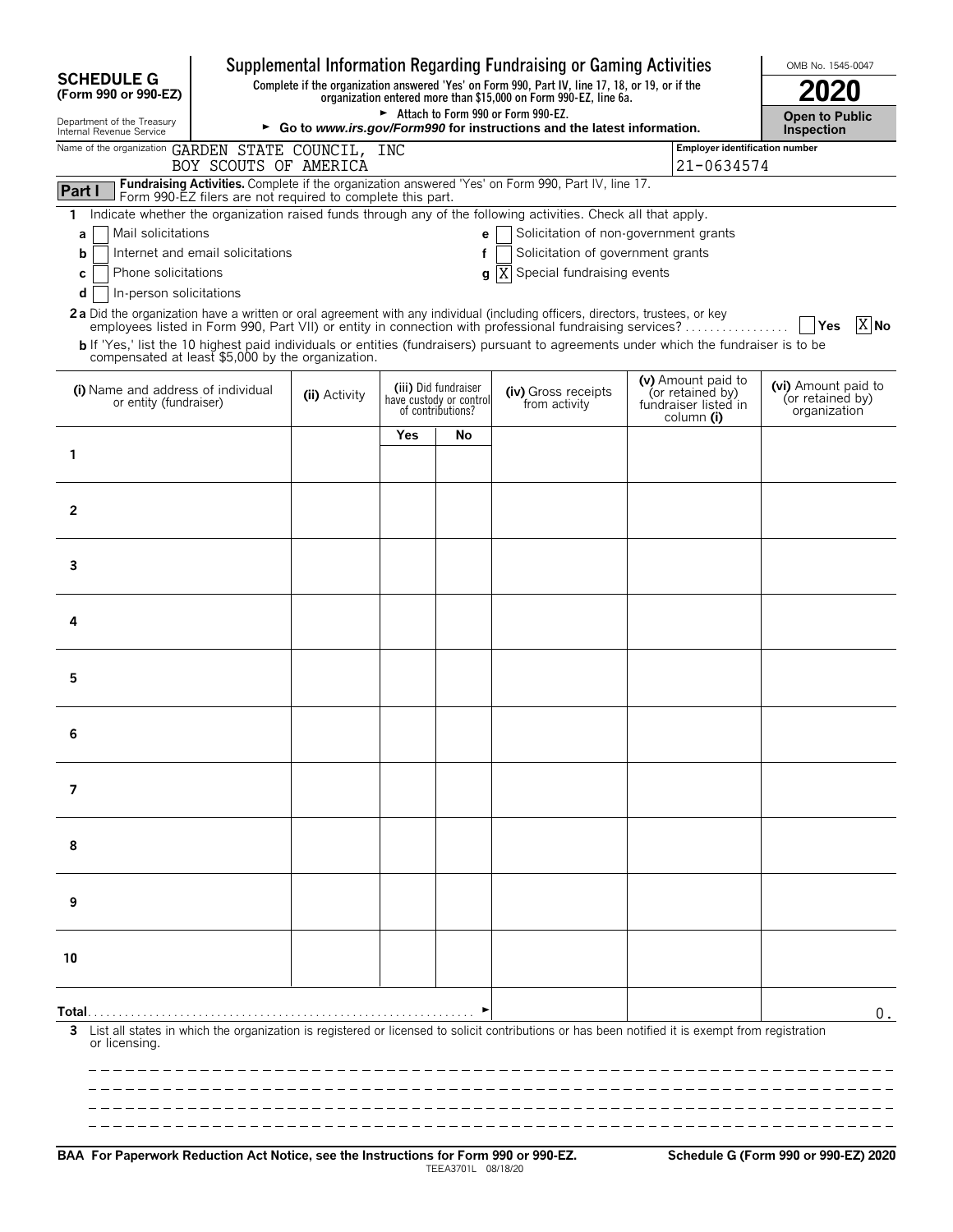|                 |                       | Schedule G (Form 990 or 990-EZ) 2020 GARDEN STATE COUNCIL, INC<br><b>Part II Fundraising Events.</b> Complete if the organization answered 'Yes' on Form 990, Part IV, line 18, or reported<br>more than \$15,000 of fundraising event contributions and gross income on Form 990-EZ, lines 1 and 6b.<br>List events with gross receipts greater than \$5,000. |                                                  |                                                     |                                                   | Page 2<br>21-0634574                                                             |
|-----------------|-----------------------|----------------------------------------------------------------------------------------------------------------------------------------------------------------------------------------------------------------------------------------------------------------------------------------------------------------------------------------------------------------|--------------------------------------------------|-----------------------------------------------------|---------------------------------------------------|----------------------------------------------------------------------------------|
| Revenue         |                       |                                                                                                                                                                                                                                                                                                                                                                | (a) Event $#1$<br>SPECIAL EVENTS<br>(event type) | (b) Event $#2$<br>(event type)                      | (c) Other events<br><b>NONE</b><br>(total number) | (d) Total events<br>(add column (a)<br>through column $(c)$                      |
|                 | 1                     | Gross receipts                                                                                                                                                                                                                                                                                                                                                 | 225,338.                                         |                                                     |                                                   | 225,338.                                                                         |
|                 |                       | 2 Less: Contributions                                                                                                                                                                                                                                                                                                                                          |                                                  |                                                     |                                                   |                                                                                  |
|                 | 3                     | Gross income (line 1 minus line 2)                                                                                                                                                                                                                                                                                                                             | 225,338.                                         |                                                     |                                                   | 225,338.                                                                         |
|                 | 4                     | Cash prizes                                                                                                                                                                                                                                                                                                                                                    |                                                  |                                                     |                                                   |                                                                                  |
|                 | 5                     | Noncash prizes                                                                                                                                                                                                                                                                                                                                                 |                                                  |                                                     |                                                   |                                                                                  |
|                 | 6                     | Rent/facility costs                                                                                                                                                                                                                                                                                                                                            |                                                  |                                                     |                                                   |                                                                                  |
|                 |                       | 7 Food and beverages                                                                                                                                                                                                                                                                                                                                           |                                                  |                                                     |                                                   |                                                                                  |
| Direct Expenses | 8                     | Entertainment                                                                                                                                                                                                                                                                                                                                                  |                                                  |                                                     |                                                   |                                                                                  |
|                 |                       |                                                                                                                                                                                                                                                                                                                                                                |                                                  |                                                     |                                                   |                                                                                  |
|                 | 9                     | Other direct expenses                                                                                                                                                                                                                                                                                                                                          | 35,093.                                          |                                                     |                                                   | 35,093.                                                                          |
|                 | 10                    |                                                                                                                                                                                                                                                                                                                                                                |                                                  |                                                     |                                                   | 35,093.                                                                          |
|                 | 11<br><b>Part III</b> |                                                                                                                                                                                                                                                                                                                                                                |                                                  |                                                     |                                                   | 190,245.                                                                         |
|                 |                       | Gaming. Complete if the organization answered 'Yes' on Form 990, Part IV, line 19, or reported more than<br>\$15,000 on Form 990-EZ, line 6a.                                                                                                                                                                                                                  |                                                  |                                                     |                                                   |                                                                                  |
|                 |                       |                                                                                                                                                                                                                                                                                                                                                                | (a) Bingo                                        | (b) Pull tabs/instant<br>bingo/progressive<br>bingo | (c) Other gaming                                  | (d) Total gaming<br>$\mathsf{radd}$ column $\mathsf{fa}$<br>through column $(c)$ |
| Revenue         |                       | Gross revenue                                                                                                                                                                                                                                                                                                                                                  |                                                  |                                                     |                                                   |                                                                                  |
|                 |                       |                                                                                                                                                                                                                                                                                                                                                                |                                                  |                                                     |                                                   |                                                                                  |
|                 | $\mathbf{z}$          | Cash prizes                                                                                                                                                                                                                                                                                                                                                    |                                                  |                                                     |                                                   |                                                                                  |
|                 | 4                     | 3 Noncash prizes<br>Rent/facility costs                                                                                                                                                                                                                                                                                                                        |                                                  |                                                     |                                                   |                                                                                  |
| Direct Expenses |                       |                                                                                                                                                                                                                                                                                                                                                                |                                                  |                                                     |                                                   |                                                                                  |
|                 | 5                     | Other direct expenses                                                                                                                                                                                                                                                                                                                                          | နွ<br>Yes                                        | နွ<br>Yes                                           | ž<br>Yes                                          |                                                                                  |
|                 | 6                     | Volunteer labor                                                                                                                                                                                                                                                                                                                                                | No                                               | No                                                  | No                                                |                                                                                  |
|                 | 7                     |                                                                                                                                                                                                                                                                                                                                                                |                                                  |                                                     |                                                   |                                                                                  |

| 10a Were any of the organization's gaming licenses revoked, suspended, or terminated during the tax year? | N |
|-----------------------------------------------------------------------------------------------------------|---|
| <b>b</b> If 'Yes,' explain:                                                                               |   |
|                                                                                                           |   |

\_\_\_\_\_

 $- - \overline{\phantom{a}}$   $-$ 

**BAA** TEEA3702L 08/18/20 **Schedule G (Form 990 or 990-EZ) 2020**

 $\sim$   $-$ 

 $\overline{\phantom{0}}$ 

------------------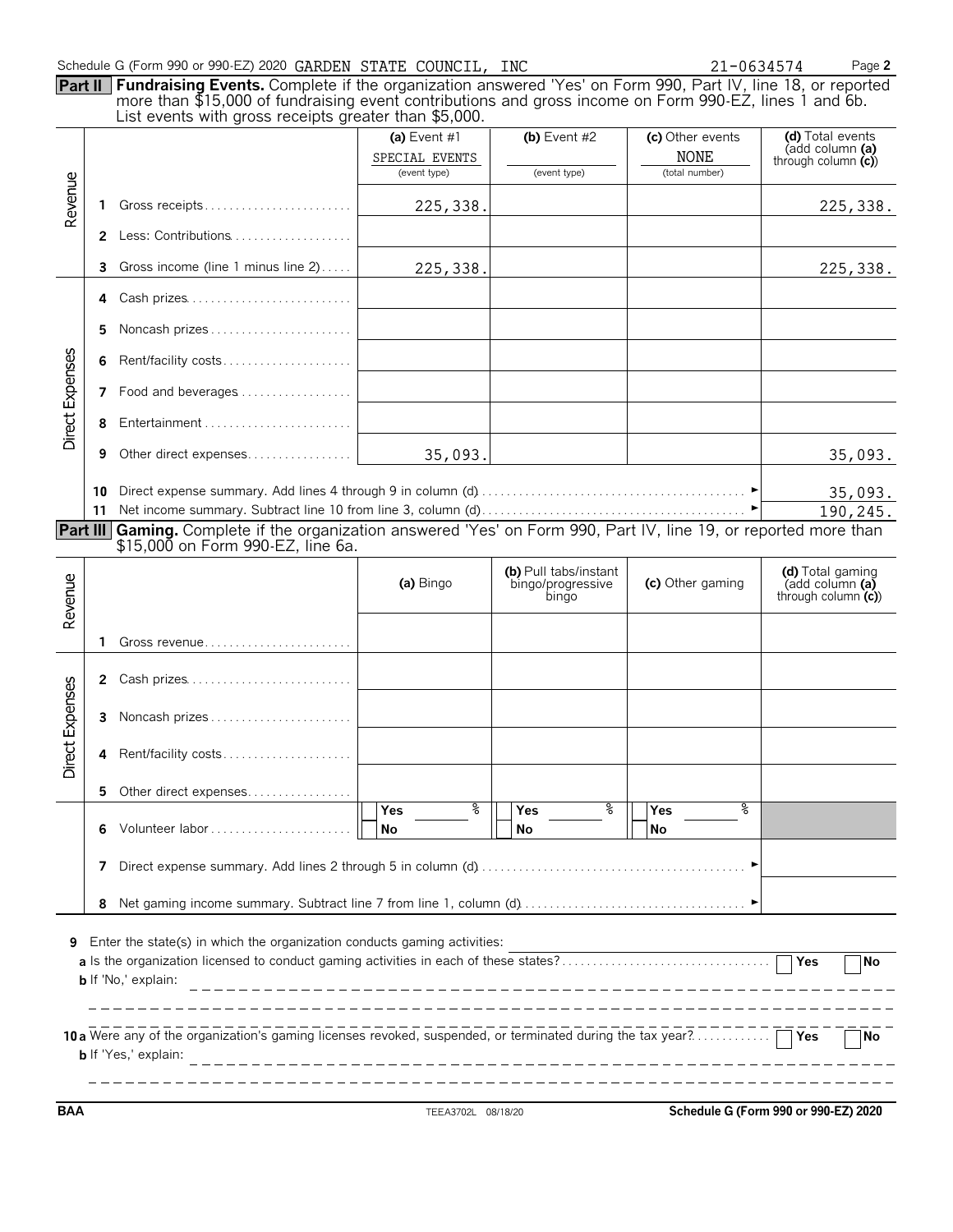|    | Schedule G (Form 990 or 990-EZ) 2020 GARDEN STATE COUNCIL, INC                                                                                                                                                                                                                                                                                                                         | 21-0634574      | Page 3    |
|----|----------------------------------------------------------------------------------------------------------------------------------------------------------------------------------------------------------------------------------------------------------------------------------------------------------------------------------------------------------------------------------------|-----------------|-----------|
| 11 |                                                                                                                                                                                                                                                                                                                                                                                        | Yes             | No        |
| 12 | Is the organization a grantor, beneficiary or trustee of a trust, or a member of a partnership or other entity formed to                                                                                                                                                                                                                                                               | Yes             | No        |
| 13 | Indicate the percentage of gaming activity conducted in:                                                                                                                                                                                                                                                                                                                               |                 |           |
|    |                                                                                                                                                                                                                                                                                                                                                                                        | 13a             | ଽ         |
|    |                                                                                                                                                                                                                                                                                                                                                                                        | 13 <sub>b</sub> | နွ        |
|    | 14 Enter the name and address of the person who prepares the organization's gaming/special events books and records:                                                                                                                                                                                                                                                                   |                 |           |
|    | Name $\blacktriangleright$                                                                                                                                                                                                                                                                                                                                                             |                 |           |
|    | Address ►                                                                                                                                                                                                                                                                                                                                                                              |                 |           |
|    | <b>15a</b> Does the organization have a contract with a third party from whom the organization receives gaming revenue?<br><b>b</b> If 'Yes,' enter the amount of gaming revenue received by the organization $\bullet$ $\circ$<br>of gaming revenue retained by the third party $\blacktriangleright$ $\blacktriangleright$<br>c If 'Yes,' enter name and address of the third party: | and the amount  | l No      |
|    | Name $\blacktriangleright$                                                                                                                                                                                                                                                                                                                                                             |                 |           |
|    | Address $\blacktriangleright$                                                                                                                                                                                                                                                                                                                                                          |                 |           |
| 16 | Gaming manager information:                                                                                                                                                                                                                                                                                                                                                            |                 |           |
|    | Name $\blacktriangleright$<br>_____________________________                                                                                                                                                                                                                                                                                                                            |                 |           |
|    |                                                                                                                                                                                                                                                                                                                                                                                        |                 |           |
|    | Description of services provided ►<br>____________________________                                                                                                                                                                                                                                                                                                                     |                 |           |
|    | Employee<br>Director/officer<br>Independent contractor                                                                                                                                                                                                                                                                                                                                 |                 |           |
|    | 17 Mandatory distributions:                                                                                                                                                                                                                                                                                                                                                            |                 |           |
|    | a Is the organization required under state law to make charitable distributions from the gaming proceeds to retain the<br><b>b</b> Enter the amount of distributions required under state law to be distributed to other exempt organizations or spent in the                                                                                                                          |                 | <b>No</b> |
|    | organization's own exempt activities during the tax year $\blacktriangleright$ $\blacklozenge$                                                                                                                                                                                                                                                                                         |                 |           |
|    | <b>Supplemental Information.</b> Provide the explanations required by Part I, line 2b, columns (iii) and (v);<br><b>Part IV</b><br>and Part III, lines 9, 9b, 10b, 15b, 15c, 16, and 17b, as applicable. Also provide any additional<br>information. See instructions.                                                                                                                 |                 |           |